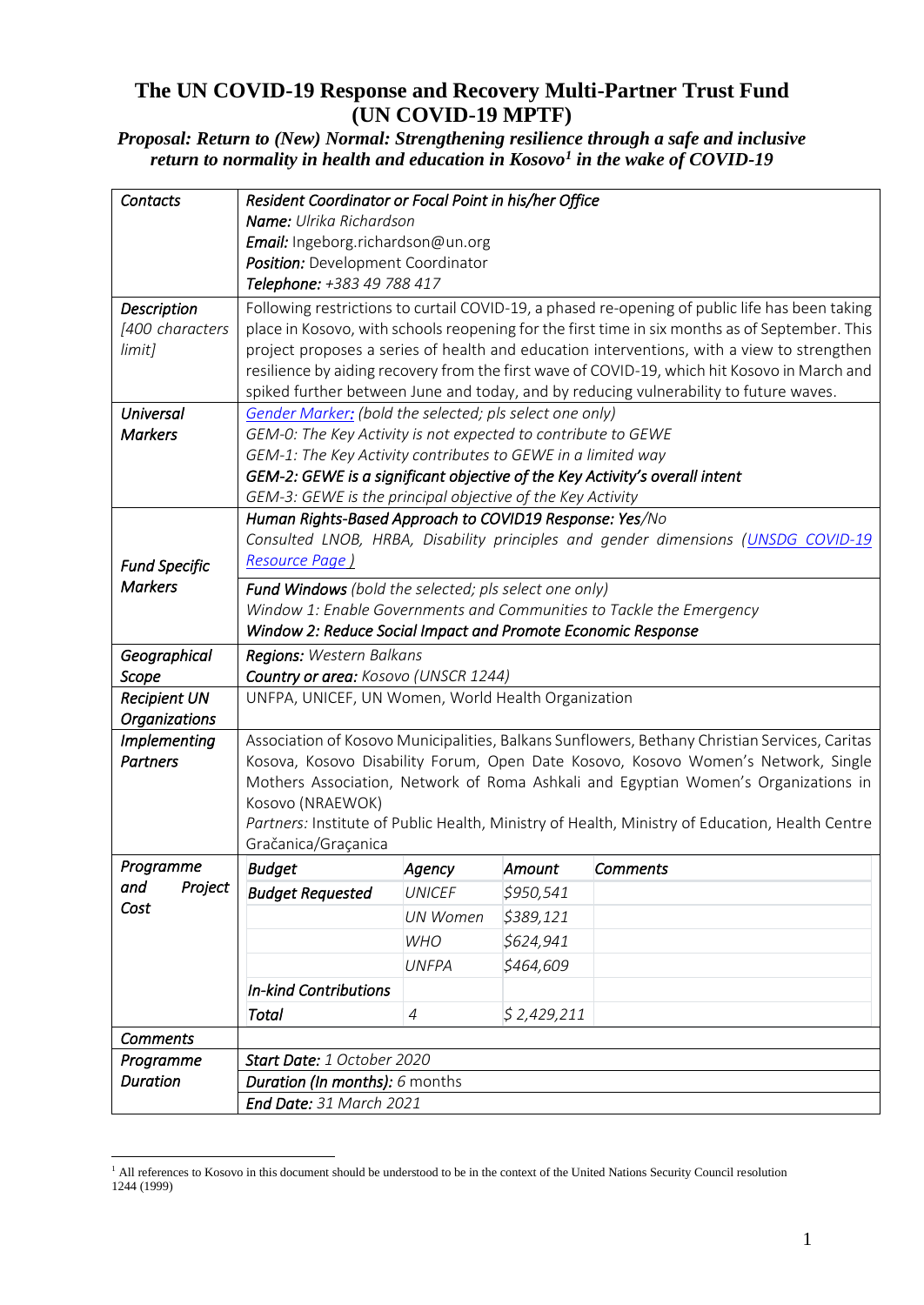

### The UN COVID-19 Response and Recovery Multi-Partner Trust Fund **(UN COVID-19 MPTF)** Proposal

Proposal Title: Return to (New) Normal: Strengthening resilience through a safe and inclusive return to normality in health and education in Kosovo<sup>2</sup> in the wake of COVID-19

## Amount: USD 2,429,911

## I. Immediate Socio-Economic Response to COVID19

*Short Context – include hyperlinks to relevant reference material and analysis that frames the solution context firmly in the specific situation of the country or area in question. [1,000 word limit]*

The world faces an unprecedented human crisis ushered in by the COVID-19 pandemic, and Kosovo is no exception. After the World Health Organization designated the outbreak a global pandemic on 11 March, the first cases in Kosovo were diagnosed on 14 March, followed by the declaration of a state of Public Health Emergency on 15 March and an array of increasing restrictions to curtail the spread of the disease, including the closure of schools and many private businesses, of borders and boundaries, and broad restrictions on movement and the isolation of severely affected municipalities. The phased re-opening of public life as of June could not distract from the continuous threat posed by the virus, evidenced by a concerning spike in numbers since June, nor its long-lasting socio-economic effects. A *safe* return to normality must take into account the possibility of future waves of COVID-19 and allow for commensurate preparations. A *fair* return to normality will have to be inclusive, ensuring that groups that were already marginalized prior to the pandemic are not left behind even further. A lack of confidence in government institutions, coupled with a pre-existing deficit of inter-ethnic trust, has been exacerbated by the pandemic and ongoing political instability, and will need to be addressed. On the positive side, heightened attention to groups in positions of vulnerability may well provide openings for more equal treatment, for less discrimination, for a closing of the gap of disadvantages, and for accelerated progress towards the Sustainable Development Goals. In short, Kosovo's return to a "new normal" in the post-COVID reality faces an array of challenges, but also provides opportunities. The key to a safe and inclusive return lies in ensuring that appropriate institutional measures taken at central level reach the regions and communities.

The UN Kosovo Team (UNKT) has been standing by the side of Kosovo's people and institutions from before COVID-19 was deemed an emergency. In the same spirit, this project proposes a series of integrated and inclusive health and education interventions, with a strong focus on gender and with an ultimate view to strengthening resilience by aiding recovery from the first wave of COVID-19, which hit Kosovo in March and spiked further since June, and by reducing vulnerability to future waves. It is based on UN Kosovo Team's Socio-Economic Response Plan (pillars 1, 2 and 5) and UNKT's rapid impact

<sup>&</sup>lt;sup>2</sup> All references to Kosovo shall be understood in the context of UNSCR 1244(1999)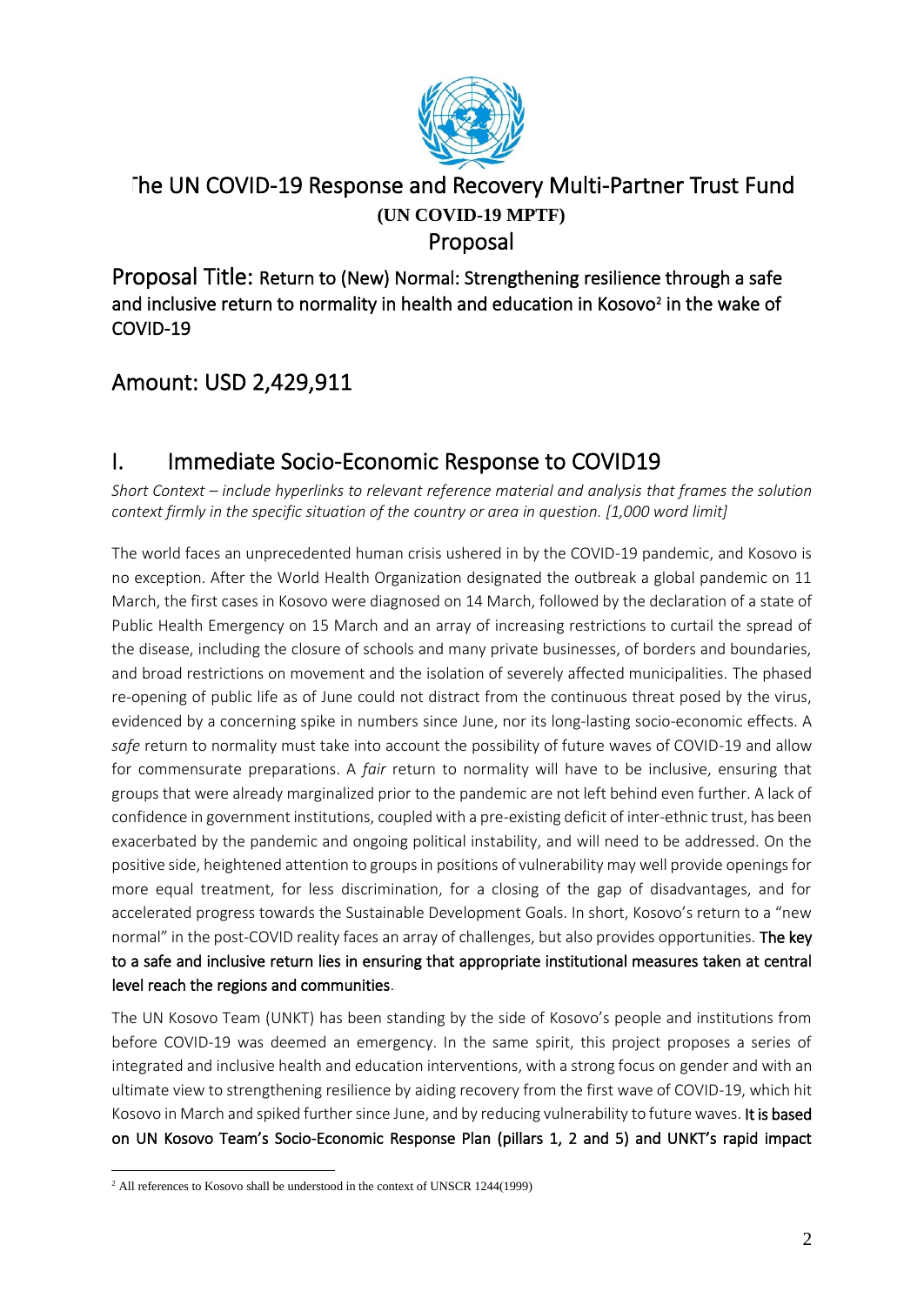assessment conducted by UNDP, UNFPA and UN Women, and works towards the call of the Decade of Action to deliver the Agenda 2030 for Sustainable Development to ensure that, in Kosovo, lives are saved and people in situations of vulnerability emerge stronger. It is also closely aligned with the Government Programme 2020-2023 released in June, including chapters 2 (Management of Pandemic), 8 (Education) and 9 (Health).

#### Improving Health Care Delivery

Even though the initial number of cases in Kosovo remained manageable (with 1,052 identified cases and 20 cases of mortality by 29 May), Kosovo witnessed a worrying increase in cases following the partial reopening of public life in June (with 14,594 identified cases and 586 cases of mortality as of 12 September). Kosovo's health care resources have been stretched and remain vulnerable to a renewed outbreak, a significant increase in critical cases and the threat of system collapse. As restrictions are loosened, measures aimed at reducing community transmission of the virus will continue to be key, allowing the health system to create and maintain surge capacity for increased demand. However, with resources diverted to COVID-19 patients, or affected by containment measures, access to essential health services has been greatly reduced, especially for particularly vulnerable sections of the population. Any ongoing or future measures taken to address the pandemic will need to be balanced with the maintenance of basic services, posing difficult choices for the government and health care providers, and requiring immediate preparatory steps. A recent WHO assessment of the implementation of WHO's COVID-19 Strategic Preparedness and Response Plan in Kosovo found that Kosovo's response is facing several challenges, including lack of qualified staff to treat and manage COVID-19, risk of health workers getting infected, disruption of essential health services, limits in the early detection and real time surveillance, lack of additional dedicated facilities to treat patients, resurgence of cases due to community/Individual behaviour and insufficient risk communication. The proposed interventions in pillar 1 have been developed in close cooperation with the MoH to address recommendations given by this WHO assessment as well as a recent WHO EURO mission to Kosovo.

#### Safe and Inclusive Return to School

The COVID-19 pandemic is far more than a health crisis. In Kosovo, the immense socio-economic burden is just beginning to be felt. Stretching safety nets to their limits, the pandemic risks deepening pre-existing inequalities, with people in vulnerable situations the most likely to suffer. This includes boys and girls affected by school shutdowns. Around 345,000 boys and girls at pre-school, primary and secondary levels have been out of school and the Ministry of Education has implemented distance learning across Kosovo. A recent UNKT rapid assessment showed that the majority of boys and girls have been able to attend regular distance learning, but about 4 per cent missed lessons due to a lack of equipment or weak internet connections, affecting their right to education. Moreover, there are limited capacities of teachers to deliver qualitative distance learning using information technology. Adhering to the principle of leaving no one behind, efforts need to be made to identify boys and girls who lack access to distance learning, have difficulties keeping up, or are at risk of dropping out, to avoid them falling behind further. At the same time, the pandemic also offers opportunities to close the gaps of attainment.

### II. Solutions proposed

*Please provide a summary of the proposal. [1,000 word limit]*

#### **1.1 Analytical, Policy and Technical Support**

*The project will increase the capacities of central and local levels of health care to strengthen surveillance mechanisms for ongoing and future public health emergencies.*

• Advice on communication and coordination between the centre and municipalities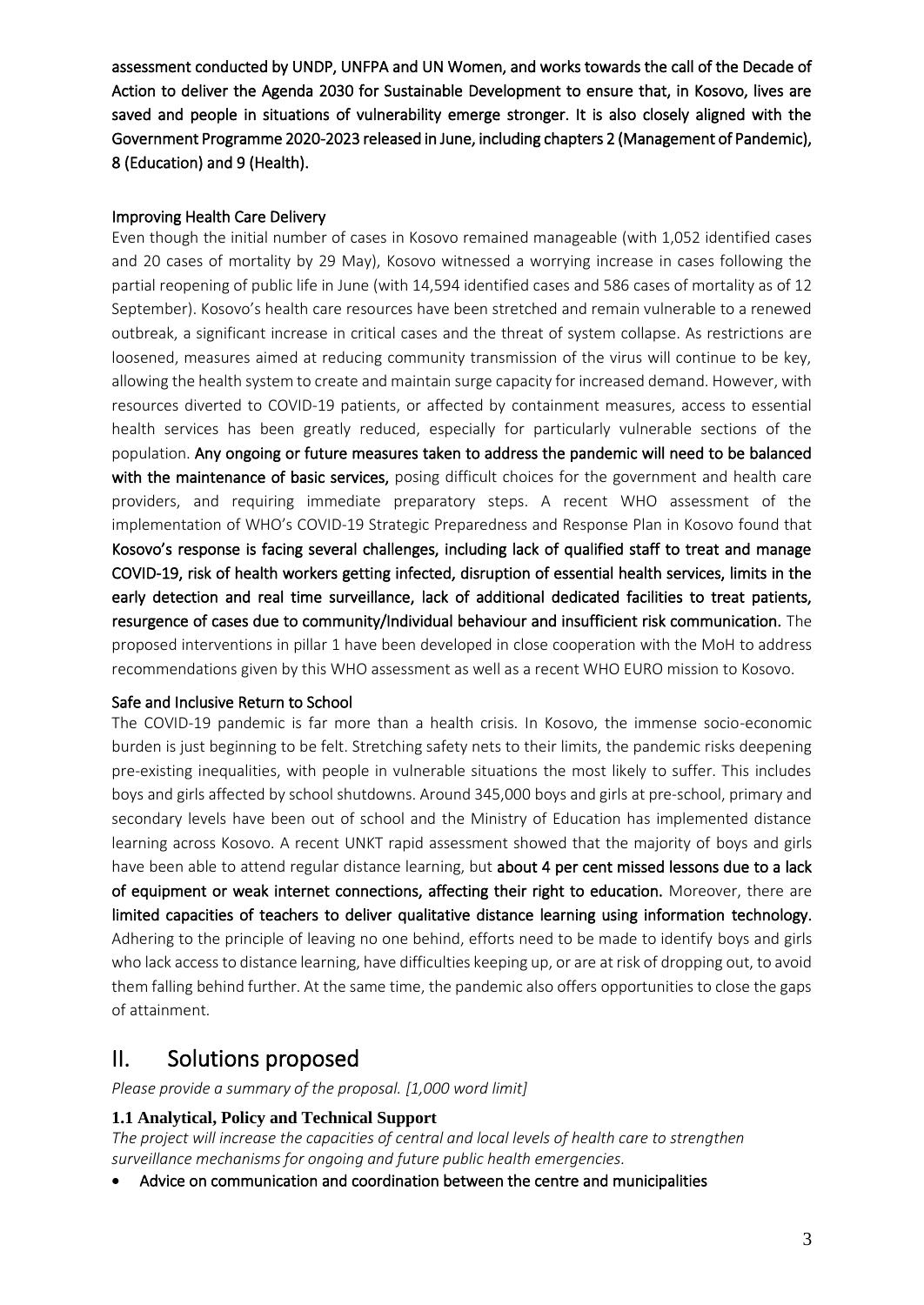- o Support the Association of Kosovo Municipalities (AKM) to facilitate the coordination between government and municipal authorities on the implementation of anti COVID19 measures and to address the municipal challenges and needs at central level.
- o Awareness-raising campaign on the importance of implementing measures from central level through municipal structures.
- Train-the-trainers of health staff at municipal level with central level involvement. As the detection and treatment of COVID cases is being more and more decentralized, the training will allow for rapid absorption of essential knowledge on detecting, treating and managing COVID patients.

#### **1.2 Strengthen decentralized COVID-19 detection capacities**

*The project will increase Kosovo's response capacity to maximise direct detection of SARS-COV-2 in patient samples and reduce the rate of undocumented infections and their contagiousness in order to sustain containment measures, in line with Government Programme 2.2. This will particularly benefit communities with difficulties to access central services (financial and/or infrastructural) who will be able to obtain services closer to where they live.*

- Support the establishment of two regional microbiology laboratories: Pursuant to consultations with the government, this intervention will increase the capacities of regional health authorities to detect and test samples in their own jurisdictions through the procurement of two PCR machines and two automatic extractors. The laboratories will be set up within regional IPH facilities (Prizren for southern, Gjilan/Gnjilane for eastern municipalities).
- Provision of a mobile x-ray machine: The Health Centre [Gračanica/](https://en.wikipedia.org/wiki/Gra%C4%8Danica,_Kosovo)Graçanica, one of Kosovo's Serbmajority municipalities, has expressed need for a mobile x-ray machine, providing frontline imaging equipment to help defend, define and diagnose patient pathways and thus allowing to monitor the evolution of COVID-19 in positive and suspected cases. It would support services to 16 villages.

#### **1.3 Promote reliable COVID-19 messaging and preventative measures**

*The project will promote healthy behaviour in communities and amongst youth and share correct information to cultivate compassion, raise awareness and ultimately increase protection from the virus, using a variety of online tools and channels*

- Support MoH to coordinate and harmonise messaging between MoH, IPH, and the government on the ongoing situation and measures to prevent community transmission COVID19 especially in reaching vulnerable groups and minorities
	- o Provide technical support to produce easy to understand COVID-19 related messages
	- o Translation of the government institutions' published materials in Serbian, Turkish and Roma
	- o Support the IPH Health Education and Promotion Working Group to develop key messages
- Organise a Kosovo-wide, gender-sensitive awareness raising campaign on COVID-19 threats
	- o In close collaboration with IPH and MoH, through a specialised creative company, design and deliver an awareness raising campaign targeting the population in general and engaging communities, as well as sceptics and particularly vulnerable groups (using evidence-based messages in video, infographics and print, in sign-language and Braille).

#### **1.4 Support the maintenance of essential health services with a focus on the most vulnerable**

- Advice to the government on how to balance COVID response with maintenance of essential health service delivery, in particular through supporting the MoH in implementing action plan on maintaining EHS while responding to COVID
	- o Analysis to identify the root causes of disruption of EHS during COVID.
	- o Draft a definition of EHS, in order to ensure their continuity during current and future outbreaks.
	- o Ensure assigning of a key person for EHS who will overview the functioning of these services and report to respective bodies.
	- o Organise series of in-person/online trainings on how to maintain EHS for health stakeholders.
- Provide EHS e-health services via phone, email or internet for booking appointments for check-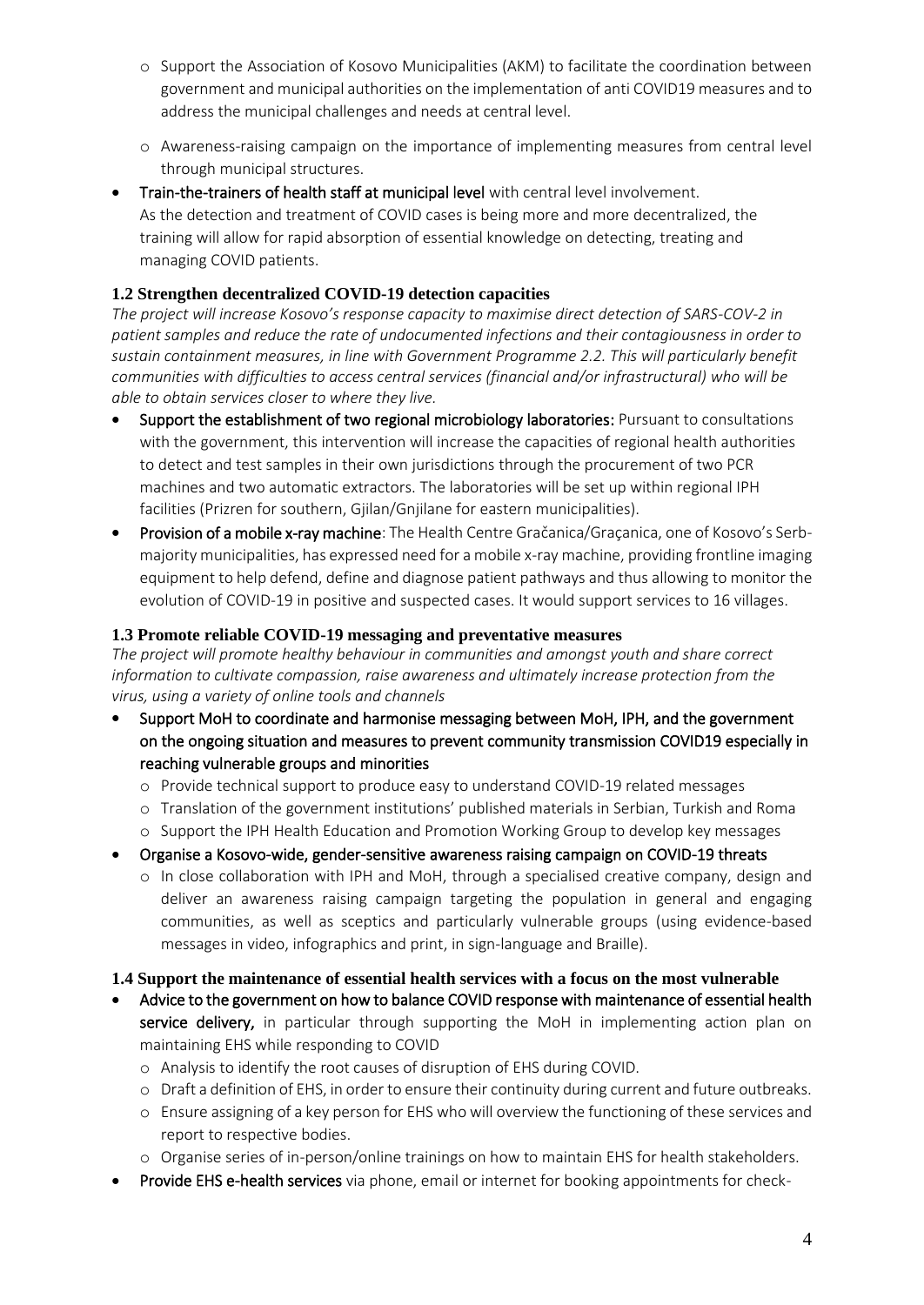ups at primary health care level, clinical advice, prescriptions and first-line response to survivors of gender-based violence. This will be beneficial particularly for those who cannot physically access health services due to poverty, geographical isolation, disability, age or other obstacles.

- o Support the working group comprised of experts from MoH, IPH and primary health care to define the standards for provision of e-health services
- o Provide necessary ICT equipment for 16 health centres of Prishtina region to deliver e-health
- o Train primary health service providers on standards for provision of e-health services
- o Promote and raise awareness of general population on availability and use of e-health services
- Reinforce immunisation programme of boys and girls and adolescents, including young women
	- o Promote and re-establish community demand for vaccination through communications strategy and community engagement on altered vaccine schedules and safety of rescheduling vaccinations for adolescents.
	- o Identify and compile cohorts of boys and girls who have missed out or are at risk, to be vaccinated as per the regular vaccination calendar.
	- o Provide basic cold-chain vaccination equipment for mobile teams.
	- o Ensure catch-up vaccination plan in re-opened schools.
	- o Organise targeted outreach and in spot vaccination campaigns.
	- o Systematic risk/benefits monitoring of targeted outreach vaccination campaigns for Roma, Ashkali and Egyptian communities with engagement of local health system.

#### **2.1 Support the safe reopening of schools**

- Advice and support on school policies, procedures, and protocols to be in line with WHO COVID-19 guidelines
	- o In cooperation with IPH and MoE, update/develop standards and procedures in line with latest COVID-19 guidelines from WHO and offer recommendations.
	- o Together with IPH and MoE, develop guidance for school staff with WHO recommendations on how to re-open schools safely.
	- o Organise online trainings for Municipal School Directorates on COVID prevention measures, and general health promotion and prevention measures and support inside and outside of schools.
- **Support hygiene and daily practices at school**
	- o Provision of essential hygienic supplies including alcohol-based rub for schools.
	- o Provision of hygiene and educational materials for vulnerable boys and girls and families. No cost activities:
	- o Educate girls and boys, and adolescent young women and men in the school about COVID-19 prevention.
	- o Create schedules for frequent hand hygiene.
	- o Schedule daily cleaning.
	- o Put in place respiratory and hand hygiene and physical distancing measures.
	- o Maintain regular communication with students and parents on COVID-19 and protective measures.

#### **2.2 Provide individual and family support for children, specifically young women and girls at risk of dropping out from school**

- Prevent drop-out from school of young women and girls due to COVID-19 in selected municipalities in cooperation with local authorities
	- o Mapping of most affected municipalities with low school attendance of young girls who might be at risk of school dropout due to COVID-19 effects.
	- o Provide Information Technology Equipment that will enable accessible quality learning for young women and girls from RAE communities who are at risk of dropping out from school because of COVID-19. The provision of equipment will in turn address the gender digital divide.
	- o Train teachers and key professionals on prevention of school-drop out for young women and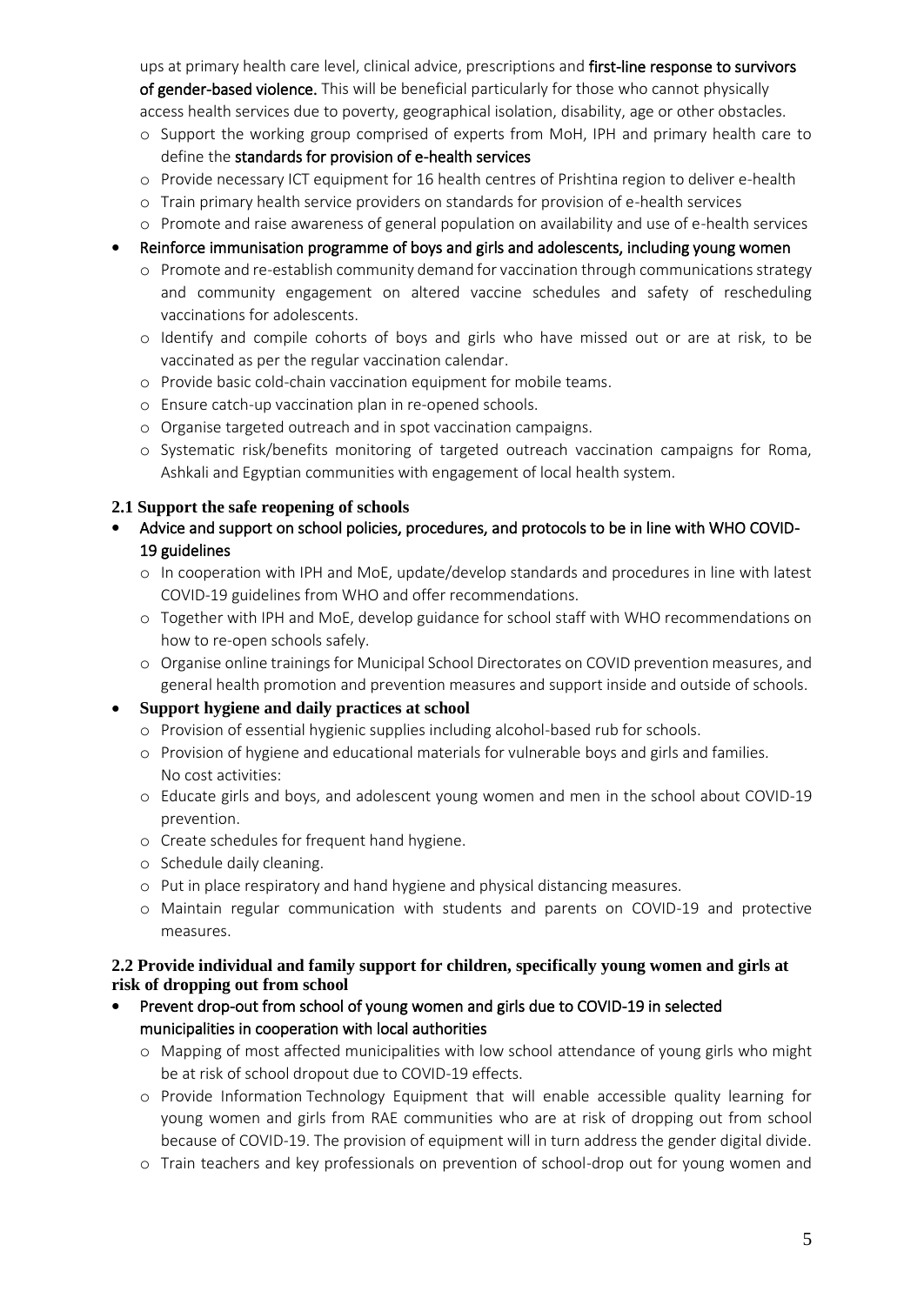girls from RAE communities and other marginalised groups.

- o Conduct career trainings as paths to achieve emancipation and economic stability for young women and girls.
- o Provide guidance counselling and tutoring for identified young women and girls with low school attendance who might be at risk of dropping out.
- Support students with disabilities-young women and men / boys and girls-not to fall further behind due to COVID-19
	- o Identification of boys and girls and young women and men with disabilities in need of special education support through Disability Persons Organizations.
	- o Provision of assistive technologies that will enable accessible quality learning for boys and girls with disabilities.
	- o Train single mothers and care givers of young women and girls with disabilities on setting up equipment and support the education programme.
	- o Enhance knowledge and capacities of schools, relevant public and private institutions on the use of assistive devices and technologies.
	- o Provision of teaching assistants for boys and girls with special needs and working with Ministries of Education and Finance to ensure long-term sustainability.

### III. What is the specific need/problem the intervention seeks to address?

*Summarize the problem. Apply [a gender lens](https://www.unwomen.org/en/news/stories/2020/3/news-checklist-for-covid-19-response-by-ded-regner) to the analysis and description of the problem. [1,500 word limit]*

#### Improving Health Care Delivery

Although facilities in Pristina demonstrated significant surge and coping capacities during the initial COVID-19 outbreak, many *health centres in the regions were lacking basic structural and functional elements*to respond effectively. A *lack of communication and coordination* between the different levels of health care as well as *between the centre and municipalities* was observed, as well as a *lack of compliance with infection control precautions and proper surveillance protocols*, resulting in delays and mismanagement of cases. Preparedness for future waves needs to be improved.

While a lot of information has been shared with the people of Kosovo on how to avoid community transmission and protect themselves from the virus, the *information did not always reach remote municipalities, non-majority communities or other people in situations of vulnerability*. Misinformation on social media has also increased, fuelled in part by those seeking to obtain revenue from click-bait, and unwittingly facilitated by users unaccustomed to fact-checking or source-verification. The stories in circulation in the months up to July included claims that a Kosovan alternative medicine provider had found a cure for COVID, outright denials that COVID-19 existed (accompanied by calls for civil disobedience of containment measures), and conspiracy claims in relation to the pandemic.

The *impact of the pandemic and containment measures on acute care services has been substantial* due to a diversion of resources and imposition of containment measures. In addition, demand for healthcare services experienced a decline due to patients not feeling comfortable/safe to visit health facilities. Civil society organizations also reported incidents of members of Roma, Ashkali and Egyptian communities being denied access to health facilities on the basis of their ethnicity and a perceived heightened exposure. Such stigmatisation and blanket refusal of treatment exacerbate pre-existing inequalities and violate the right to access to health.

On 16 March, all elective health services were suspended by the Ministry of Health. A June rapid assessment conducted by the MoH and WHO found a *series of severe disruptions to essential health*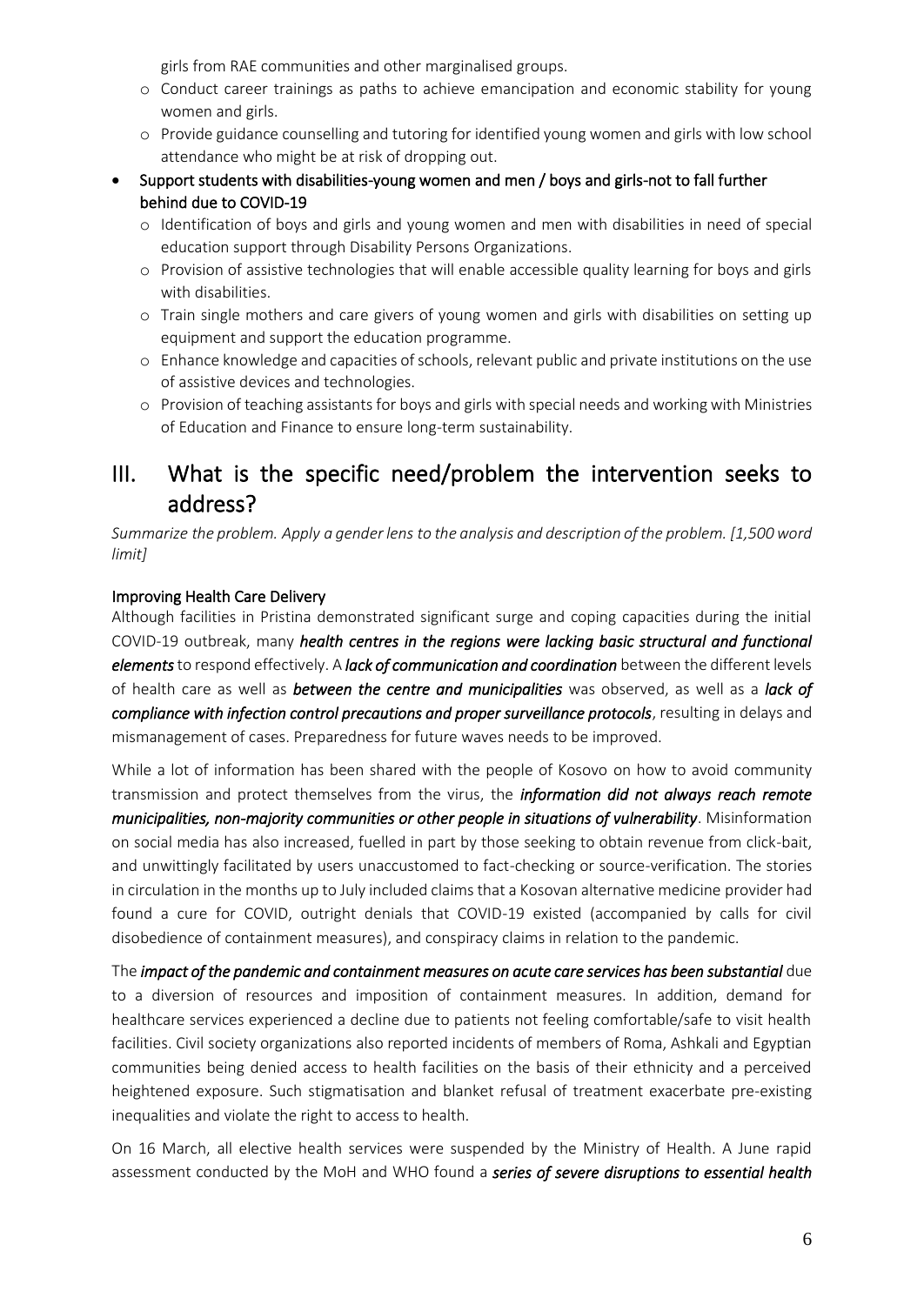*services* (access to inpatient services was limited to acute cases; diagnostic procedures like elective cardiac tests were cancelled or postponed; all preventive check-ups were cancelled or postponed; home visits were partially suspended; antenatal care was partially disrupted; routine outreach and immunisation services in health facilities was completely disrupted, with exception of BCG and Hepatitis B for newborns; outbreak detection and control for non-COVID diseases was partially disrupted; noncommunicable diseases diagnosis and treatment such as hypertension, diabetes, asthma, COPD, coronary artery disease were partially disrupted; dental and rehabilitation services were completely disrupted; palliative care services were not available). The assessment found that one of the reasons for this disruption was that *Kosovo does not have a clearly defined essential health services (EHS) package* and lacks a structure and plan that would allow EHS to continue functioning in times of crisis.

This *disruption of basic services has been particularly hard for people at the margins of society or in vulnerable situations*, including children, young women and girls, pregnant women, certain nonmajority communities, and youngsters and adolescents. For example, around 27,000 pregnant women and 450,000 women of reproductive age were not able to access basic sexual and reproductive health services. Young women and girls from Roma, Ashkali and Egyptian communities faced difficulties in their access to online learning, because of a lack of technological equipment and increased care work at home. Similarly, for two months, more than 210,000 boys and girls were not able to follow their routine immunisation schedule, while the suspension of the home visiting programme left more than 48,000 boys and girls aged 0-3 without adequate health, nutrition, and responsive parental support. With vaccination coverage for some communities already low pre-COVID (for Roma, Ashkali and Egyptian boys and girls as low as 30 per cent), this interruption in the immunisation programme has increased vulnerability to larger outbreaks of vaccine-preventable infectious diseases, which will need to be countered specifically.

#### Safe and Inclusive Return to School

*Schools in Kosovo have been closed since 12 March* as a key measure in flattening the COVID-19 curve and containing community transmission. Keeping schools closed carries costs of a different kind, such as the likelihood of widening disparity in educational attainment, domestic violence and child abuse aggravated by economic uncertainties, as well as the need to find alternative care arrangements for the children of key workers. *A return to normality therefore involves the reopening of schools*. The earliest envisaged date will be the end of summer holidays in September (by which stage, boys and girls will have been out of school for six months), although the government has already raised the possibility of additional imposition of restrictions.

With the traditional education system not geared towards diversity but designed for homogeneous groups, *girls and boys, and young women and men living in poverty, Roma, Ashkali and Egyptian children, and girls and boys, as well as young women and men with disabilities have been disproportionally affected by the school shutdown*.

Girls and boys from the Roma, Ashkali and Egyptian communities represent one of the most vulnerable groups at all times, further exacerbated by the COVID-19 pandemic. Most children and particularly girls and young women from these communities do not own Information Technology equipment or have access to the internet, and are thus excluded from the new online education system. Coupled with increased domestic care duties at home, *young women and girls are at risk of losing their academic year and to ultimately drop out of school*. Sustainable Development Goal 5 seeks to achieve gender equality and empower all women and girls. Under the 2030 Agenda, the world has pledged to leave no one behind, meaning that in our development efforts and COVID-19 response, young women and girls must be a priority in acquiring the education and skills they need to realize their potential. Unfortunately, in Kosovo, the pandemic has had a disproportionate negative effect on young women and girls' right to education, acting as a major driver of gender inequality. Even before the pandemic, girls from non-majority communities, and those living in poverty had low school attendance rates, whilst now, due to the pandemic, young women and girls in Kosovo have been disproportionately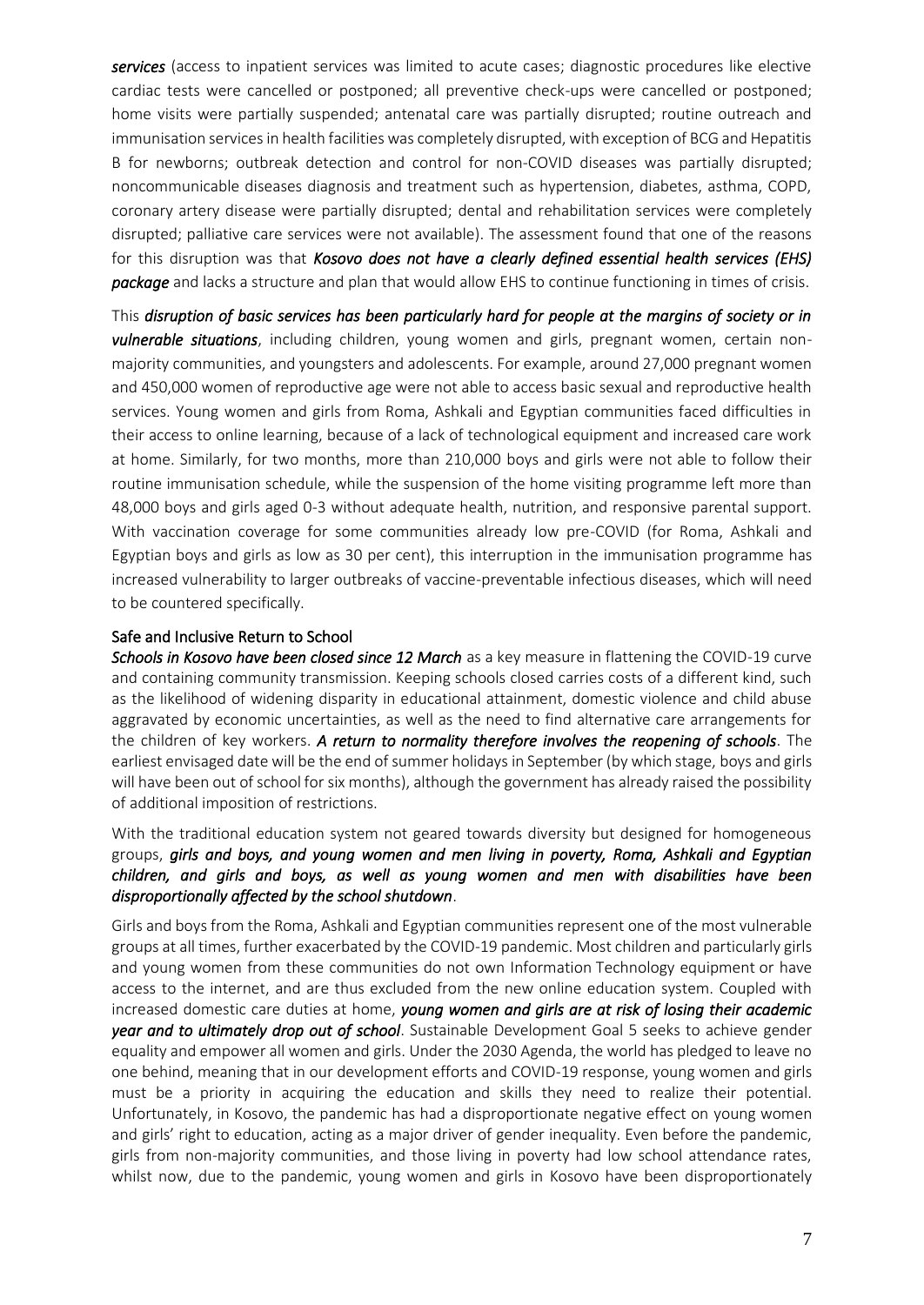burdened with care work in the household, and an increased occurrence of gender-based violence. Similar aggravating effects may be expected for an increase in child marriages, associated primarily with Roma, Ashkali and Egyptian ethnic groups and rural areas where traditional influences may be stronger, which in turn may lead to lack of education, domestic violence, and lack of access to future employment opportunities.

In fact, a Rapid Assessment conducted in Kosovo in May 2020 by UN WOMEN, UNDP, UNFPA and UNKT found that *the pandemic has exacerbated the burden of women and girls' unpaid care work*, hindering and limiting their professional and educational performances, whilst the *movement restriction measures applied during the pandemic have given rise to heightened cases of domestic violence* – which are almost exclusively perpetrated by men:

- While household responsibilities have increased for both genders as a result of COVID-19, working hours dedicated to cleaning increased by 18 percentage points more for women compared to men and for cooking and serving meals by 29 percentage points more than men.
- Women also play, talk, or read to children and care for children by 8% and 9%, respectively, more than men.
- With regard to domestic violence, more than 50% of the respondents thought that there had been an increase in domestic violence since the start of the COVID-19 outbreak. (In addition, Kosovo Police reports show nearly 650 cases of domestic violence to have been reported across Kosovo in the first four months of 2020, which represents a 22% increase compared to the same period of 2019.)

*The pandemic has similarly exacerbated structural and systemic barriers and discrimination faced by boys and girls with disabilities*, who often lack required equipment, access to internet, accessible materials and support necessary to follow online school programmes. Lockdown and other social distancing measures, have increased the likelihood particularly of women and girls with disabilities to experience domestic violence while isolated in their homes.

## IV. How does this collaborative programme solve the challenge? Please describe your theory of change.

*Describe programme approaches, methods, and theory of change, and explain why they are the appropriate response to the problem. State results and interim solution(s) you are proposing. Please highlight how the solution(s) is data driven; if it employs any innovative approaches; if it applies a human [rights-based approach](https://www.ohchr.org/EN/NewsEvents/Pages/COVID19Guidance.aspx)<sup>3</sup> and how is it based on the principle of "build back better". [1,500 word limit]*

#### Hypothesis formulation

The rationale of the interventions relies on the hypothesis that, if targeted beneficiaries, particularly young women and children of disadvantaged groups, will be provided with an access to: a) COVID-19 related and other essential basic health services, b) accurate and real-time information regarding COVID-19 preventive, containment and mitigating measures, c) targeted support for school reopening, mitigating potential school drop-out of young women and girls, assisted technologies for online learning and tutoring and mentoring, then the wider inclusion in basic services will be maintained and factors of vulnerability of the targeted population, specifically of young women and girls, will be reduced while their socio-economic resilience will be improved, making a significant contribution to gender equality and SDG 5, and putting in place the necessary capacities and conditions for an inclusive, and responsive, return to normality..

The TOC will be implemented by leveraging the complementarities of the mandates and technical expertise among UN agencies – UN Women, UNICEF, WHO and UNFPA – while drawing on the expertise

<sup>&</sup>lt;sup>3</sup> Please refer to **OHCHR COVID19 Guidance**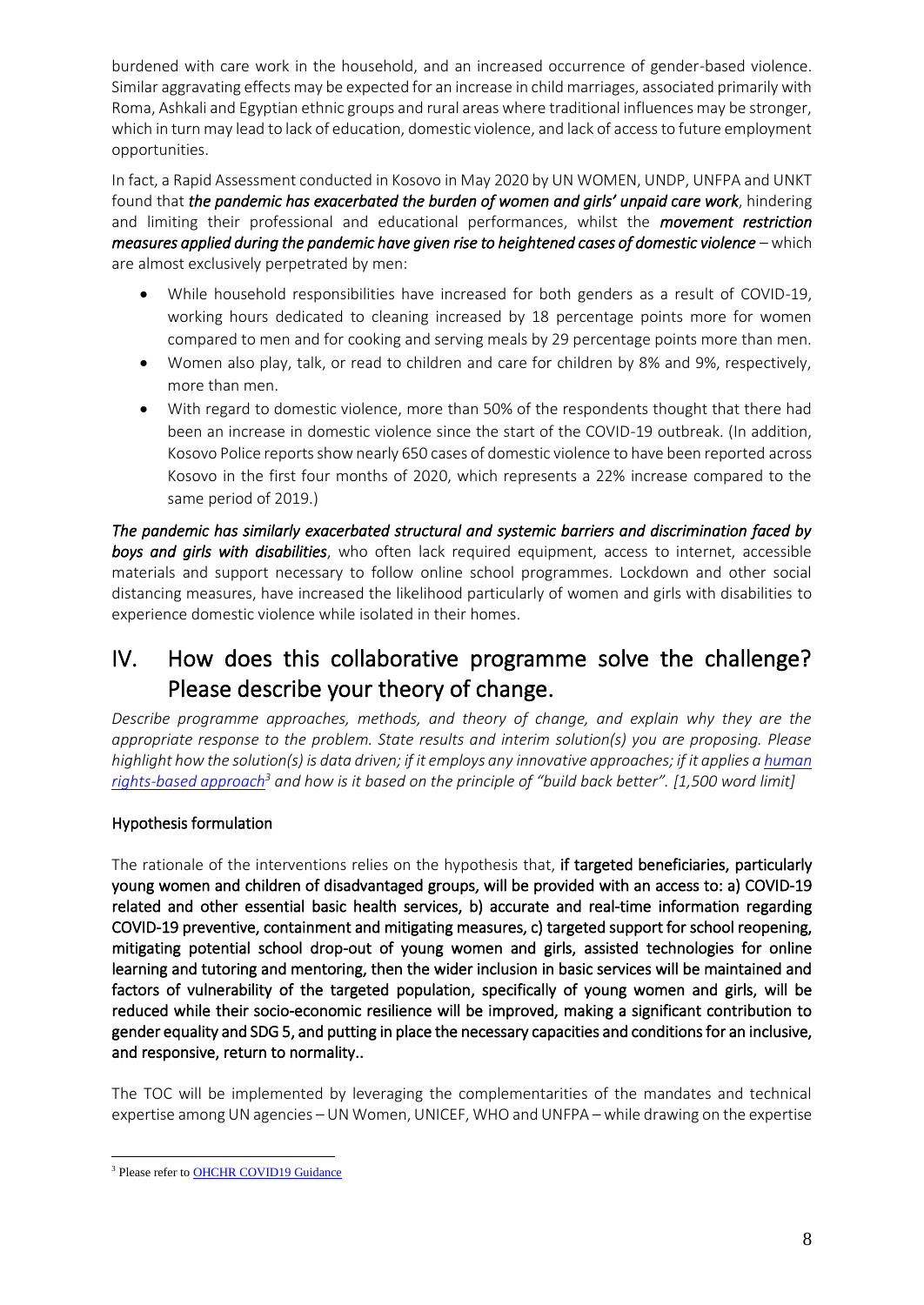regarding sustainable and resilient development of the United Nations Kosovo Team.

The targeted communities will be more resilient to any shocks produced by COVID-19 and other types of pandemics. Based on "no one left behind" principles echoed in 2030 Agenda for Sustainable Development and anchored in the draft Common Kosovo Analysis, as well as based on human rights principles and values of equality, inclusion, diversity, and solidarity, this joint initiative will undertake a holistic, people-centred, gender-sensitive and sustainable intervention to mitigate the social and economic risks of the COVID-19 pandemic.

Drawing on the principle of inclusivity, partnership and accountability, the joint programme implementation relies on close cooperation with institutions, civil society organizations and community members to ensure timely, evidence driven and contextualised interventions to the most needed beneficiaries.

This coordinated approach is anchored in the UNKT Socio-Economic Response Plan and will ultimately create synergies with other existing projects led by UN Organizations in Kosovo, the World Bank, EU and other international local institutions tackling different COVID-19 related issues.

#### Outcome:

The most vulnerable people (particularly children, young women and girls, non-majority groups, and other persons of concern) have access to health and education services despite COVID.

#### Improving Health Care Delivery

1.1 A WHO EURO mission to Kosovo, which concluded on 17 July 2020, recommended to the government (amongst other things) to ensure the implementation of infection prevention and control (IPC) measures in health care facilities, so as to be prepared and ready to respond to the current COVID outbreak, to limit human to human transmission and to identify, isolate and report suspect and confirmed cases. This is also in line with a WHO's assessment of the implementation of WHO's COVID-19 Strategic Preparedness and Response Plan in Kosovo, which recommended continuous IPC training to keep healthcare workers safe as well as urgent training on IPC and COVID-19 case management.

*1.2* The new government has announced that any gradual return to normality will need to be accompanied by a mobile monitoring and response infrastructure against COVID-19 to constantly analyse the situation, support decision-making, and allow for instant mobilisation when required. It recognised that Kosovo must have the capacity to perform COVID-19 tests of the general symptomatic population on a large scale, through the decentralisation of testing capacities to regional hospitals, primary healthcare and private health institutions. (Government Programme 2.2) This is also in line with a WHO assessment of the implementation of WHO's COVID-19 Strategic Preparedness and Response Plan in Kosovo, which recommended to expand the regional lab capacity for polymerise chain reaction (PCR) with trained teams.

In addition to PCR testing, the use of chest imaging through x-ray machines can be useful for the diagnostic workup of COVID-19 in certain cases, giving clinicians another tool to help them make decisions. For example, in symptomatic patients, when PCR testing is not available or PCR test results are negative but there is a high clinical suspicion of COVID-19, WHO recommends that chest imaging can be one useful element of the diagnostic workup. It can be a useful tool to decide on hospital admission versus home discharge for patients with suspected or confirmed COVID-19. Mobile X-ray equipment offers distinct infection control benefits, since bringing diagnostic imaging equipment to patients eliminates the potential for cross-contamination into wider areas of hospital environments.

*1.3* A WHO's assessment of the implementation of WHO's COVID-19 Strategic Preparedness and Response Plan in Kosovo recommended to urgently tailor messages on social distancing, respiratory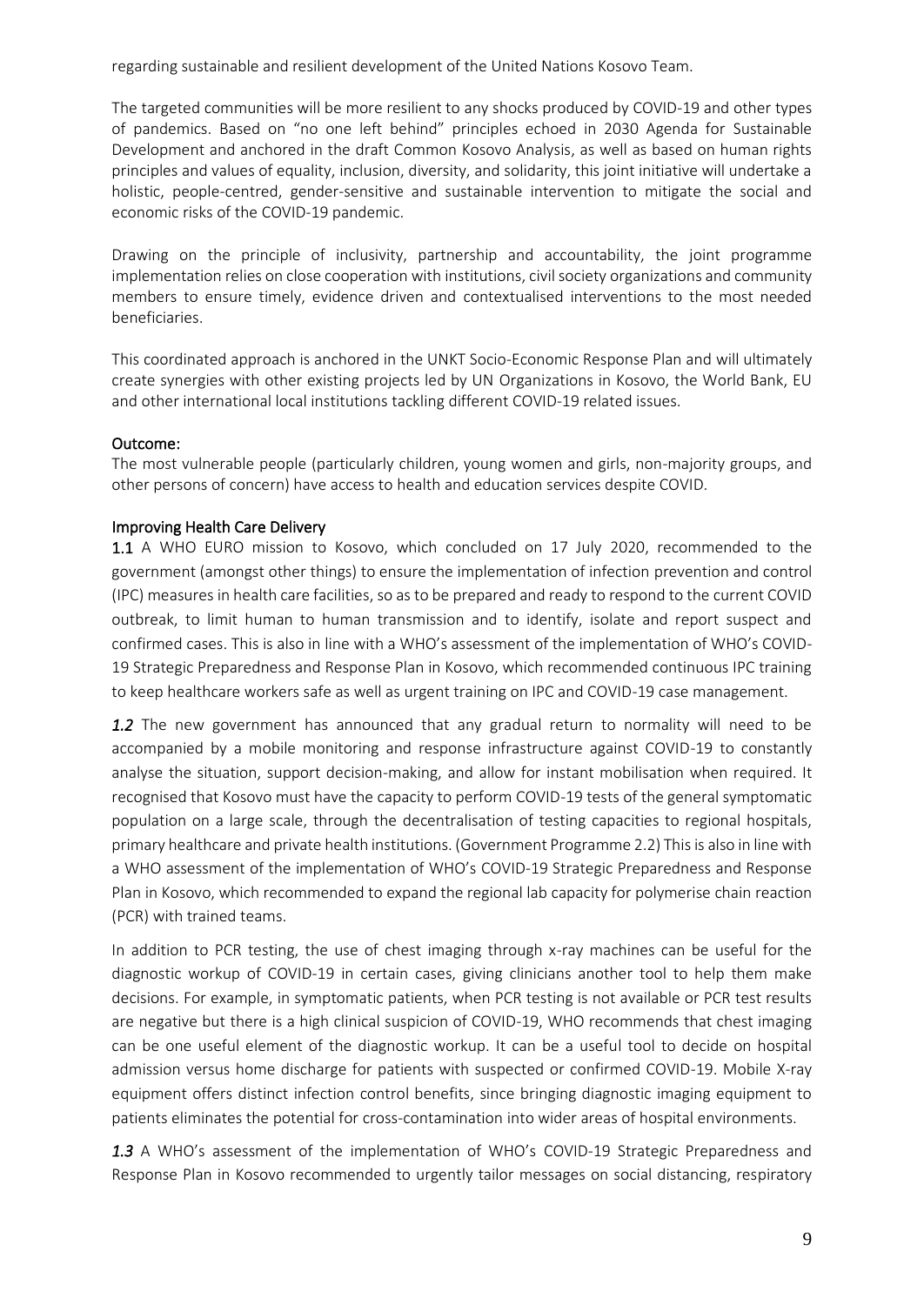hygiene etiquette and use of masks, and to emphasise that people should only approach health services if they experience symptoms.

*1.4* It is important that service disruptions are avoided in the future or in case of future waves and that the provision of basic health services be guaranteed at all times to all residents of Kosovo, including to those who cannot easily access traditional services due to transport or budget limitations. In addition to the findings of the June MHO/WHO rapid assessment, which recommended to ensure the continuity of safe and quality EHS services, a WHO EURO mission concluded on 17 July 2020 recommended (amongst other things) to ensure the continuity of safe and quality EHS services; to monitor delivery of EHS; to finalise the action plan to restore and maintain continuity of EHS; to ensure implementation of infection prevention and control (IPC) measures in health care facilities; and to consider telemedicine and use of IT communication technologies to ease the pressure on people and health services.

#### Supporting a Safe and Fair Return to Schools

2.1 Ensuring safe school operations and the ability to maintain COVID-19 prevention and control measures through improved hygiene and daily practices at school will be vital in supporting the government's goal to prepare and adapt educational institutions for the new school year. (Government Programme 8.1) This will need to be accompanied by preparations and changes in many segments in order to ensure schools are as safe as possible in relation to the COVID-19 outbreak. Changes will need to be made to existing school policies and procedures (or new ones will need to be introduced), so that they are in line with the latest WHO COVID-19 guidelines. School staff will also need to be trained on measures and changes they should apply once schools are open, and how to effectively communicate to students – boys and girls - and parents the measures they should take. To achieve the above objectives, the Health Promoting Schools (HPS) approach can be used. The HPS approach proposes that schools implement a systematic plan for health wellbeing and development of the social capital of all students, boys and girls, and staff. The advantages of this approach in Kosovo are that there is already an existing setup that allows the development of this approach. First, an Inter-ministerial Committee for HPS was created in 2009, a strategy for Health Promoting Schools 2009-2018 was also developed and can be used as a baseline and modified and extended to fit the current context. There is also an appointed national coordinator at the Ministry of Education (MoE) for health promoting schools. This approach is also less dependent on the timing of school re-openings. The measures to be taken under this approach will benefit the schools in the long term; while such measures will definitely benefit schools during outbreaks such as COVID, these changes will bring long term benefits to the schools in any kind of situation.

In case schools are not reopened in September as currently planned, it will in addition be especially important to support teachers in effectively delivering distance learning.

2.2 In cases where students, boys or girls, have been able to benefit from digital learning equipment, it is important to be able to safeguard positive experiences. Throughout the last three months of online schooling, many students – young women and men - in Kosovo have gained experiences navigating digital learning environments and some may have enjoyed online learning. It would impoverish their learning experiences if, once back in the classroom, these learning opportunities were no longer available. Blended learning creates opportunities to personalise learning once students acquire the necessary skills to navigate the internet or online learning environments without losing track of their own learning objectives. *Especially disadvantaged students or students with disabilities (including young women and girls) who otherwise do not have access to learning opportunities addressing their specific needs can benefit from blended learning environments.* Support available locally by teachers or teaching assistants can be complemented with experts online to create personalised learning environments that powerfully improve learning. Furthermore, assistive technology has become more affordable and accessible with increased digitalisation of schools and legislative pressure on computer and software providers to make their products accessible for everyone. Electronic representations of learning materials enable students with low vision or students with learning or physical disabilities to convert materials into accessible alternative formats. By using easy language, children, including young women and girls struggling with reading or language comprehension are empowered to acquire knowledge and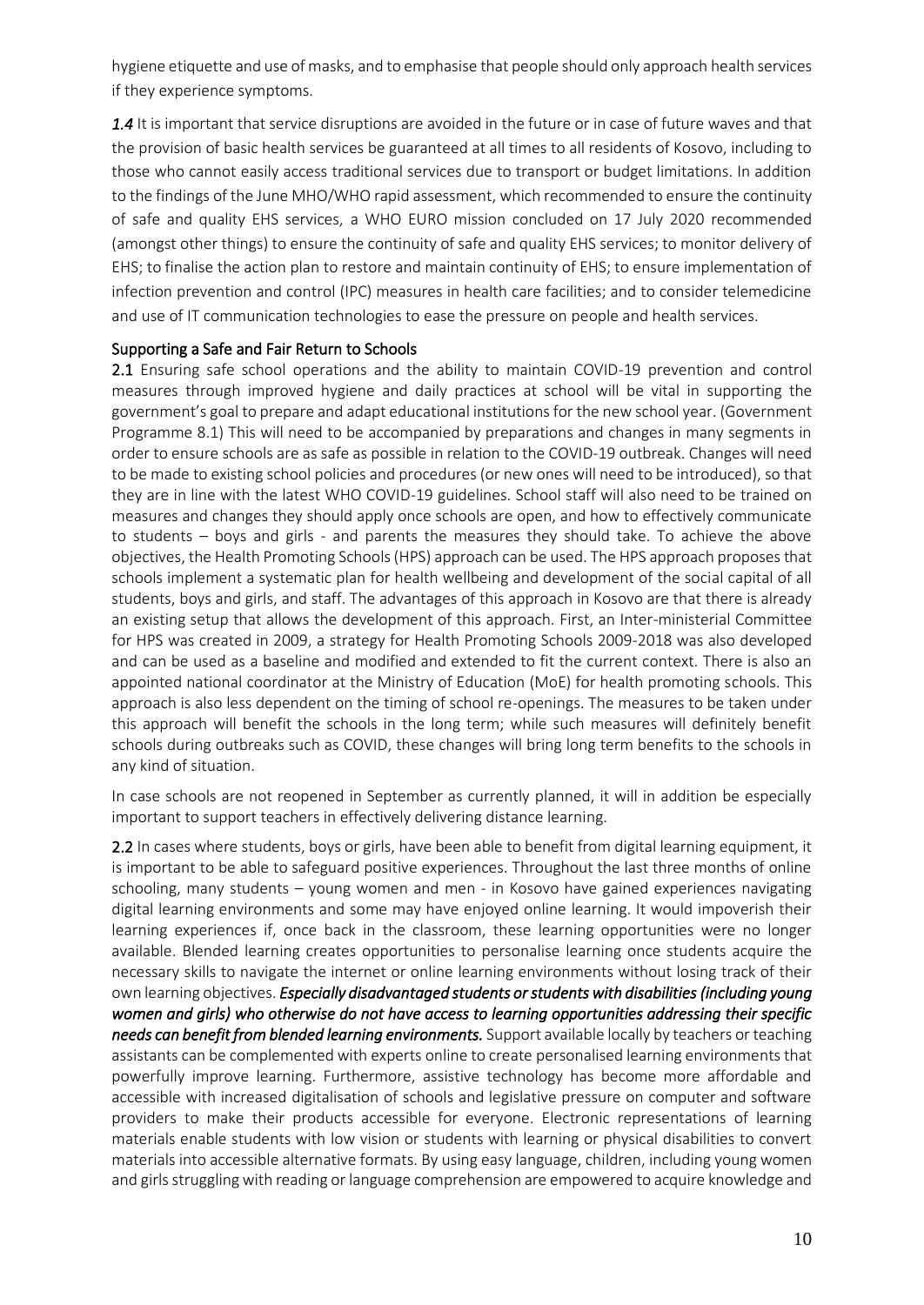concepts without being at a disadvantage. Through supporting children with disabilities, with an emphasis on young women and girls, the project will be in line with the government's goal on inclusiveness and equality in education (Government Programme 8.9) and ensure that those who have long been at the bottom may have an opportunity to catch up.

## V. Documentation

*Attach/provide hyperlinks to documents/analysis prepared at the UNCT level with government counterparts to assess the potential cumulative impacts of COVID-19. Please indicate if the UNCT has completed and posted the National Plan for Combating COVID-19 on the WHO partner portal. [1,500 word limit]*

There are several important documents, assessments and ongoing consultation processes, that have informed the formulation of this project document, most notably:

- *UN Kosovo Team's Socio-Economic Response Plan (revised version 24 August 2020)* has been jointly developed by the UNKT and World Bank, under the strategic guidance of the UN Development Coordinator in Pristina and co-chaired by UNDP and UNICEF. Pillar 1, Health First: Protecting Health Services and Kosovo's Health System, highlights that any measures taken to address the pandemic have to be balanced with the maintenance of essential lifesaving health services. In some cases, the re-direction of resources towards the COVID response and containment measures have limited or put on hold other essential health services, such as immunisation services (particularly risky for communities with low vaccination coverage) or routine pre- and post-natal check-ups. Pillar 2, Protecting People: Social Protection and Basic Services, notes that families are currently facing additional burdens, including home schooling. With schools closed, the MoE has implemented distance learning for school-age children across Kosovo. While the majority of boys and girls have been able to attend regular distance learning, about 4 per cent of children missed lessons due to lack of equipment or weak internet connections, affecting their right to education. If the situation continues, it will require further mobilisation and adaptation of all learning materials. Pillar 5, Social Cohesion and Community Resilience, emphasizes the role of Kosovo's communities in flattening the curve, responding to the pandemic, and ensuring longer-term recovery, by bringing together divided communities in their fight against a common enemy and overcoming existing fault lines. Of importance in this regard are the implementation of legal guarantees protecting non-majority communities (including equitable service delivery, such as adequate and timely communication of government measures in non-majority languages and equal access to health and education services in segregated systems). The increase of misinformation, racism or scapegoating on COVID-19 on social media has to be countered. The use of civil society organizations in supporting ongoing measures to prevent community transmission of COVID-19 will be critical to help alleviate the impact of the pandemic.
- A Rapid Socio Economic Impact Assessment of COVID-19 in Kosovo conducted by UNKT in May 2020 examined (amongst other things) assessed the socio-economic impact of the crisis on Kosovo households, with a special focus on vulnerable groups (of relevance to this project, educational and gender gap burden, etc.).

[\(https://www.ks.undp.org/content/kosovo/en/home/library/poverty/rapid-socio-economic](https://www.ks.undp.org/content/kosovo/en/home/library/poverty/rapid-socio-economic-impact-assessment-of-covid-19-in-kosovo.html)[impact-assessment-of-covid-19-in-kosovo.html\)](https://www.ks.undp.org/content/kosovo/en/home/library/poverty/rapid-socio-economic-impact-assessment-of-covid-19-in-kosovo.html).

- Government Programme 2020-2023 (5 June 2020) sets two main objectives: 1. defeating pandemic and 2. recovery of the economy after the pandemic. [https://kryeministri](https://kryeministri-ks.net/en/the-government-of-kosovo-approved-the-2020-20203-governance-program/)[ks.net/en/the-government-of-kosovo-approved-the-2020-20203-governance-program/.](https://kryeministri-ks.net/en/the-government-of-kosovo-approved-the-2020-20203-governance-program/) Relevant sections of the Government Programme have been referenced in the text above.
- Government Plan for the implementation of the economic recovery, post COVID-19 (13 August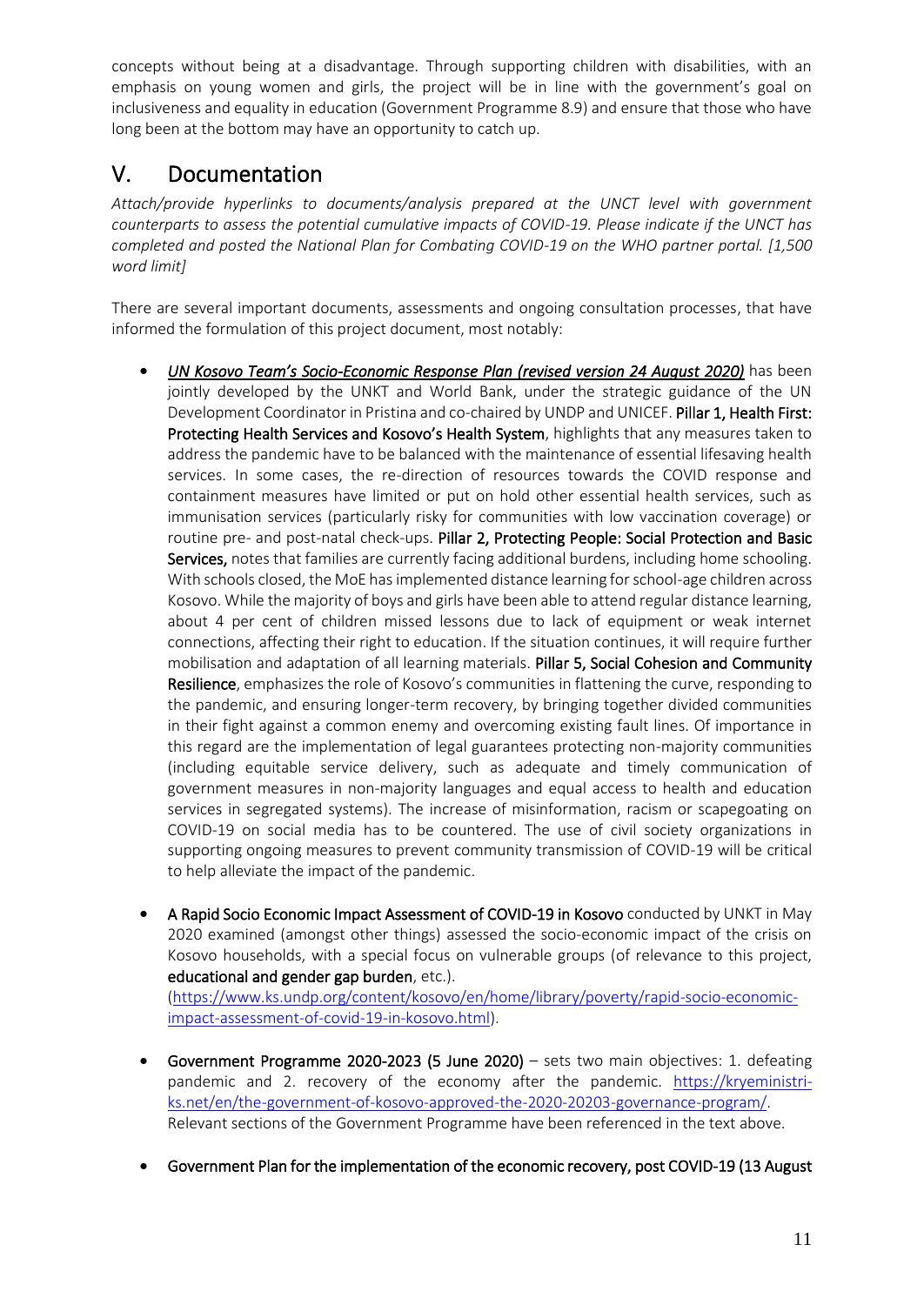2020). The approved plan for implementation of the Economic Recovery Programme amounts to three hundred and sixty five million Euros (€365,000,000.00), with measures aiming at maintaining the flow of the economy by providing liquidity and postponing taxes for businesses. The plan sets as priority and supports the education sector to enable the start and smooth running of teaching and learning process during the school year 2020/2021 as well as setting the emergency support in health and other sectors in battling COVID-19. [https://kryeministri](https://kryeministri-ks.net/en/the-government-approves-the-plan-for-the-implementation-of-the-economic-recovery/)[ks.net/en/the-government-approves-the-plan-for-the-implementation-of-the-economic](https://kryeministri-ks.net/en/the-government-approves-the-plan-for-the-implementation-of-the-economic-recovery/)[recovery/.](https://kryeministri-ks.net/en/the-government-approves-the-plan-for-the-implementation-of-the-economic-recovery/)

In addition, a number of sector-specific documents and processes exist that are relevant for this proposal.

#### Health

- A Strategic Preparedness and Response Plan for COVID-19 for Kosovo has been developed by UNKT together with the Ministry of Health. The Plan describes how the UN agencies of the UNKT, with WHO in the lead on health, will support the authorities in their response to the COVID-19. It describes the objectives and actions for the response as well as the coordination mechanism, responsibilities of each partner to have a systematic and effective response. The Strategic Preparedness and Response Plan also identifies areas of existing needs and gaps and provides planning rationale to bridge these.
- An assessment of COVID-19 impact on essential health services, was carried out by WHO and MHO in June 2020. This assessment identified the main impacts COVID has had on health service provision, where it found that several critical health services were either disrupted or completely stopped. To avoid such issues in the future, an action plan was developed in the frame of this assessment that would allow MoH to continue offering EHS during any health crisis.
- Since July 2020, WHO has carried out a series of assessments of the implementation of the COVID-1[9 Strategic Preparedness and Response](https://www.who.int/publications/i/item/strategic-preparedness-and-response-plan-for-the-new-coronavirus) pillars in Kosovo. The main findings from such assessment are being communicated to health authorities and in cooperation with them, specific assistance to address identified gaps is being planned and offered. Some of the gaps identified are related to the number of testing, clinical management, risk communication, and provision of essential health care services.
- The UN DC as Chair of the UNKT COVID-19 Coordination Management Team with WHO lead on health-related issues are in close contact with senior government officials and other authorities through technical (as member of the National Coordination Committee in response to COVID-19) and strategic level meetings in order to identify gaps and needs in response to the virus.

#### Education

- The Ministry of Education has recently approved the plan for reopening of schools and preschool institutions. The plan will be implemented in phases. While pre-school institutions have been reopened on 7 September, primary and high schools will be reopened by 14 September.
- UNICEF has also used its existing programmes to launch relevant tools to assist the government, for example through the expansion in April 2020 of a global learning platform to help children and youth affected by the COVID-19 pandemic to continue their education at home (The Learning Passport) [https://www.unicef.org/kosovoprogramme/press](https://www.unicef.org/kosovoprogramme/press-releases/unicef-and-microsoft-are-launching-learning-platform-help-address-covid-19-education)[releases/unicef-and-microsoft-are-launching-learning-platform-help-address-covid-19](https://www.unicef.org/kosovoprogramme/press-releases/unicef-and-microsoft-are-launching-learning-platform-help-address-covid-19-education) [education](https://www.unicef.org/kosovoprogramme/press-releases/unicef-and-microsoft-are-launching-learning-platform-help-address-covid-19-education)
- Since the beginning of the crisis, UNICEF Kosovo has been using its global "U-Report" digital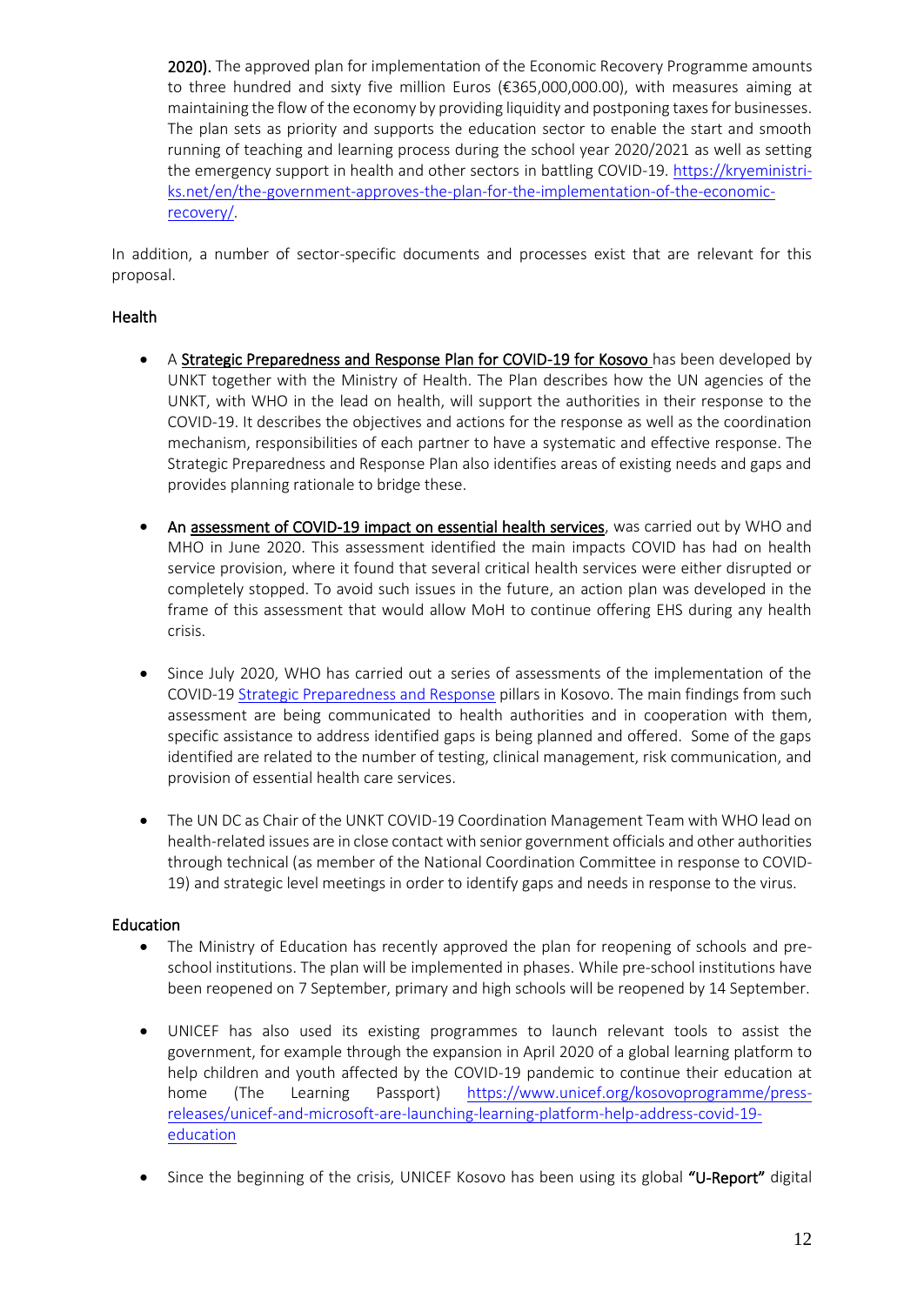tool to conduct frequent polls amongst its volunteer youth community member "U-Reporters" to gauge relevant information. Polls have covered topics such as mask usage in Kosovo, the future after COVID, impact on education and learning, youth sentiments on COVID, and attitudes toward preventive measures. This has allowed the UNKT to gain important insights such as that 91 per cent of respondents had internet during the lockdown, including 59 per cent who always had access to a computer or smartphone, but only 33 per cent who always had access to a private / silent space for study. 4 per cent of respondents did not have access to any kind of distance learning and 22 per cent only to some courses. Interestingly, 25 per cent of respondents identified the biggest challenge of online learning to keep students engaged, while 21 per cent identified teachers' lack of online teaching skills. See <https://westernbalkans.ureport.in/opinions/>

## VI. Target population

*Describe and estimate the direct users of the solution and potential impact on beneficiaries. Be explicit on who has established the need (plans, national authorities, civil society, UN own analysis, or citizens). [1,500 word limit]*

### Health Intervention

Direct beneficiaries of the project will be the Ministry of Health, the Institute of Public Health, the Ministry of Education and the Health Centre in [Gračanica](https://en.wikipedia.org/wiki/Gra%C4%8Danica,_Kosovo)/Graçanica whose needs were established in close cooperation with the Ministry of Health and Institute of Public Health.

It is estimated that the strengthening of the health response through these institutions will benefit:

- 3,000 people (50 per cent men and 50 per cent women) in [Gračanica](https://en.wikipedia.org/wiki/Gra%C4%8Danica,_Kosovo)/Graçanica over the course of the project duration
- 20,387 patients per year benefitting from access to EHS (50 per cent men and 50 per cent women)
- 400 IPH staff (60 per cent men and 40 per cent women) benefitting from training on laboratory equipment
- Approximately 250 persons per day (50 per cent men and 50 per cent women) benefitting from increased testing capacities

While the health services will be available to the general public on an as needs basis, they are designed to be particularly beneficial for those who have had difficulties accessing services whether due to financial restrictions, missing infrastructure, challenges related to age or disability, or the desire to avoid perceived increased exposure to COVID-19: EHS online services will allow anybody suffering from these restraints to access health services from their home, while increased regional capacities will allow services to be accessed by those who require them much closer to where they live.

The target population of tailored COVID-19 campaign messages will be:

• General population, youth, vulnerable groups, and elderly people; municipal authorities and health professionals at Pristina primary health care.

### Education Intervention

- The work on schools with IPH and MOE is expected to benefit around 165,000 pupils (48 per cent boys and 52 per cent girls) in 700 schools and 20,000 school staff (45 per cent men and 55 per cent women).
- The project interventions will also reach 7,000 immunised boys and girls
- The project interventions will also reach 900 children with disabilities (at least 500 of them girls).
- 200 young women and girls from Roma, Ashkali and Egyptian communities will be provided with Information Technology Equipment that will enable accessible quality -learning and 25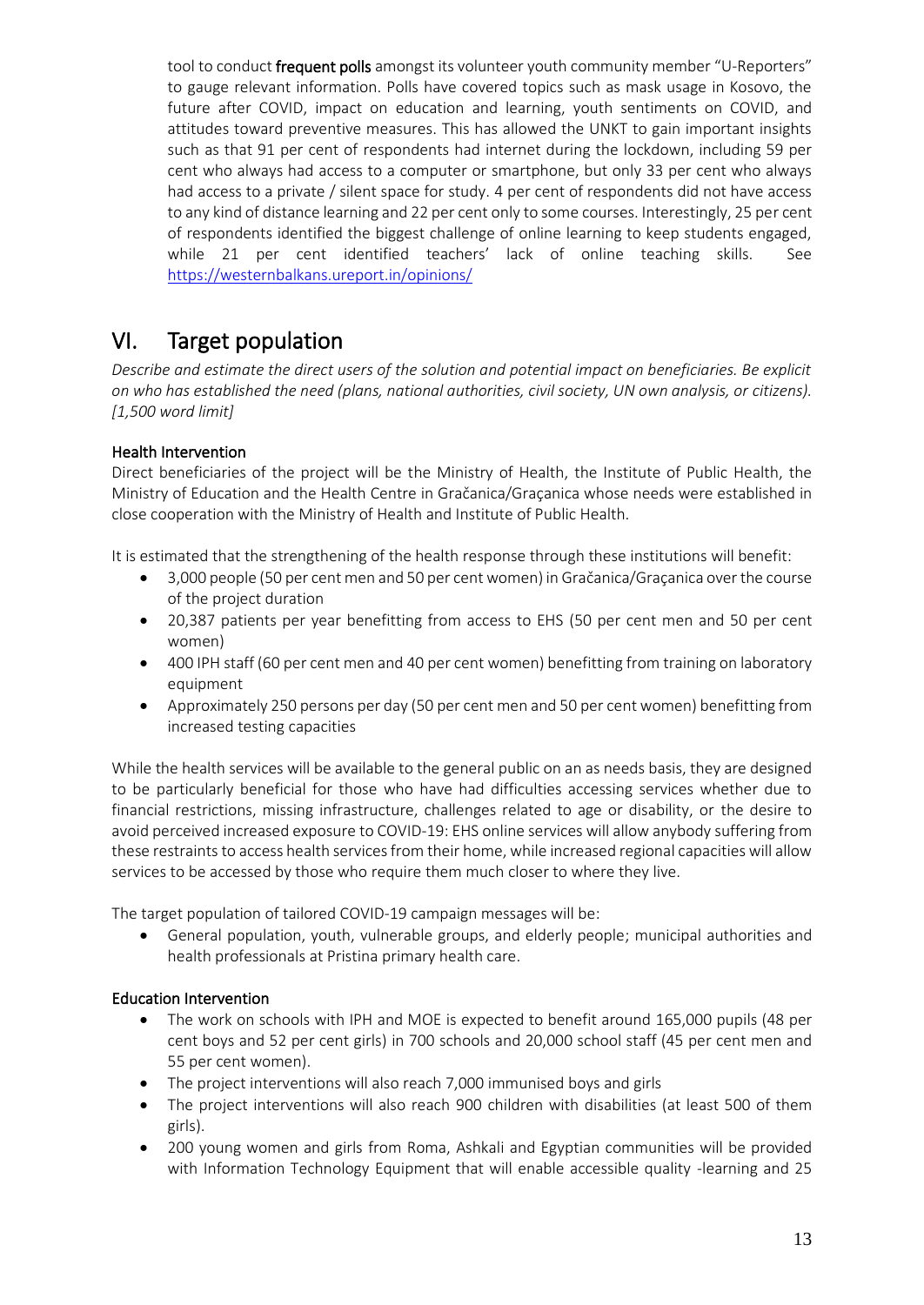community volunteers will be engaged to support access on assistive technologies and elearning for 5 months.

- 15 teachers from identified municipalities will be trained on the prevention of school-drop out for young women and girls from RAE communities, who will tutor 15 or more young women and girls to prevent their school dropout. The young women and girls will be selected after the mapping of municipalities. The number of targeted young women and girls may vary in order not to leave anyone behind.
- Further, 20 or more young women and girls from non-majority communities will be trained on education as a path to achieve emancipation and economic stability.
- A door to door campaign in RAE Communities on the risk of drop-out will reach approximately 15 families. The target families will be identified through partner organizations.
- A communications campaign will be conducted reaching hundreds of individuals.

### VII. Who will deliver this solution?

*List what Recipient UN Organizations (RUNOs) and partners will implement this project and describe their capacities to do so. Include expertise, staff deployed, as well as oversight mechanisms that determine the monitoring and evaluation (M&E) arrangements and responsibilities. Use hyperlinks to relevant sites and the current portfolios of RUNOs so the text is short and to the point. [1,500 word limit]*

United Nations Children's Fund (UNICEF) is mandated by the United Nations General Assembly to advocate for the protection of children's rights, to help meet their basic needs and to expand their opportunities to reach their full potential. The United Nations Children's Fund (UNICEF) works in 190 countries through country programmes and UNICEF national committees. UNICEF works with children and adolescents, which are the most excluded from participation mechanisms and has programmes and technical assistance to address these barriers. Protecting health of children and communities remained a top priority for UNICEF during the COVID-19 response in Kosovo. In partnership with the institutions, civil society, media, parents and young people, UNICEF provided COVID-19 response and recovery efforts through a) Infection and Prevention Control and WASH b) Risk communication and community engagement; c) Continued access to essential health and nutrition services for women, children and vulnerable communities; d) Continuous education, social protection, and child protection support.

UNICEF will be coordinating closely with the Ministry of Education which, in close collaboration with the Institute of Public Health, is overseeing the re-opening of schools during the COVID-19 pandemic.

In addition, UNICEF will be working with long established implementing partners Balkans Sunflowers, Bethany Christian Services, Caritas Kosova, Kosovo Disability Forum and Open Date Kosovo. UNICEF has cooperated with these CSOs for years. They will play a crucial role in identifying the target groups of the projects. All selected partners will play an indispensable role in supporting development of capacities and advocating for the most vulnerable communities.

UNFPA is the United Nations sexual and reproductive health agency with a mission to deliver a world where every pregnancy is wanted, every childbirth is safe and every young person's potential is fulfilled. Since 1999, it has built strong partnerships with governmental and nongovernmental institutions, and communities in Kosovo, to promote and ensure the realisation of sexual reproductive health and rights, strengthen adolescents and youth to live fulfilling healthy lives, and to improve data collection and evidence-based policy-making. UNFPA supports the Ministry of Health to establish integrated sexual reproductive health services and in developing capacities of health care professionals in delivering services to victims of GBV. In cooperation with the MoE, UNFPA has succeeded in inclusion of comprehensive sexuality education with content on GBV in national curricula and has developed teachers' manuals for comprehensive sexuality education for pre-university level of education. In efforts to raise awareness and to stimulate thinking about GBV, it involves the community in the dialogue on GBV through faith-based organizations, campaigns that promote men's involvement in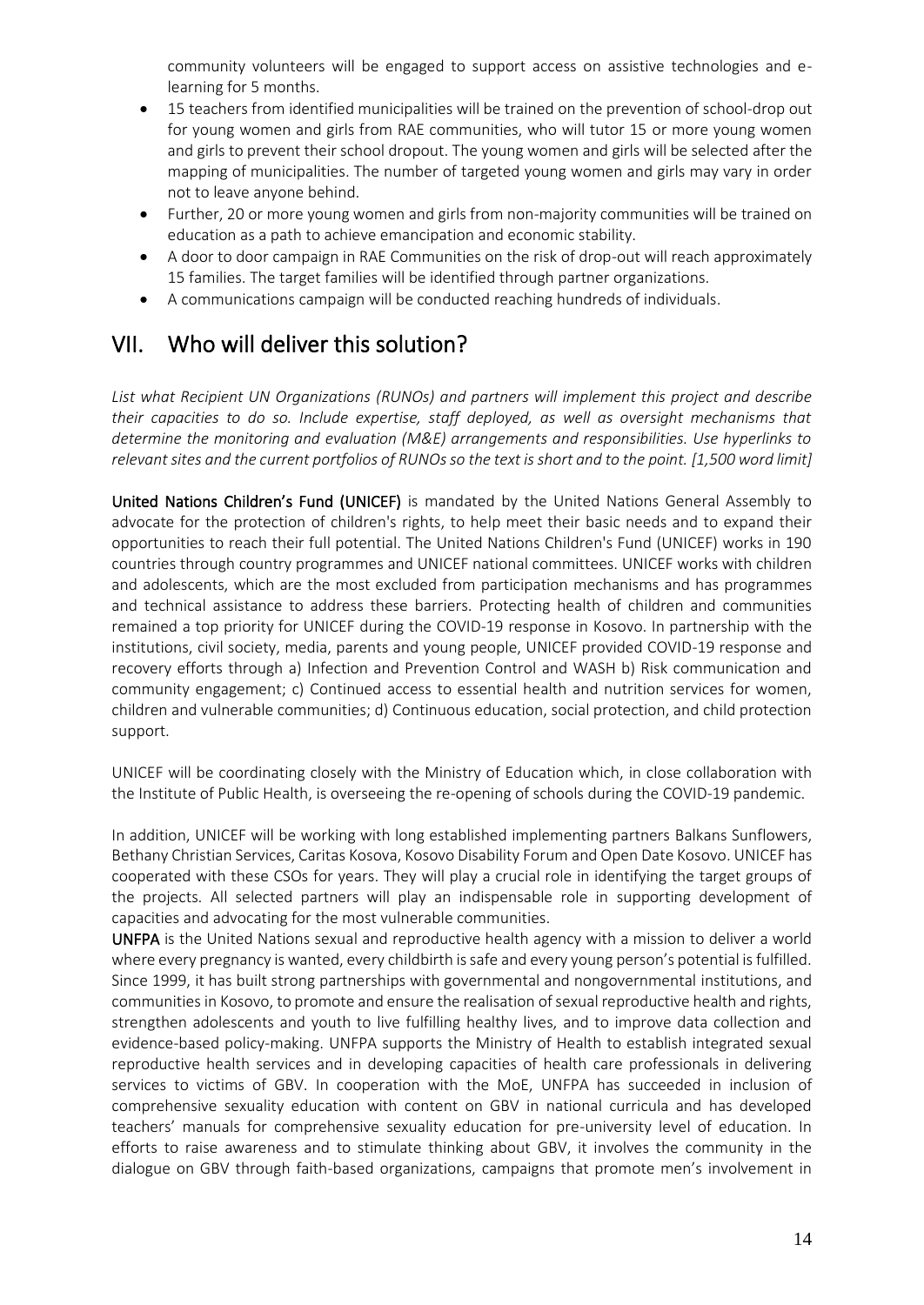caregiving and violence prevention, dialogue on GBV between girls and boys in Peer Education, sometimes using visual arts, music, stories, theatre and photography.

UNFPA's selected partner for this project (Association of Kosovo Municipalities) is a strategic partner. Its role is unique in intermediating in communication, advocacy and coordination between the central and local levels, with a wealth of experience working with different donors, such as Embassies, UN Agencies, and international organizations.

UN Women is the UN agency with the explicit mandate to promote gender equality and the empowerment of women. UN Women is committed to assist Member States in meeting their commitments towards the achievement of the Sustainable Development Goals (SDGs) and Agenda 2030 and ensuring equality between women and men as partners and beneficiaries of crisis and humanitarian response. UN Women office is grounded in the vision of equality enshrined in the Charter of the United Nations, UN Women works for the elimination of discrimination against women and girls, the empowerment of women, and gender equality in the achievement of development, human rights, humanitarian action and peace and security. UN Women works with governmental institutions at the local and central level, external stakeholders, the civil society, international organizations, the judiciary, police, victims' advocates and their representatives and other partners to ensure that gender concerns are integrated into UN policies, programmes and activities. Throughout the years, UN Women has worked with its partners to promote education for young women and girls as a means for a prosperous future, including the work done with non-majority communities. Currently, UN Women is collaborating with seven other UN agencies in order to adopt a gender-sensitive response to the COVID-19 pandemic on the ground. UN Women is engaged in the COVID-19 response in Kosovo and is well positioned to connect good practice examples emerging from this programme into the global and regional level practice and policy. Key examples of UN Women Kosovo engagement in the response thus far includes amplifying public health messages, promoting the valuable role and contributions of women in the COVID-19 response, coordinating UN agencies support to shelters of gender-based violence, coordinating SGG and GTG response to the outbreak, and providing recommendations for gendersensitive COVID-19 response. Close collaboration with the UN Women Regional Office for Europe and Central Asia, as well as with UN Women HQ, will ensure that the knowledge, best practices, and advocacy emerging from this programme feeds into local, regional and global work around gender, public health emergencies, and women's economic empowerment.

UN Women's selected partners for this project are strategic partners with whom UN Women has long established partnerships. Kosovo Women's Network, and Network of Roma Ashkali and Egyptian Women's Organizations in Kosovo (NRAEWOK) are networks of women's organizations with which UN Women has cooperated for years and will play a crucial role in identifying the target groups of the projects. UN Women will also partner with the Single Mothers Association to identify single mothers in Kosovo, specifically those with children with disabilities. The Single Mothers Association will also play a unique role in monitoring the effects of the pandemic on single mothers.

All selected partners will play an indispensable role in response, coordination, advocacy and communication, and reaching out to vulnerable groups, while always using their expertise in furthering gender equality.

World Health Organization as the health agency of the UN, has been working closely with health authorities in Kosovo for decades. WHO possesses global expertise in many health segments from emergency preparedness and response, health system management, and more. WHO assists health authorities by providing direct technical advice and support to raise their capacities on building stronger health systems that would lead to better health outcomes for all the peoples. WHO in Pristina has been working closely with the MoH and IPH since the very early months of the pandemic. WHO provides technical support and advice, trainings, transfers latest WHO guidelines on outbreak management, and procures equipment. This is done directly by the Pristina staff, and in many cases by engaging experts from the WHO Regional Office Europe, and other consultants. WHO's rich expertise and experience, and the already established network and cooperation with all health stakeholders in Kosovo, will allow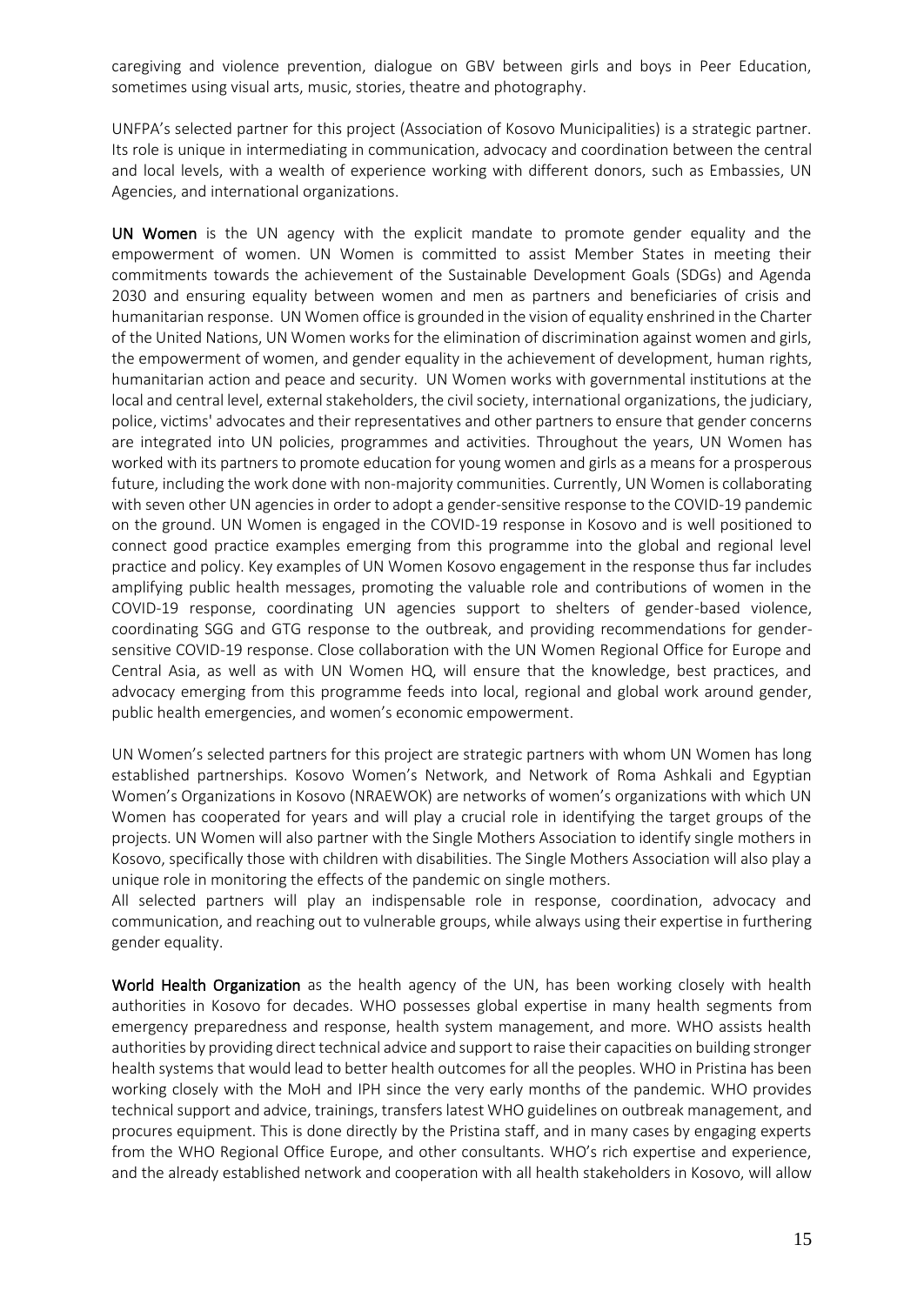for the successful implementation of these activities.

While the accountability for activities rests with respective UN agency, overall strategic leadership and coordination will be provided by the UN DC. The UN DC and her Office will ensure coherence and coordination with the overall UN agency response to the COVID-19 crisis, including consistency with the UNKT Socio-Economic Response Plan.

WHO will be working closely with the Ministry of Health, Institute of Public Health, Ministry of Education, and the Health Centre in [Gračanica](https://en.wikipedia.org/wiki/Gra%C4%8Danica,_Kosovo)/Graçanica during the implementation of these activities.

#### Local Steering Committee

The UN Development Coordinator will be reporting to the MPTF following standard annual reporting requirements defined in the MoU, plus an interim update. In addition, at the local level, a Steering Committee will be set up to coordinate and guide implementation of the Project, comprised of a technical working group and a high-level committee, representing the UN implementing agencies, the UN Development Coordinator's Office and the donor. Other relevant stakeholders can be invited to participate as observers, including government representatives and representatives of the implementing civil society organizations.

The technical working group will coordinate technical implementation of the project and in particular focus on consolidation of work/activity plans to ensure coherence and coordination, sharing of oral progress updates, including information on any newly selected sub-implementers, challenges in implementation or major changes in delivery activity necessitated by outside circumstances, and implementation of a joint communications plan. The high-level committee will provide guidance on the implementation of the project following briefing by the technical working group.

The Steering Committee's duties and responsibilities will be described in separate Terms of Reference.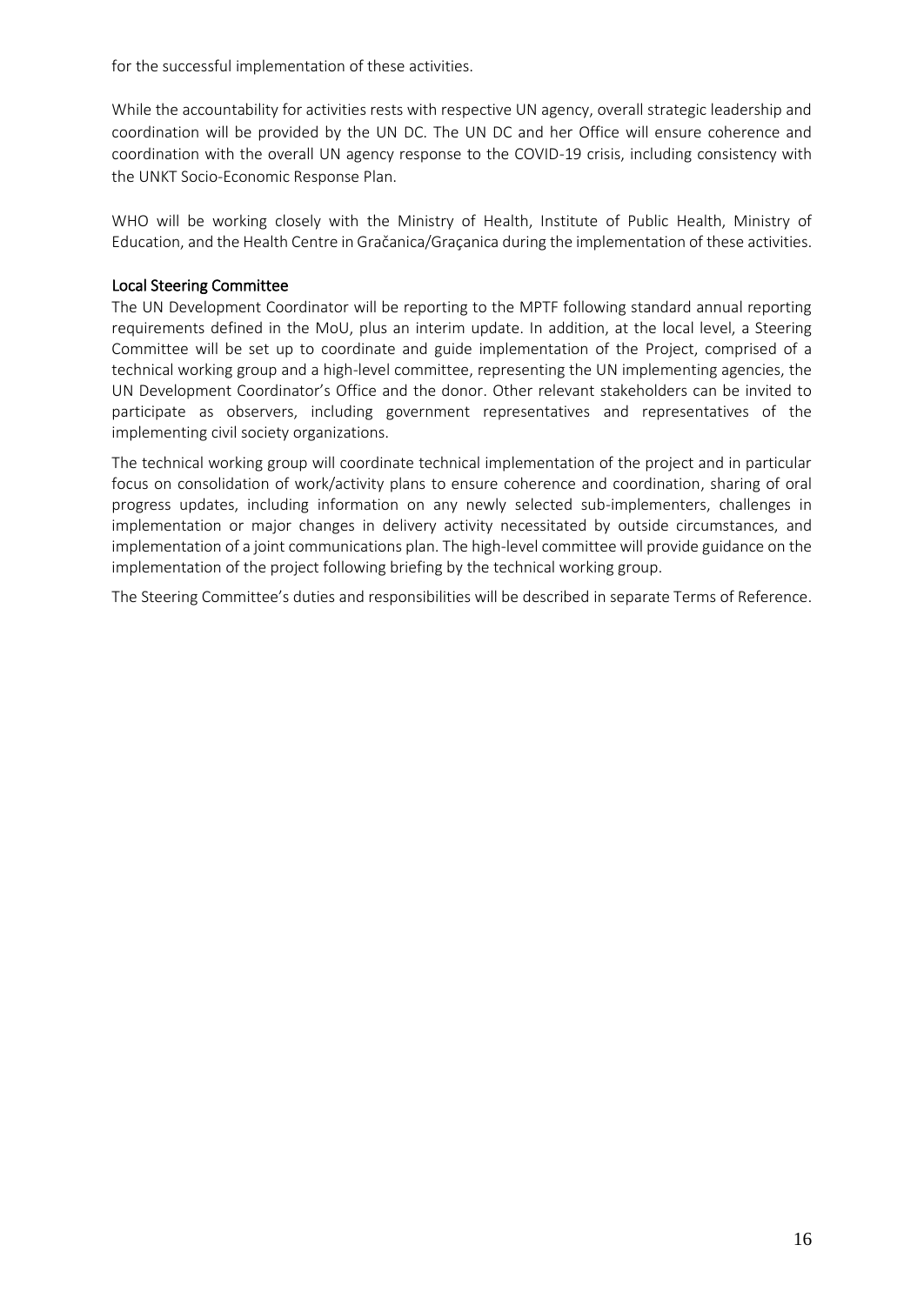| <b>Window 2:</b>        | The most vulnerable people (particularly children, young women and girls, non-majority groups, and other persons<br><b>Outcome Total Budget</b> |                          |               |               |                 |  |  |  |  |
|-------------------------|-------------------------------------------------------------------------------------------------------------------------------------------------|--------------------------|---------------|---------------|-----------------|--|--|--|--|
| Proposal outcome        | of concern) have access to health and education services despite COVID.                                                                         |                          |               |               | USD 2,429,911   |  |  |  |  |
|                         |                                                                                                                                                 | <b>Baseline</b>          | <b>Target</b> | Means of      | Responsible Org |  |  |  |  |
|                         |                                                                                                                                                 |                          |               | verification  |                 |  |  |  |  |
| Outcome Indicator       | Health:                                                                                                                                         |                          |               |               |                 |  |  |  |  |
| [Max 2500               | Increased COVID-19 testing capability, heightened acceptance of community transmission prevention measures, and increased access                |                          |               |               |                 |  |  |  |  |
| characters]             | to essential health services, including for marginalised and vulnerable communities                                                             |                          |               |               |                 |  |  |  |  |
|                         | Education:                                                                                                                                      |                          |               |               |                 |  |  |  |  |
|                         | Schools are open and operating according to WHO COVID-19 guidelines, and those most at risk of dropping out of the school system,               |                          |               |               |                 |  |  |  |  |
|                         | including young women and girls, access education                                                                                               |                          |               |               |                 |  |  |  |  |
| <b>Proposal Outputs</b> | 1.1 Increased COVID-19 testing capability for women and men in Kosovo                                                                           |                          |               |               |                 |  |  |  |  |
|                         | 1.2 Access, including by marginalised groups, to EHS through e-health services and vaccinations                                                 |                          |               |               |                 |  |  |  |  |
|                         | 1.3 Increased acceptance of community transmission measures through messaging                                                                   |                          |               |               |                 |  |  |  |  |
|                         | 2.1 Schools are open and operating according to WHO standards                                                                                   |                          |               |               |                 |  |  |  |  |
|                         | 2.2 Access to education (remote and/or in school) by those most at risk of dropping out of education system                                     |                          |               |               |                 |  |  |  |  |
| Proposal Output         | Health:                                                                                                                                         | O regional health labs   | 2 regional    | Monitoring    | <b>WHO</b>      |  |  |  |  |
| Indicators              | 1.1.1 Newly trained staff, at two regional labs                                                                                                 | for COVID-19             | health        | report, field |                 |  |  |  |  |
|                         | and elsewhere, is successfully carrying out the                                                                                                 |                          | labs          | visits        |                 |  |  |  |  |
|                         | work they were trained to do.                                                                                                                   |                          |               |               |                 |  |  |  |  |
|                         | 1.1.2 Kosovo-wide capacity of conducting COVID-                                                                                                 | 500 tests per day        | 750 tests     | Reports by    | <b>WHO</b>      |  |  |  |  |
|                         | 19 tests per day is increased                                                                                                                   |                          | per day       | Institute of  |                 |  |  |  |  |
|                         |                                                                                                                                                 |                          |               | Public Health |                 |  |  |  |  |
|                         | 1.2.1 IEC materials produced in easy-to-                                                                                                        | 26% view concerns        | 10%           | U-Report      | <b>UNFPA</b>    |  |  |  |  |
|                         | understand format and translated into languages                                                                                                 | regarding COVID as       |               |               |                 |  |  |  |  |
|                         | of targeted communities                                                                                                                         | exaggerated              |               |               |                 |  |  |  |  |
|                         | 1.3.1 Mobile vaccination teams are equipped                                                                                                     | $\overline{0}$           | 1,500         | Monitoring    | <b>WHO</b>      |  |  |  |  |
|                         | with vaccine cold boxes                                                                                                                         |                          | vaccine       | reports       |                 |  |  |  |  |
|                         |                                                                                                                                                 |                          | cold boxes    |               |                 |  |  |  |  |
|                         | 1.3.2 Children from Roma, Ashkali and Egyptian                                                                                                  | Vaccination coverage     | 7,000         | Monitoring    | <b>UNICEF</b>   |  |  |  |  |
|                         | communities are vaccinated                                                                                                                      | for Roma, Ashkali and    | boys and      | reports       |                 |  |  |  |  |
|                         |                                                                                                                                                 | Egyptian children as low | girls         |               |                 |  |  |  |  |

# Results Framework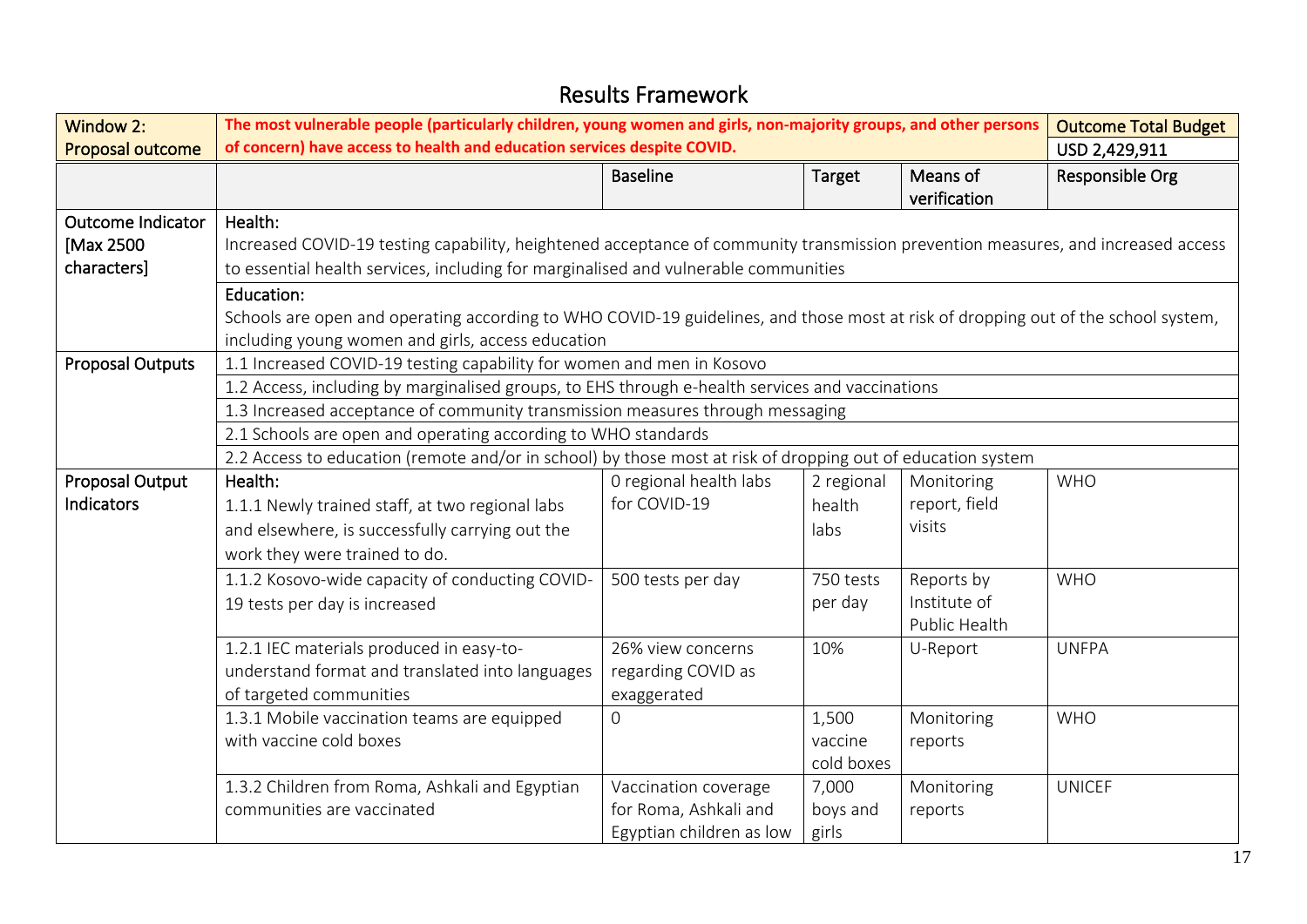|                                                                                                             | <b>Baseline</b>                                           | Target                                                                                                                                 | Means of<br>verification                                        | Responsible Org |
|-------------------------------------------------------------------------------------------------------------|-----------------------------------------------------------|----------------------------------------------------------------------------------------------------------------------------------------|-----------------------------------------------------------------|-----------------|
|                                                                                                             | as 30 per cent pre-<br>COVID                              | immunise<br>d                                                                                                                          |                                                                 |                 |
| 1.3.3 Family medicine centres in Pristina offer<br>online health consultations (e-health)                   | EHS were disrupted or<br>stopped in March                 | 16 family<br>medicine<br>centres in<br>Pristina<br>provide e-<br>health<br>services<br>20,000<br>online<br>health<br>consultati<br>ons | Monitoring<br>reports                                           | <b>UNFPA</b>    |
| 2.1.1 School policies and norms are updated to<br>reflect the COVID situation                               | Schools are currently<br>unprepared for safe<br>reopening | Schools<br>reopen<br>safely                                                                                                            | <b>UNICEF visits</b>                                            | <b>UNICEF</b>   |
| 2.1.2 Schools provided with essential hygiene<br>supplies                                                   | $\overline{0}$                                            | 700                                                                                                                                    | Website visits,<br>number of TV an<br>online viewer,<br>Reports | <b>UNICEF</b>   |
| 2.2.1 Number of boys and girls with disabilities<br>provided with assistive learning devices                | $\overline{0}$                                            | 700                                                                                                                                    | Monitoring<br>reports                                           | <b>UNICEF</b>   |
| 2.2.2 Number of teacher assistants deployed for<br>boys and girls with disabilities                         | $\overline{0}$                                            | 25                                                                                                                                     | Monitoring<br>reports                                           | <b>UNICEF</b>   |
| 2.2.3 Number of young women and girls who<br>receive technological equipment to follow<br>distance learning | $\mathbf 0$                                               | 200                                                                                                                                    | Monitoring<br>reports                                           | <b>UN Women</b> |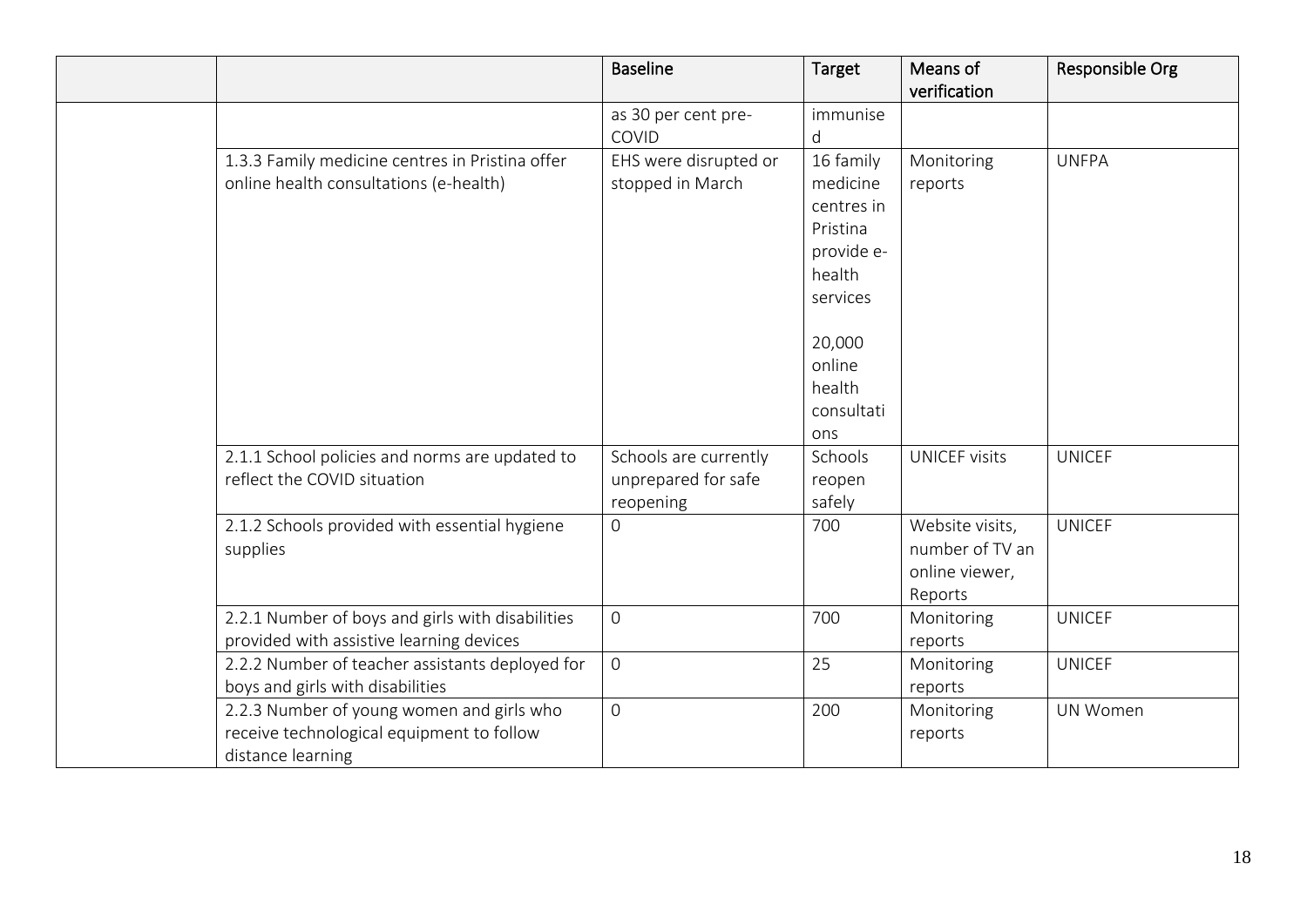# SDG Targets and Indicators

### Please consult Annex: [SDG List](#page-22-0)

Please select no more than three Goals and five SDG targets relevant to your programme.

*(selections may be bolded)* 

• In addition to the below mentioned SGD targets and indictors, the project tackles the following SDG's: "SDG 3, Target 3.8/3.8.1 & 3.8.2." "SDG 10, Target, 10.2/10.3" and "SDG 16, Target 16.1/16.9/16.10"

|               |                                                                                                                                   | SDG 1 (No poverty)               |                                                                                                                                             | SDG 9 (Industry, Innovation and Infrastructure)                                                                    |                         |  |  |
|---------------|-----------------------------------------------------------------------------------------------------------------------------------|----------------------------------|---------------------------------------------------------------------------------------------------------------------------------------------|--------------------------------------------------------------------------------------------------------------------|-------------------------|--|--|
|               |                                                                                                                                   | SDG 2 (Zero hunger)              |                                                                                                                                             | SDG 10 (Reduced Inequalities)                                                                                      |                         |  |  |
| $\boxtimes$   |                                                                                                                                   | SDG 3 (Good health & well-being) |                                                                                                                                             | SDG 11 (Sustainable Cities & Communities)                                                                          |                         |  |  |
| $\boxtimes$   |                                                                                                                                   | SDG 4 (Quality education)        |                                                                                                                                             | SDG 12 (Responsible Consumption & Production)                                                                      |                         |  |  |
| $\boxtimes$   |                                                                                                                                   | SDG 5 (Gender equality)          |                                                                                                                                             | SDG 13 (Climate action)                                                                                            |                         |  |  |
|               | SDG 6 (Clean water and sanitation)                                                                                                |                                  |                                                                                                                                             | SDG 14 (Life below water)                                                                                          |                         |  |  |
|               | SDG 7 (Sustainable energy)                                                                                                        |                                  |                                                                                                                                             | SDG 15 (Life on land)                                                                                              |                         |  |  |
|               | SDG 8 (Decent work & Economic Growth)                                                                                             |                                  |                                                                                                                                             | SDG 16 (Peace, justice & strong institutions)                                                                      |                         |  |  |
|               | SDG 17 (Partnerships for the Goals)                                                                                               |                                  |                                                                                                                                             |                                                                                                                    |                         |  |  |
|               | <b>Relevant SDG Targets and Indicators</b><br>[Depending on the selected SDG please indicate the relevant target and indicators.] |                                  |                                                                                                                                             |                                                                                                                    |                         |  |  |
| <b>Target</b> | Indicator # and Description<br>allocated                                                                                          |                                  |                                                                                                                                             | <b>Estimated % Budget</b>                                                                                          |                         |  |  |
| 3.c           |                                                                                                                                   |                                  |                                                                                                                                             | 3.c Substantially increase health financing and the recruitment, development, training and retention of the health | 7.12% [\$174,514        |  |  |
|               |                                                                                                                                   |                                  |                                                                                                                                             | workforce in developing countries, especially in least developed countries and small island developing States      | from 1.1.1, 1.1.2,      |  |  |
|               |                                                                                                                                   |                                  |                                                                                                                                             |                                                                                                                    | $1.3.1, 1.4.1, 1.4.2 -$ |  |  |
|               | 3.c.1 Health worker density and distribution                                                                                      |                                  |                                                                                                                                             |                                                                                                                    | WHO and UNFPA]          |  |  |
| 3.d           |                                                                                                                                   |                                  | 3.d Strengthen the capacity of all countries, in particular developing countries, for early warning, risk reduction and<br>26.5% [\$649,701 |                                                                                                                    |                         |  |  |
|               | management of national and global health risks                                                                                    |                                  |                                                                                                                                             |                                                                                                                    | from 1.1.1, 1.1.2,      |  |  |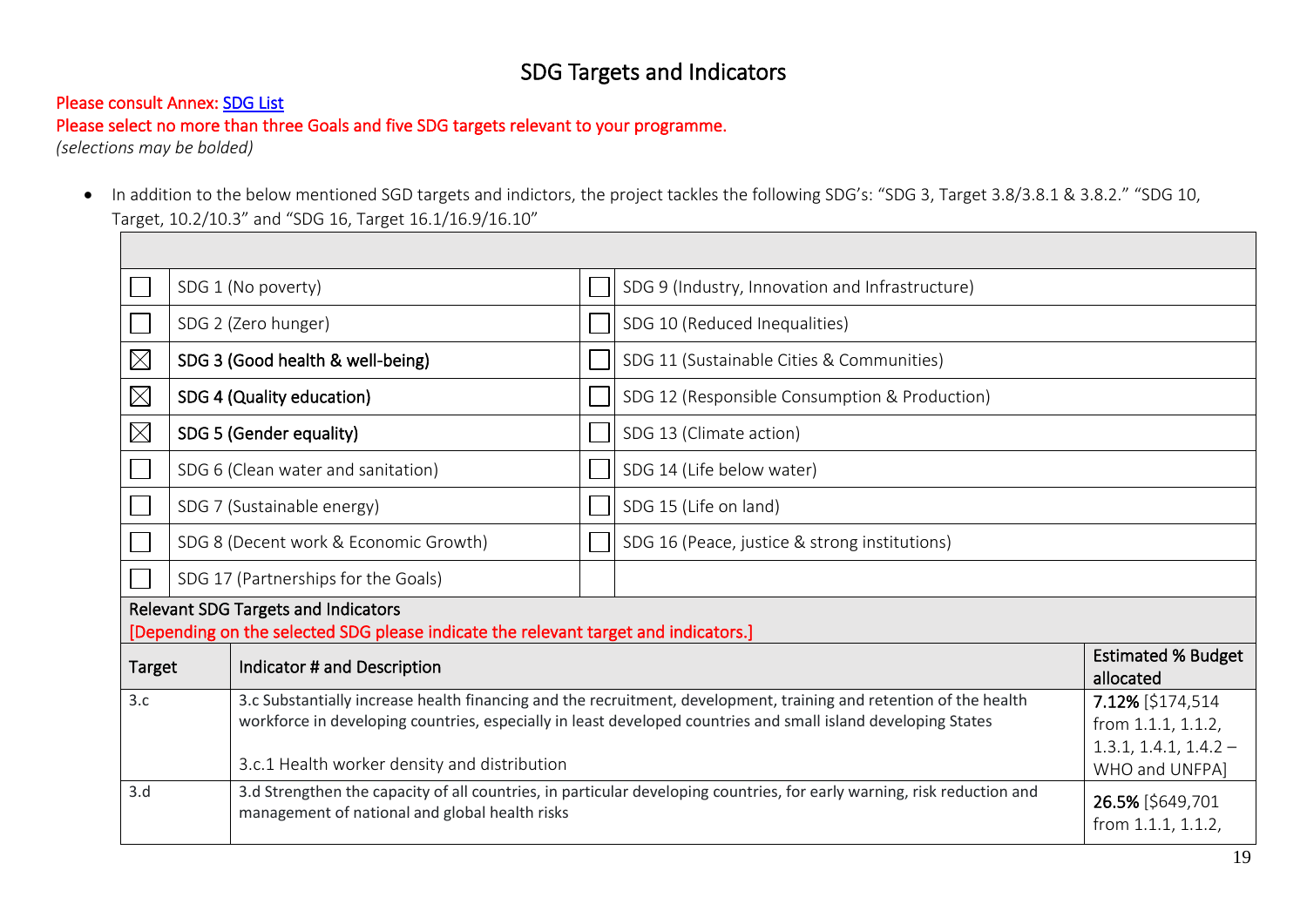|     | 3.d.1 International Health Regulations (IHR) capacity and health emergency preparedness                                                                                                                                                                                                                                                                                    | 1.2.2, 1.3.1, 1.4.1,<br>$1.4.2 - UNFPA$ and<br>WHO] |
|-----|----------------------------------------------------------------------------------------------------------------------------------------------------------------------------------------------------------------------------------------------------------------------------------------------------------------------------------------------------------------------------|-----------------------------------------------------|
| 4.5 | 4.5 By 2030, eliminate gender disparities in education and ensure equal access to all levels of education and vocational<br>training for the vulnerable, including persons with disabilities, indigenous peoples and children in vulnerable situations<br>4.5.1 Parity indices (female/male, rural/urban, bottom/top wealth quintile and others such as disability status, | 21.55% [\$528,304<br>from $2.2 - UN$<br>Women and   |
|     | indigenous peoples and conflict-affected, as data become available) for all education indicators on this list that can be<br>disaggregated                                                                                                                                                                                                                                 | UNICEF]                                             |
| 5.b | 5.b Enhance the use of enabling technology, in particular information and communications technology, to promote the<br>empowerment of women                                                                                                                                                                                                                                | 9.7%<br>[\$237,734 from<br>2.2.1 and $2.2.2 - UN$   |
|     | 5.b.1 Proportion of individuals who own a mobile telephone, by sex                                                                                                                                                                                                                                                                                                         | Women]                                              |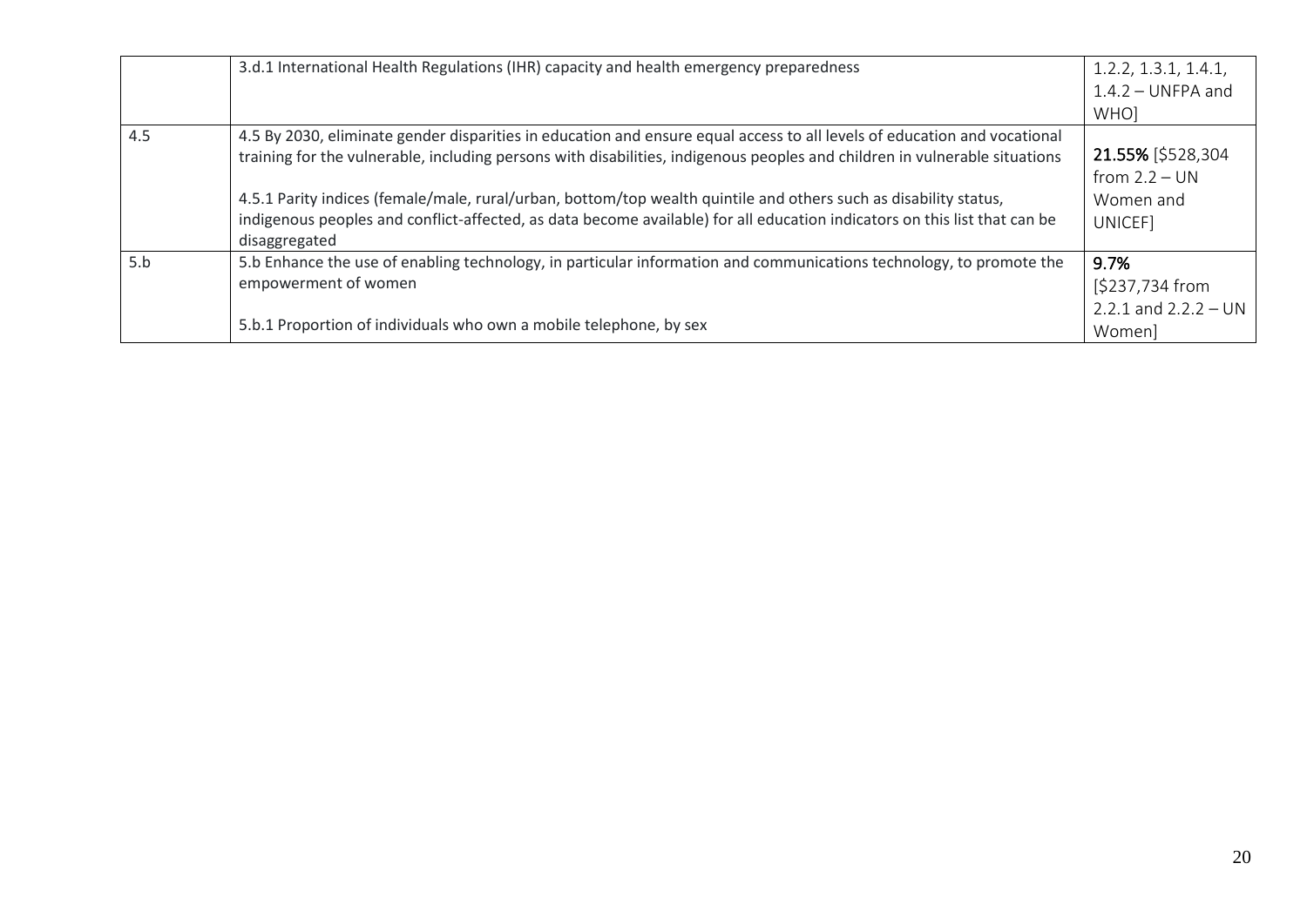## Risk

### What risks and challenges will complicate this solution, and how they will be managed and overcome?

*(COVID19 has created an unprecedented and fast changing development context. Accepting this volatile situation, please identify up to three risk to the success of the proposal based on best available analysis to the UN)* Please enter no more than 3.

| Event                   | Categories         | Level           | Likelihood          | Impact         | <b>Mitigating Measures</b>                                        | <b>Risk Owner</b> |
|-------------------------|--------------------|-----------------|---------------------|----------------|-------------------------------------------------------------------|-------------------|
|                         | Financial          | $3 -$ Very High | $6$ – Expected      | $5 -$ Extreme  | (List the specific mitigation measures)                           |                   |
|                         | Operational        | 2 - Medium High | $5 -$ Highly Likely | $4 - Major$    |                                                                   |                   |
|                         | Organizational     | $1 - Low$       | $4$ – Likely        | $3 -$          |                                                                   |                   |
|                         | Political          |                 | 3-Moderate          | Moderate       |                                                                   |                   |
|                         | (regulatory and/or |                 | 2 - Low Likelihood  | $2 -$ Minor    |                                                                   |                   |
|                         | strategic)         |                 | 1- Not Likely       | $1 -$          |                                                                   |                   |
|                         |                    |                 | 0 - Not Applicable  | Insignificant  |                                                                   |                   |
| Change of Government    | Political          | $\overline{3}$  | 5                   | $3 - 4$        | Involving technical/civil service teams from the outset of the    | UNDCO and all     |
| / Political instability |                    |                 |                     |                | project, to ensure ownership and continuation regardless of       | agencies          |
|                         |                    |                 |                     |                | political changes                                                 |                   |
| Worsening of COVID-     | Operational        | $\overline{2}$  | $\overline{4}$      | 3              | Ensure implementation of WHO infection prevention and             | WHO, UNFPA,       |
| 19 outbreak and         |                    |                 |                     |                | control (IPC) measures in health care facilities and availability | <b>UNICEF</b>     |
| tightening of lockdown  |                    |                 |                     |                | of PPE                                                            |                   |
|                         |                    |                 |                     |                |                                                                   |                   |
|                         |                    |                 |                     |                | Detect potential developments early and modify plans              |                   |
|                         |                    |                 |                     |                | accordingly                                                       |                   |
|                         |                    |                 |                     |                |                                                                   |                   |
|                         |                    |                 |                     |                | School-opening activities will be in line with the MEST master    |                   |
|                         |                    |                 |                     |                | plan as per proposed three scenarios. In case schools are not     |                   |
|                         |                    |                 |                     |                | reopened in September as currently planned, will add some         |                   |
|                         |                    |                 |                     |                | flexibility and provide additional support to the MEST as         |                   |
|                         |                    |                 |                     |                | needed or the budget under this output will be diverted to        |                   |
|                         |                    |                 |                     |                | capacity development of teachers on the effective use of          |                   |
|                         |                    |                 |                     |                | information technology to deliver distance learning.              |                   |
| Supply chains disrupted | Operational        | $\overline{2}$  | 3                   | 3              | Use UN networks to seek available alternatives; prioritise        | <b>WHO</b>        |
| due to COVID-19         |                    |                 |                     |                | early procurement actions                                         |                   |
| Breadth of project and  | Operational        | $\overline{2}$  | 3                   | $\overline{4}$ | Monitor sustained attention on targeting / LNOB                   | All agencies      |
| central nature of some  |                    |                 |                     |                |                                                                   |                   |
| activities may limit    |                    |                 |                     |                |                                                                   |                   |
| focus on vulnerable     |                    |                 |                     |                |                                                                   |                   |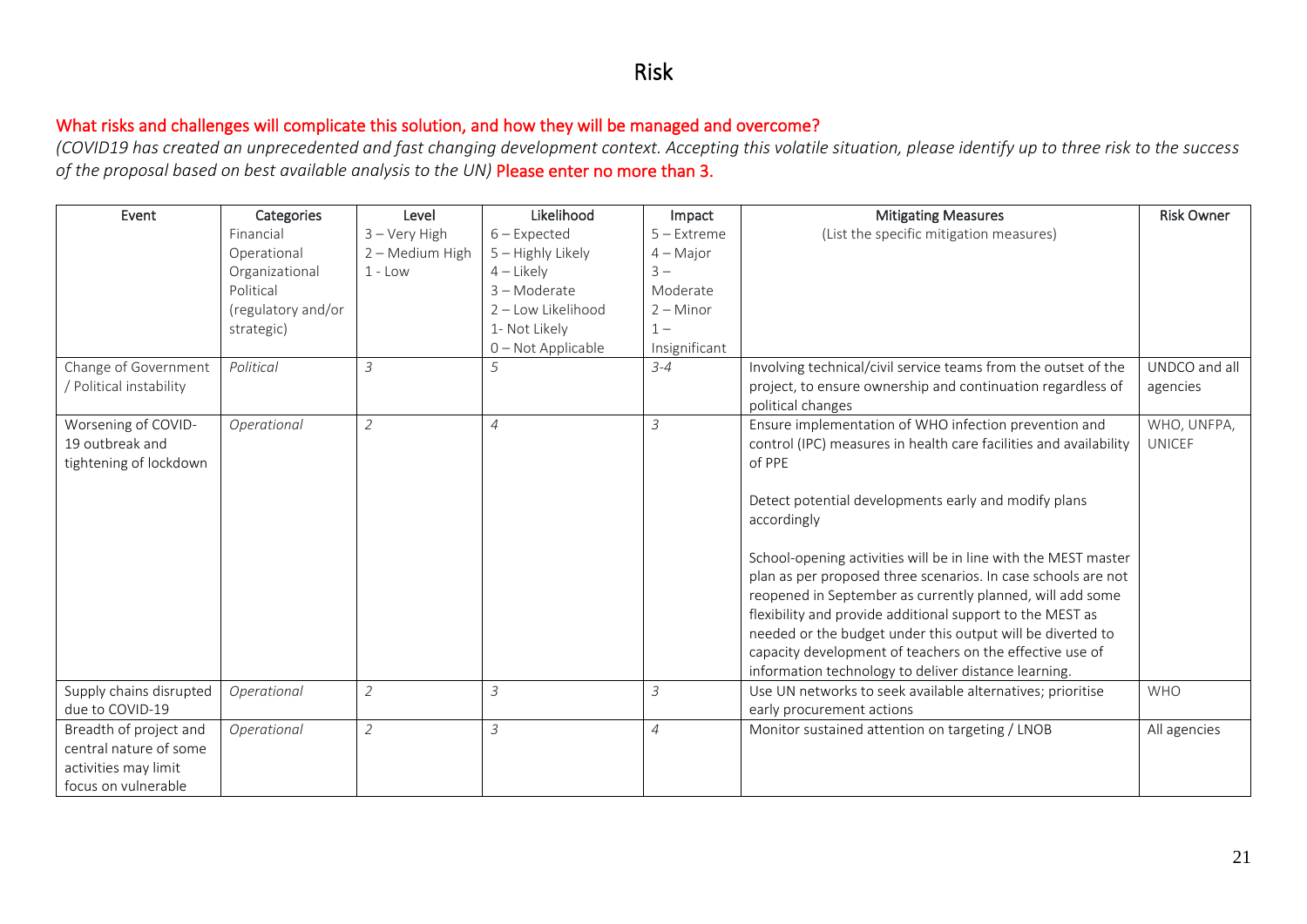# Budget by UNDG Categories

### \*Up to Four Agencies

| <b>Budget Lines</b>                                          | Fiscal<br>Year | Description<br>[OPTIONAL] | <b>UNICEF</b> | <b>WHO</b> | <b>UNFPA</b> | <b>UN Women</b> | Total<br><b>USD</b> |
|--------------------------------------------------------------|----------------|---------------------------|---------------|------------|--------------|-----------------|---------------------|
| 1. Staff and other personnel                                 | 2020           |                           | \$45,548      | \$92,946   | \$38,539     | \$48,270        | \$225,303           |
| 2. Supplies, Commodities, Materials                          | 2020           |                           | \$584,053     | \$1,736    | \$0          | \$14,000        | \$599,789           |
| 3. Equipment, Vehicles, and Furniture, incl.<br>Depreciation | 2020           |                           | \$0           | \$351,296  | \$92,918     | \$117,908       | \$562,122           |
| 4. Contractual services                                      | 2020           |                           | \$0           | \$111,531  | \$238,764    | \$160,457       | \$510,751           |
| 5. Travel                                                    | 2020           |                           | \$0           | \$0        | \$0          | \$6,500         | \$6,500             |
| 6. Transfers and Grants to Counterparts                      | 2020           |                           | \$218,374     | \$0        | \$44,256     | \$0             | \$262,631           |
| 7. General Operating and other Direct Costs                  | 2020           |                           | \$40,380      | \$26,548   | \$19,737     | \$16,530        | \$103,195           |
| Sub Total Programme Costs                                    |                |                           | \$888,356     | \$584,057  | \$434,214    | \$363,664       | \$2,270,291         |
| 8. Indirect Support Costs * 7%                               |                |                           | \$62,185      | \$40,884   | \$30,395     | \$25,456        | \$158,920           |
| Total                                                        |                |                           | \$950,541     | \$624,941  | \$464,609    | \$389,121       | \$2,429,211         |

*\* The rate shall not exceed 7% of the total of categories 1-7, as specified in the COVID-19 Response MOU and should follow the rules and guidelines of each recipient organization. Note that Agency-incurred direct project implementation costs should be charged to the relevant budget line, in line with UNSDG guidance.*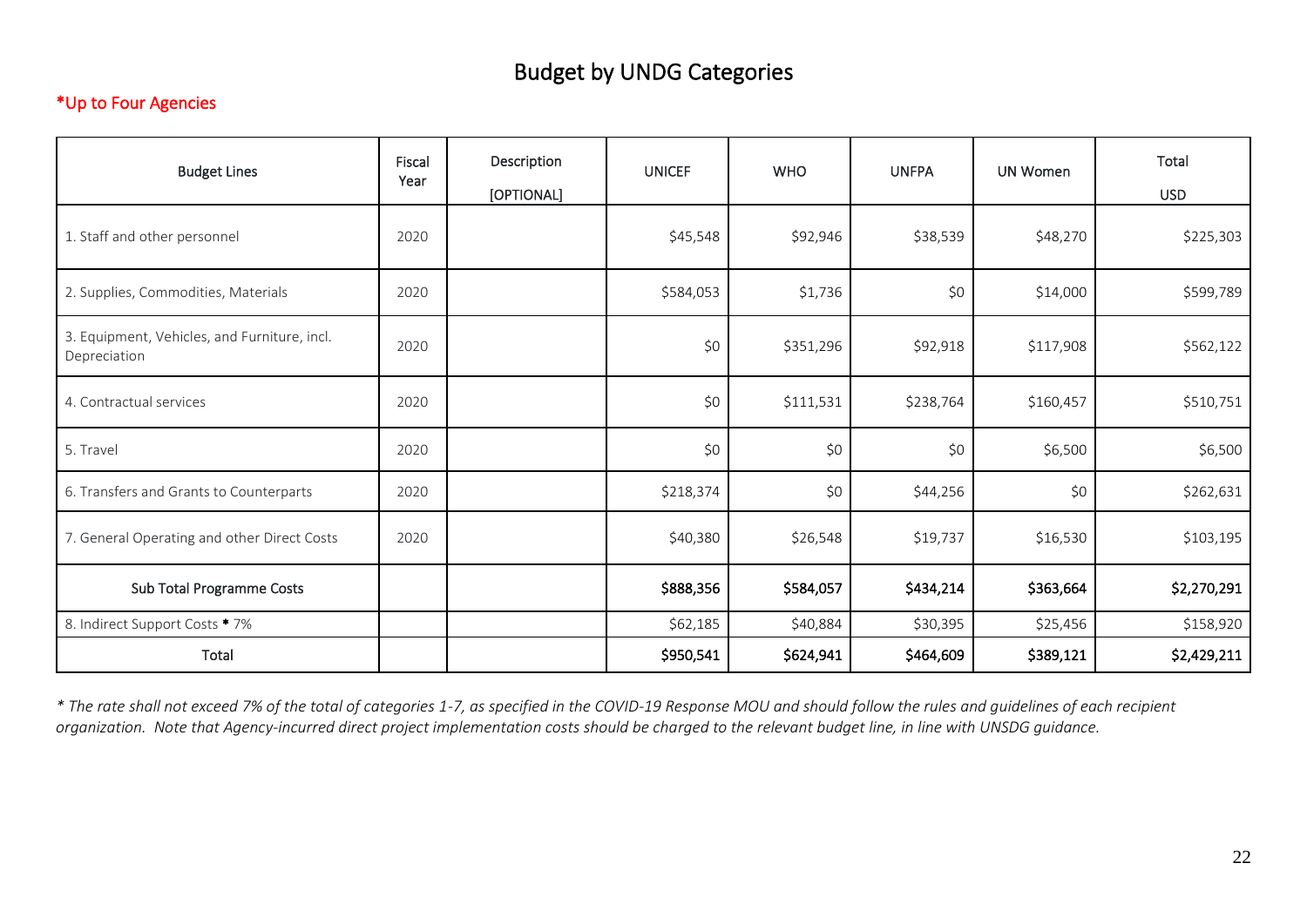<span id="page-22-0"></span>

| <b>Target</b> | <b>Description</b>                                                                                                                                                                                                                                                                                                                                                                                                                                                 |
|---------------|--------------------------------------------------------------------------------------------------------------------------------------------------------------------------------------------------------------------------------------------------------------------------------------------------------------------------------------------------------------------------------------------------------------------------------------------------------------------|
| TARGET_1.1    | 1.1 By 2030, eradicate extreme poverty for all people everywhere, currently measured as people living on less than \$1.25 a day                                                                                                                                                                                                                                                                                                                                    |
| TARGET 1.2    | 1.2 By 2030, reduce at least by half the proportion of men, women and children of all ages living in poverty in all its dimensions according to<br>national definitions                                                                                                                                                                                                                                                                                            |
| TARGET_1.3    | 1.3 Implement nationally appropriate social protection systems and measures for all, including floors, and by 2030 achieve substantial<br>coverage of the poor and the vulnerable                                                                                                                                                                                                                                                                                  |
| TARGET_1.4    | 1.4 By 2030, ensure that all men and women, in particular the poor and the vulnerable, have equal rights to economic resources, as well as<br>access to basic services, ownership and control over land and other forms of property, inheritance, natural resources, appropriate new<br>technology and financial services, including microfinance                                                                                                                  |
| TARGET 1.5    | 1.5 By 2030, build the resilience of the poor and those in vulnerable situations and reduce their exposure and vulnerability to climate-related<br>extreme events and other economic, social and environmental shocks and disasters                                                                                                                                                                                                                                |
| TARGET_1.a    | 1.a Ensure significant mobilisation of resources from a variety of sources, including through enhanced development cooperation, in order to<br>provide adequate and predictable means for developing countries, in particular least developed countries, to implement programmes and<br>policies to end poverty in all its dimensions                                                                                                                              |
| TARGET_1.b    | 1.b Create sound policy frameworks at the national, regional and international levels, based on pro-poor and gender-sensitive development<br>strategies, to support accelerated investment in poverty eradication actions                                                                                                                                                                                                                                          |
| TARGET_2.1    | 2.1 By 2030, end hunger and ensure access by all people, in particular the poor and people in vulnerable situations, including infants, to safe,<br>nutritious and sufficient food all year round                                                                                                                                                                                                                                                                  |
| TARGET_2.2    | 2.2 By 2030, end all forms of malnutrition, including achieving, by 2025, the internationally agreed targets on stunting and wasting in children<br>under 5 years of age, and address the nutritional needs of adolescent girls, pregnant and lactating women and older persons                                                                                                                                                                                    |
| TARGET_2.3    | 2.3 By 2030, double the agricultural productivity and incomes of small-scale food producers, in particular women, indigenous peoples, family<br>farmers, pastoralists and fishers, including through secure and equal access to land, other productive resources and inputs, knowledge,<br>financial services, markets and opportunities for value addition and non-farm employment                                                                                |
| TARGET_2.4    | 2.4 By 2030, ensure sustainable food production systems and implement resilient agricultural practices that increase productivity and<br>production, that help maintain ecosystems, that strengthen capacity for adaptation to climate change, extreme weather, drought, flooding<br>and other disasters and that progressively improve land and soil quality                                                                                                      |
| TARGET_2.5    | 2.5 By 2020, maintain the genetic diversity of seeds, cultivated plants and farmed and domesticated animals and their related wild species,<br>including through soundly managed and diversified seed and plant banks at the national, regional and international levels, and promote<br>access to and fair and equitable sharing of benefits arising from the utilisation of genetic resources and associated traditional knowledge, as<br>internationally agreed |
| TARGET_2.a    | 2.a Increase investment, including through enhanced international cooperation, in rural infrastructure, agricultural research and extension<br>services, technology development and plant and livestock gene banks in order to enhance agricultural productive capacity in developing<br>countries, in particular least developed countries                                                                                                                        |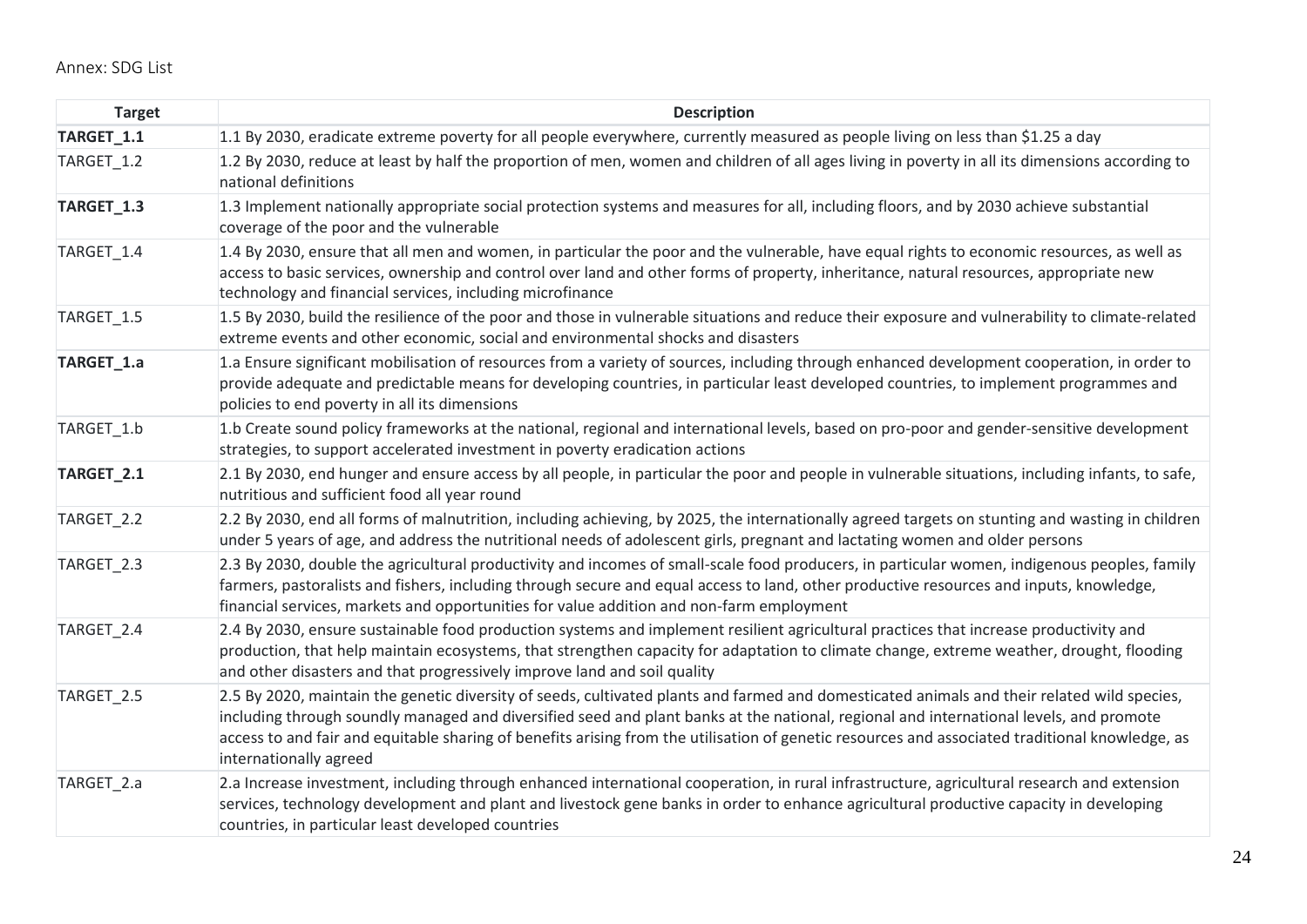| <b>Target</b> | <b>Description</b>                                                                                                                                                                                                                                                                                                                                                                                                                                                                                                                                                                                   |
|---------------|------------------------------------------------------------------------------------------------------------------------------------------------------------------------------------------------------------------------------------------------------------------------------------------------------------------------------------------------------------------------------------------------------------------------------------------------------------------------------------------------------------------------------------------------------------------------------------------------------|
| TARGET_2.b    | 2.b Correct and prevent trade restrictions and distortions in world agricultural markets, including through the parallel elimination of all forms<br>of agricultural export subsidies and all export measures with equivalent effect, in accordance with the mandate of the Doha Development<br>Round                                                                                                                                                                                                                                                                                                |
| TARGET_2.c    | 2.c Adopt measures to ensure the proper functioning of food commodity markets and their derivatives and facilitate timely access to market<br>information, including on food reserves, in order to help limit extreme food price volatility                                                                                                                                                                                                                                                                                                                                                          |
| TARGET_3.1    | 3.1 By 2030, reduce the global maternal mortality ratio to less than 70 per 100,000 live births                                                                                                                                                                                                                                                                                                                                                                                                                                                                                                      |
| TARGET_3.2    | 3.2 By 2030, end preventable deaths of newborns and children under 5 years of age, with all countries aiming to reduce neonatal mortality to<br>at least as low as 12 per 1,000 live births and under-5 mortality to at least as low as 25 per 1,000 live births                                                                                                                                                                                                                                                                                                                                     |
| TARGET_3.3    | 3.3 By 2030, end the epidemics of AIDS, tuberculosis, malaria and neglected tropical diseases and combat hepatitis, water-borne diseases and<br>other communicable diseases                                                                                                                                                                                                                                                                                                                                                                                                                          |
| TARGET_3.4    | 3.4 By 2030, reduce by one third premature mortality from non-communicable diseases through prevention and treatment and promote<br>mental health and well-being                                                                                                                                                                                                                                                                                                                                                                                                                                     |
| TARGET_3.5    | 3.5 Strengthen the prevention and treatment of substance abuse, including narcotic drug abuse and harmful use of alcohol                                                                                                                                                                                                                                                                                                                                                                                                                                                                             |
| TARGET_3.6    | 3.6 By 2020, halve the number of global deaths and injuries from road traffic accidents                                                                                                                                                                                                                                                                                                                                                                                                                                                                                                              |
| TARGET_3.7    | 3.7 By 2030, ensure universal access to sexual and reproductive health-care services, including for family planning, information and education,<br>and the integration of reproductive health into national strategies and programmes                                                                                                                                                                                                                                                                                                                                                                |
| TARGET_3.8    | 3.8 Achieve universal health coverage, including financial risk protection, access to quality essential health-care services and access to safe,<br>effective, quality and affordable essential medicines and vaccines for all                                                                                                                                                                                                                                                                                                                                                                       |
| TARGET_3.9    | 3.9 By 2030, substantially reduce the number of deaths and illnesses from hazardous chemicals and air, water and soil pollution and<br>contamination                                                                                                                                                                                                                                                                                                                                                                                                                                                 |
| TARGET_3.a    | 3.a Strengthen the implementation of the World Health Organization Framework Convention on Tobacco Control in all countries, as<br>appropriate                                                                                                                                                                                                                                                                                                                                                                                                                                                       |
| TARGET_3.b    | 3.b Support the research and development of vaccines and medicines for the communicable and non-communicable diseases that primarily<br>affect developing countries, provide access to affordable essential medicines and vaccines, in accordance with the Doha Declaration on the<br>TRIPS Agreement and Public Health, which affirms the right of developing countries to use to the full the provisions in the Agreement on<br>Trade-Related Aspects of Intellectual Property Rights regarding flexibilities to protect public health, and, in particular, provide access to<br>medicines for all |
| TARGET_3.c    | 3.c Substantially increase health financing and the recruitment, development, training and retention of the health workforce in developing<br>countries, especially in least developed countries and small island developing States                                                                                                                                                                                                                                                                                                                                                                  |
| TARGET_3.d    | 3.d Strengthen the capacity of all countries, in particular developing countries, for early warning, risk reduction and management of national<br>and global health risks                                                                                                                                                                                                                                                                                                                                                                                                                            |
| TARGET_4.1    | 4.1 By 2030, ensure that all girls and boys complete free, equitable and quality primary and secondary education leading to relevant and<br>effective learning outcomes                                                                                                                                                                                                                                                                                                                                                                                                                              |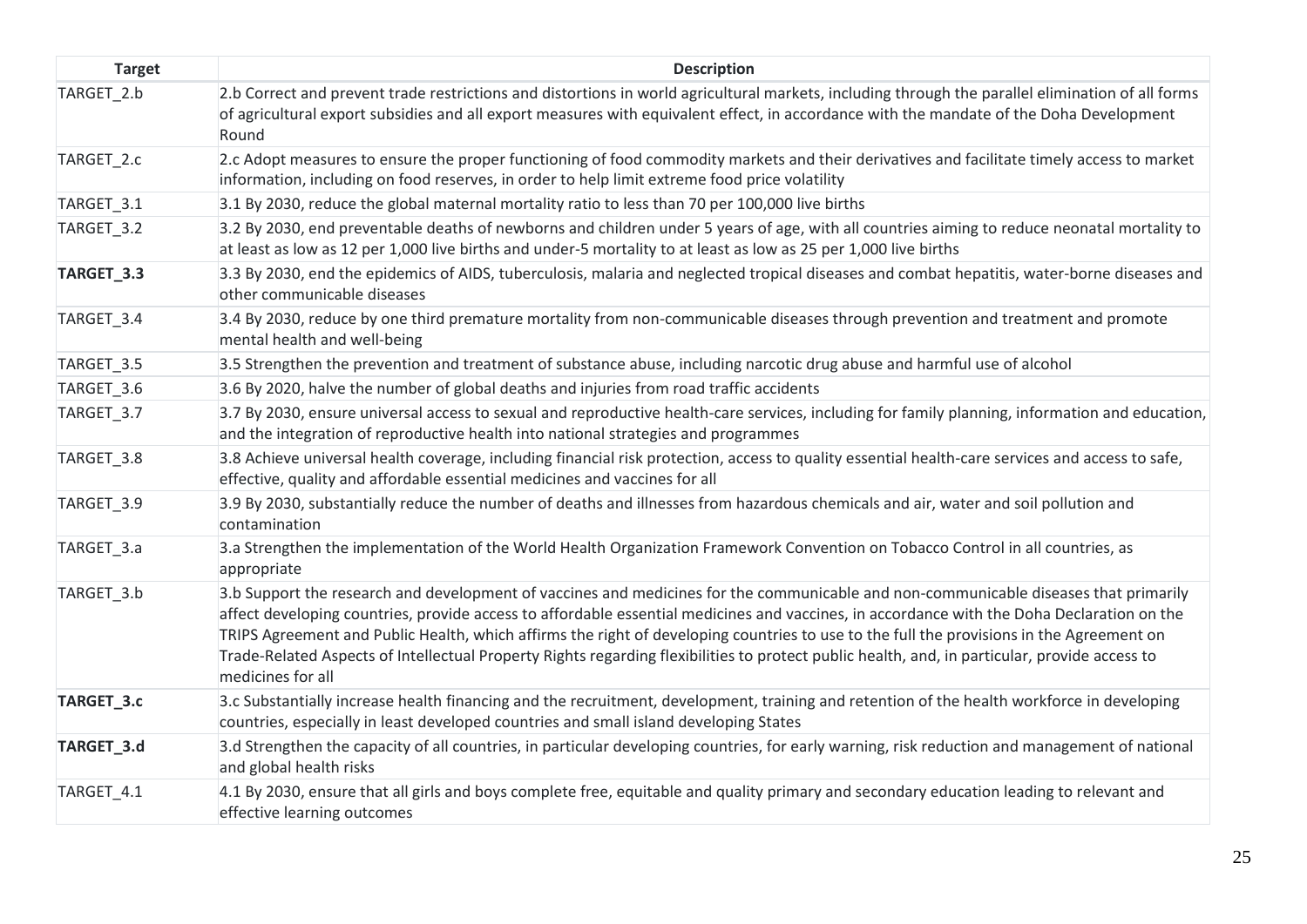| <b>Target</b> | <b>Description</b>                                                                                                                                                                                                                                                                                                                                                                                                                       |
|---------------|------------------------------------------------------------------------------------------------------------------------------------------------------------------------------------------------------------------------------------------------------------------------------------------------------------------------------------------------------------------------------------------------------------------------------------------|
| TARGET_4.2    | 4.2 By 2030, ensure that all girls and boys have access to quality early childhood development, care and pre-primary education so that they<br>are ready for primary education                                                                                                                                                                                                                                                           |
| TARGET_4.3    | 4.3 By 2030, ensure equal access for all women and men to affordable and quality technical, vocational and tertiary education, including<br>university                                                                                                                                                                                                                                                                                   |
| TARGET_4.4    | 4.4 By 2030, substantially increase the number of youth and adults who have relevant skills, including technical and vocational skills, for<br>employment, decent jobs and entrepreneurship                                                                                                                                                                                                                                              |
| TARGET_4.5    | 4.5 By 2030, eliminate gender disparities in education and ensure equal access to all levels of education and vocational training for the<br>vulnerable, including persons with disabilities, indigenous peoples and children in vulnerable situations                                                                                                                                                                                   |
| TARGET_4.6    | 4.6 By 2030, ensure that all youth and a substantial proportion of adults, both men and women, achieve literacy and numeracy                                                                                                                                                                                                                                                                                                             |
| TARGET_4.7    | 4.7 By 2030, ensure that all learners acquire the knowledge and skills needed to promote sustainable development, including, among others,<br>through education for sustainable development and sustainable lifestyles, human rights, gender equality, promotion of a culture of peace and<br>non-violence, global citizenship and appreciation of cultural diversity and of culture's contribution to sustainable development           |
| TARGET_4.a    | 4.a Build and upgrade education facilities that are child, disability and gender sensitive and provide safe, non-violent, inclusive and effective<br>learning environments for all                                                                                                                                                                                                                                                       |
| TARGET_4.b    | 4.b By 2020, substantially expand globally the number of scholarships available to developing countries, in particular least developed<br>countries, small island developing States and African countries, for enrolment in higher education, including vocational training and<br>information and communications technology, technical, engineering and scientific programmes, in developed countries and other developing<br>countries |
| TARGET_4.c    | 4.c By 2030, substantially increase the supply of qualified teachers, including through international cooperation for teacher training in<br>developing countries, especially least developed countries and small island developing States                                                                                                                                                                                               |
| TARGET_5.1    | 5.1 End all forms of discrimination against all women and girls everywhere                                                                                                                                                                                                                                                                                                                                                               |
| TARGET_5.2    | 5.2 Eliminate all forms of violence against all women and girls in the public and private spheres, including trafficking and sexual and other<br>types of exploitation                                                                                                                                                                                                                                                                   |
| TARGET_5.3    | 5.3 Eliminate all harmful practices, such as child, early and forced marriage and female genital mutilation                                                                                                                                                                                                                                                                                                                              |
| TARGET_5.4    | 5.4 Recognize and value unpaid care and domestic work through the provision of public services, infrastructure and social protection policies<br>and the promotion of shared responsibility within the household and the family as nationally appropriate                                                                                                                                                                                |
| TARGET_5.5    | 5.5 Ensure women's full and effective participation and equal opportunities for leadership at all levels of decision-making in political,<br>economic and public life                                                                                                                                                                                                                                                                    |
| TARGET_5.6    | 5.6 Ensure universal access to sexual and reproductive health and reproductive rights as agreed in accordance with the Programme of Action<br>of the International Conference on Population and Development and the Beijing Platform for Action and the outcome documents of their<br>review conferences                                                                                                                                 |
| TARGET 5.a    | 5.a Undertake reforms to give women equal rights to economic resources, as well as access to ownership and control over land and other<br>forms of property, financial services, inheritance and natural resources, in accordance with national laws                                                                                                                                                                                     |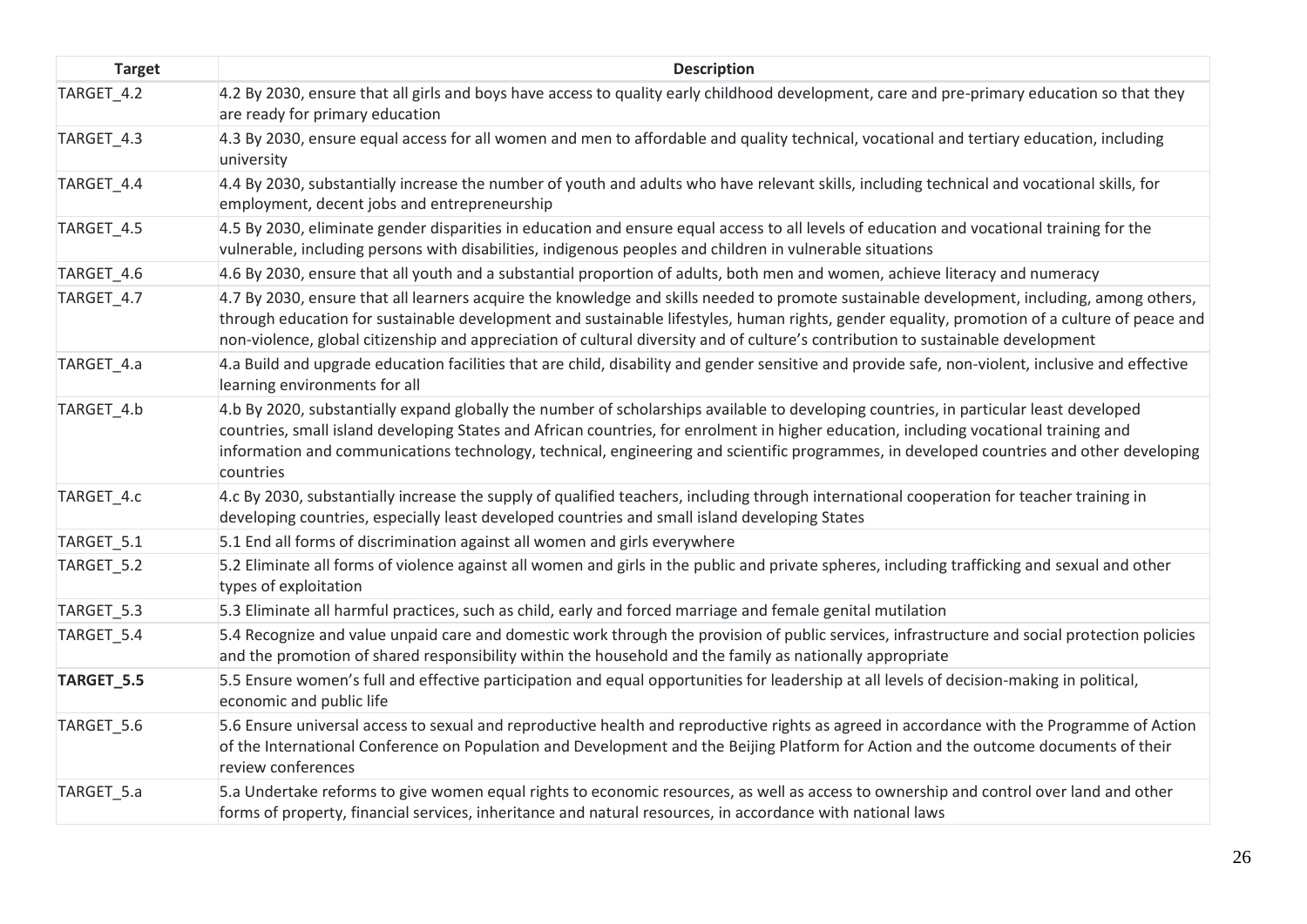| <b>Target</b> | <b>Description</b>                                                                                                                                                                                                                                                                                                           |
|---------------|------------------------------------------------------------------------------------------------------------------------------------------------------------------------------------------------------------------------------------------------------------------------------------------------------------------------------|
| TARGET_5.b    | 5.b Enhance the use of enabling technology, in particular information and communications technology, to promote the empowerment of<br>women                                                                                                                                                                                  |
| TARGET_5.c    | 5.c Adopt and strengthen sound policies and enforceable legislation for the promotion of gender equality and the empowerment of all women<br>and girls at all levels                                                                                                                                                         |
| TARGET 6.1    | 6.1 By 2030, achieve universal and equitable access to safe and affordable drinking water for all                                                                                                                                                                                                                            |
| TARGET_6.2    | 6.2 By 2030, achieve access to adequate and equitable sanitation and hygiene for all and end open defecation, paying special attention to the<br>needs of women and girls and those in vulnerable situations                                                                                                                 |
| TARGET_6.3    | 6.3 By 2030, improve water quality by reducing pollution, eliminating dumping and minimizing release of hazardous chemicals and materials,<br>halving the proportion of untreated wastewater and substantially increasing recycling and safe reuse globally                                                                  |
| TARGET_6.4    | 6.4 By 2030, substantially increase water-use efficiency across all sectors and ensure sustainable withdrawals and supply of freshwater to<br>address water scarcity and substantially reduce the number of people suffering from water scarcity                                                                             |
| TARGET_6.5    | 6.5 By 2030, implement integrated water resources management at all levels, including through transboundary cooperation as appropriate                                                                                                                                                                                       |
| TARGET_6.6    | 6.6 By 2020, protect and restore water-related ecosystems, including mountains, forests, wetlands, rivers, aquifers and lakes                                                                                                                                                                                                |
| TARGET_6.a    | 6.a By 2030, expand international cooperation and capacity-building support to developing countries in water- and sanitation-related<br>activities and programmes, including water harvesting, desalination, water efficiency, wastewater treatment, recycling and reuse technologies                                        |
| TARGET_6.b    | 6.b Support and strengthen the participation of local communities in improving water and sanitation management                                                                                                                                                                                                               |
| TARGET_7.1    | 7.1 By 2030, ensure universal access to affordable, reliable and modern energy services                                                                                                                                                                                                                                      |
| TARGET_7.2    | 7.2 By 2030, increase substantially the share of renewable energy in the global energy mix                                                                                                                                                                                                                                   |
| TARGET_7.3    | 7.3 By 2030, double the global rate of improvement in energy efficiency                                                                                                                                                                                                                                                      |
| TARGET_7.a    | 7.a By 2030, enhance international cooperation to facilitate access to clean energy research and technology, including renewable energy,<br>energy efficiency and advanced and cleaner fossil-fuel technology, and promote investment in energy infrastructure and clean energy<br>technology                                |
| TARGET_7.b    | 7.b By 2030, expand infrastructure and upgrade technology for supplying modern and sustainable energy services for all in developing<br>countries, in particular least developed countries, small island developing States and landlocked developing countries, in accordance with<br>their respective programmes of support |
| TARGET_8.1    | 8.1 Sustain per capita economic growth in accordance with national circumstances and, in particular, at least 7 per cent gross domestic<br>product growth per annum in the least developed countries                                                                                                                         |
| TARGET_8.10   | 8.10 Strengthen the capacity of domestic financial institutions to encourage and expand access to banking, insurance and financial services for<br>all                                                                                                                                                                       |
| TARGET_8.2    | 8.2 Achieve higher levels of economic productivity through diversification, technological upgrading and innovation, including through a focus<br>on high-value added and labour-intensive sectors                                                                                                                            |
| TARGET_8.3    | 8.3 Promote development-oriented policies that support productive activities, decent job creation, entrepreneurship, creativity and<br>innovation, and encourage the formalisation and growth of micro-, small- and medium-sized enterprises, including through access to financial                                          |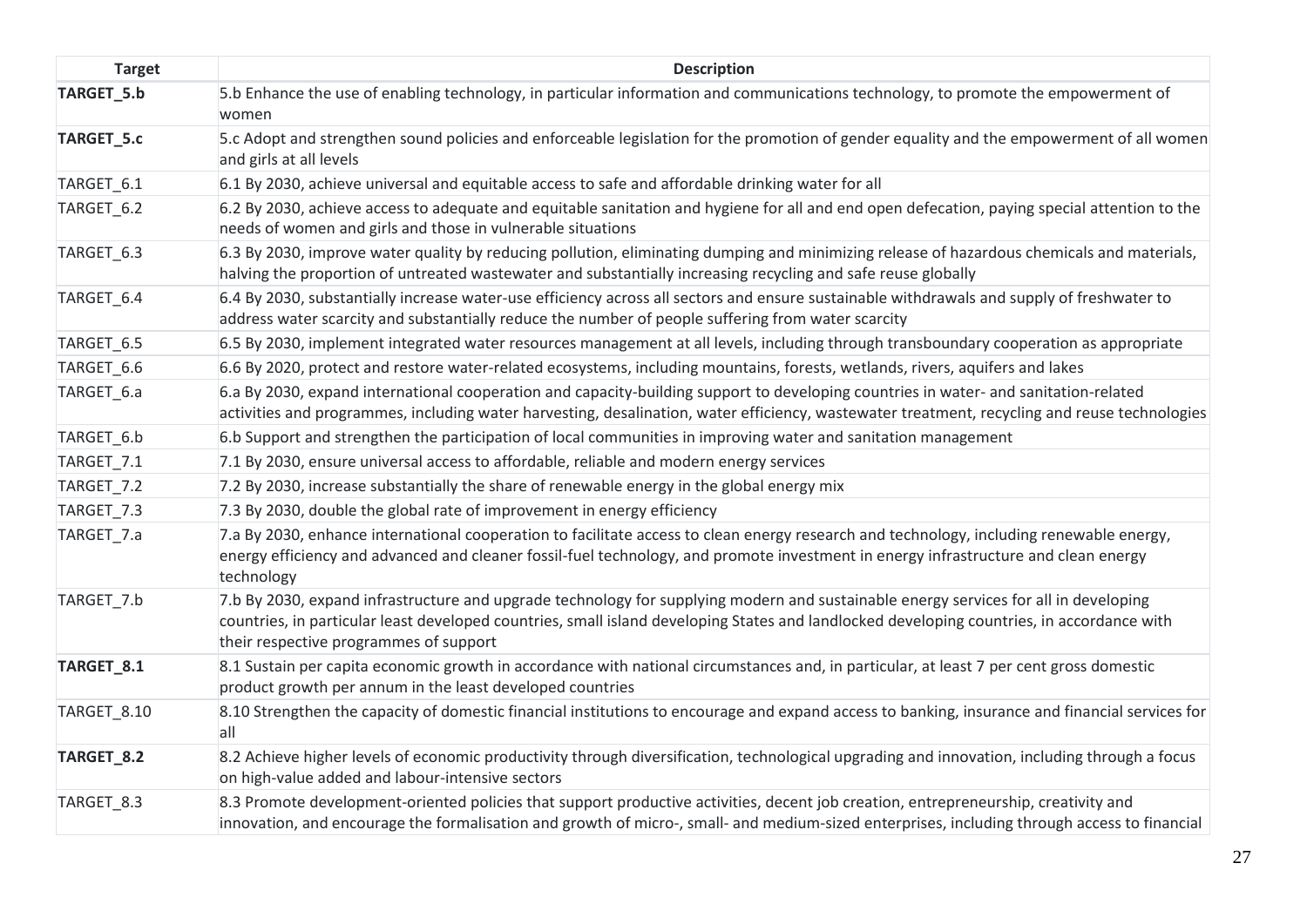| <b>Target</b> | <b>Description</b>                                                                                                                                                                                                                                                                                                                                             |
|---------------|----------------------------------------------------------------------------------------------------------------------------------------------------------------------------------------------------------------------------------------------------------------------------------------------------------------------------------------------------------------|
|               | services                                                                                                                                                                                                                                                                                                                                                       |
| TARGET_8.4    | 8.4 Improve progressively, through 2030, global resource efficiency in consumption and production and endeavour to decouple economic<br>growth from environmental degradation, in accordance with the 10-Year Framework of Programmes on Sustainable Consumption and<br>Production, with developed countries taking the lead                                   |
| TARGET_8.5    | 8.5 By 2030, achieve full and productive employment and decent work for all women and men, including for young people and persons with<br>disabilities, and equal pay for work of equal value                                                                                                                                                                  |
| TARGET_8.6    | 8.6 By 2020, substantially reduce the proportion of youth not in employment, education or training                                                                                                                                                                                                                                                             |
| TARGET_8.7    | 8.7 Take immediate and effective measures to eradicate forced labour, end modern slavery and human trafficking and secure the prohibition<br>and elimination of the worst forms of child labour, including recruitment and use of child soldiers, and by 2025 end child labour in all its forms                                                                |
| TARGET_8.8    | 8.8 Protect labour rights and promote safe and secure working environments for all workers, including migrant workers, in particular women<br>migrants, and those in precarious employment                                                                                                                                                                     |
| TARGET_8.9    | 8.9 By 2030, devise and implement policies to promote sustainable tourism that creates jobs and promotes local culture and products                                                                                                                                                                                                                            |
| TARGET_8.a    | 8.a Increase Aid for Trade support for developing countries, in particular least developed countries, including through the Enhanced<br>Integrated Framework for Trade-related Technical Assistance to Least Developed Countries                                                                                                                               |
| TARGET 8.b    | 8.b By 2020, develop and operationalize a global strategy for youth employment and implement the Global Jobs Pact of the International<br>Labour Organization                                                                                                                                                                                                  |
| TARGET_9.1    | 9.1 Develop quality, reliable, sustainable and resilient infrastructure, including regional and transborder infrastructure, to support economic<br>development and human well-being, with a focus on affordable and equitable access for all                                                                                                                   |
| TARGET_9.2    | 9.2 Promote inclusive and sustainable industrialisation and, by 2030, significantly raise industry's share of employment and gross domestic<br>product, in line with national circumstances, and double its share in least developed countries                                                                                                                 |
| TARGET 9.3    | 9.3 Increase the access of small-scale industrial and other enterprises, in particular in developing countries, to financial services, including<br>affordable credit, and their integration into value chains and markets                                                                                                                                     |
| TARGET_9.4    | 9.4 By 2030, upgrade infrastructure and retrofit industries to make them sustainable, with increased resource-use efficiency and greater<br>adoption of clean and environmentally sound technologies and industrial processes, with all countries taking action in accordance with their<br>respective capabilities                                            |
| TARGET_9.5    | 9.5 Enhance scientific research, upgrade the technological capabilities of industrial sectors in all countries, in particular developing countries,<br>including, by 2030, encouraging innovation and substantially increasing the number of research and development workers per 1 million<br>people and public and private research and development spending |
| TARGET_9.a    | 9.a Facilitate sustainable and resilient infrastructure development in developing countries through enhanced financial, technological and<br>technical support to African countries, least developed countries, landlocked developing countries and small island developing States                                                                             |
| TARGET_9.b    | 9.b Support domestic technology development, research and innovation in developing countries, including by ensuring a conducive policy<br>environment for, inter alia, industrial diversification and value addition to commodities                                                                                                                            |
| TARGET 9.c    | 9.c Significantly increase access to information and communications technology and strive to provide universal and affordable access to the                                                                                                                                                                                                                    |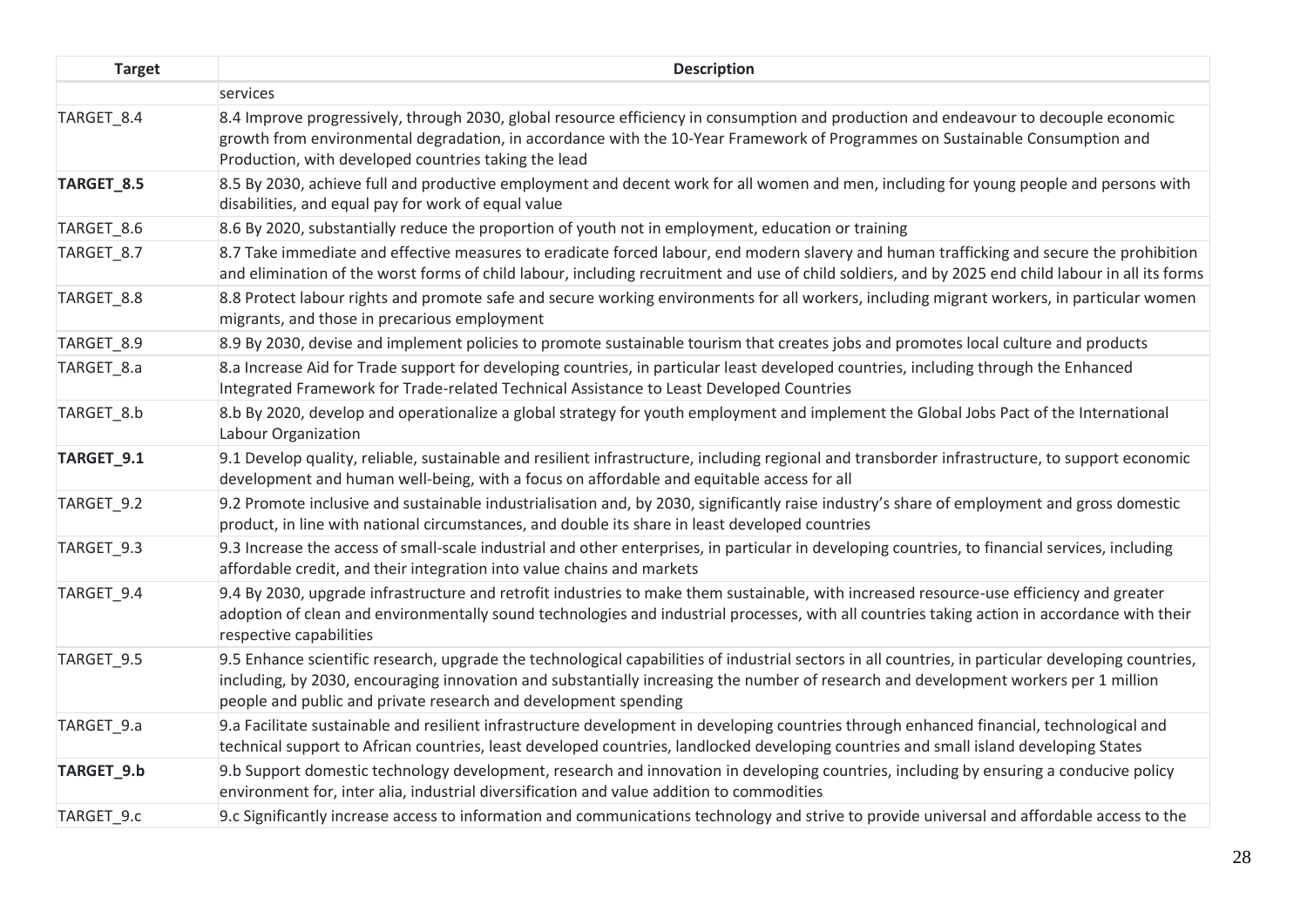| <b>Target</b> | <b>Description</b>                                                                                                                                                                                                                                                                                                                          |
|---------------|---------------------------------------------------------------------------------------------------------------------------------------------------------------------------------------------------------------------------------------------------------------------------------------------------------------------------------------------|
|               | Internet in least developed countries by 2020                                                                                                                                                                                                                                                                                               |
| TARGET_10.1   | 10.1 By 2030, progressively achieve and sustain income growth of the bottom 40 per cent of the population at a rate higher than the national<br>average                                                                                                                                                                                     |
| TARGET_10.2   | 10.2 By 2030, empower and promote the social, economic and political inclusion of all, irrespective of age, sex, disability, race, ethnicity,<br>origin, religion or economic or other status                                                                                                                                               |
| TARGET_10.3   | 10.3 Ensure equal opportunity and reduce inequalities of outcome, including by eliminating discriminatory laws, policies and practices and<br>promoting appropriate legislation, policies and action in this regard                                                                                                                         |
| TARGET_10.4   | 10.4 Adopt policies, especially fiscal, wage and social protection policies, and progressively achieve greater equality                                                                                                                                                                                                                     |
| TARGET_10.5   | 10.5 Improve the regulation and monitoring of global financial markets and institutions and strengthen the implementation of such<br>regulations                                                                                                                                                                                            |
| TARGET_10.6   | 10.6 Ensure enhanced representation and voice for developing countries in decision-making in global international economic and financial<br>institutions in order to deliver more effective, credible, accountable and legitimate institutions                                                                                              |
| TARGET_10.7   | 10.7 Facilitate orderly, safe, regular and responsible migration and mobility of people, including through the implementation of planned and<br>well-managed migration policies                                                                                                                                                             |
| TARGET_10.a   | 10.a Implement the principle of special and differential treatment for developing countries, in particular least developed countries, in<br>accordance with World Trade Organization agreements                                                                                                                                             |
| TARGET_10.b   | 10.b Encourage official development assistance and financial flows, including foreign direct investment, to States where the need is greatest,<br>in particular least developed countries, African countries, small island developing States and landlocked developing countries, in accordance<br>with their national plans and programmes |
| TARGET_10.c   | 10.c By 2030, reduce to less than 3 per cent the transaction costs of migrant remittances and eliminate remittance corridors with costs higher<br>than 5 per cent                                                                                                                                                                           |
| TARGET_11.1   | 11.1 By 2030, ensure access for all to adequate, safe and affordable housing and basic services and upgrade slums                                                                                                                                                                                                                           |
| TARGET_11.2   | 11.2 By 2030, provide access to safe, affordable, accessible and sustainable transport systems for all, improving road safety, notably by<br>expanding public transport, with special attention to the needs of those in vulnerable situations, women, children, persons with disabilities<br>and older persons                             |
| TARGET_11.3   | 11.3 By 2030, enhance inclusive and sustainable urbanisation and capacity for participatory, integrated and sustainable human settlement<br>planning and management in all countries                                                                                                                                                        |
| TARGET_11.4   | 11.4 Strengthen efforts to protect and safeguard the world's cultural and natural heritage                                                                                                                                                                                                                                                  |
| TARGET_11.5   | 11.5 By 2030, significantly reduce the number of deaths and the number of people affected and substantially decrease the direct economic<br>losses relative to global gross domestic product caused by disasters, including water-related disasters, with a focus on protecting the poor and<br>people in vulnerable situations             |
| TARGET 11.6   | 11.6 By 2030, reduce the adverse per capita environmental impact of cities, including by paying special attention to air quality and municipal<br>and other waste management                                                                                                                                                                |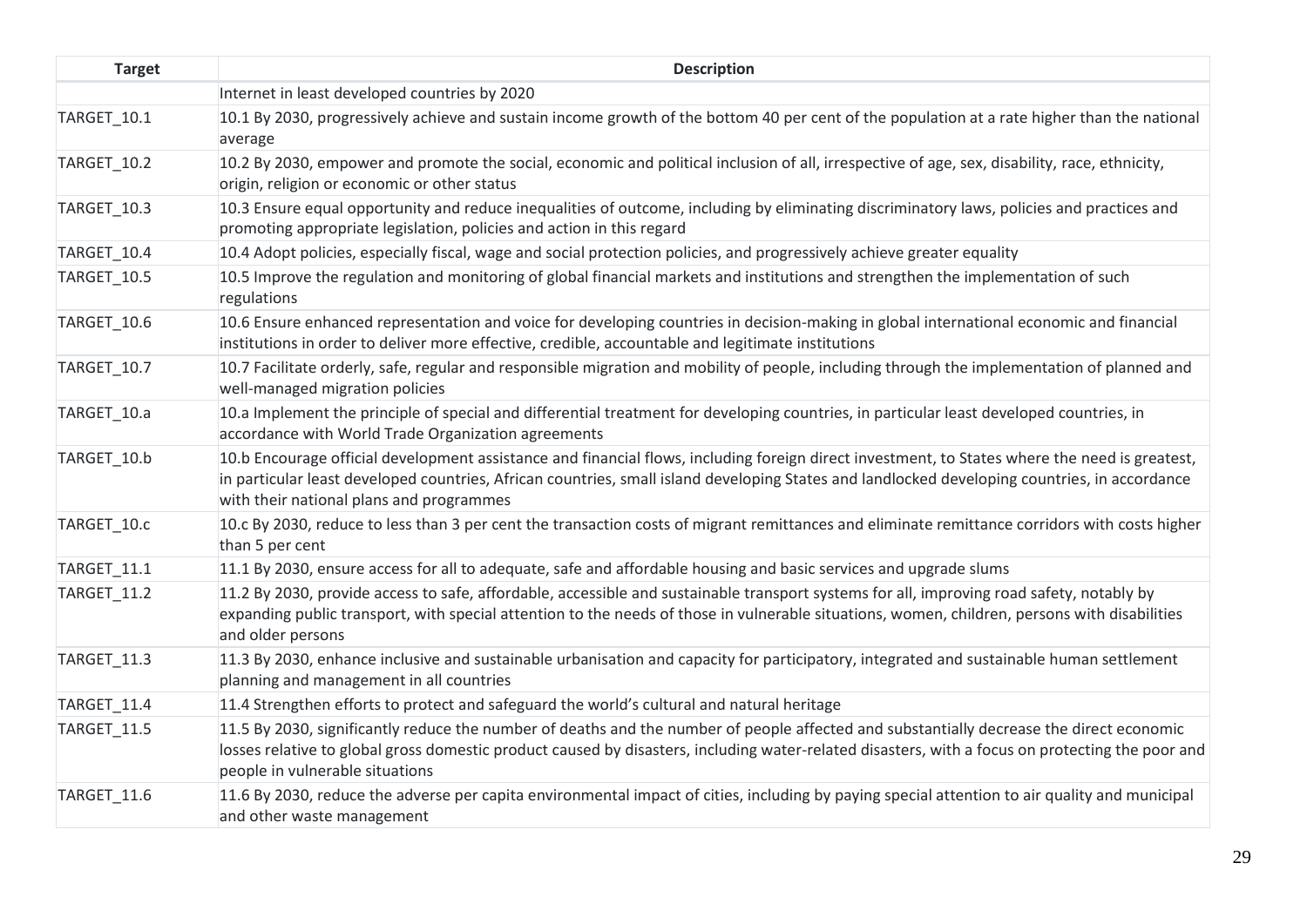| <b>Target</b>      | <b>Description</b>                                                                                                                                                                                                                                                                                                                                                                                                                                                                                                                     |
|--------------------|----------------------------------------------------------------------------------------------------------------------------------------------------------------------------------------------------------------------------------------------------------------------------------------------------------------------------------------------------------------------------------------------------------------------------------------------------------------------------------------------------------------------------------------|
| TARGET_11.7        | 11.7 By 2030, provide universal access to safe, inclusive and accessible, green and public spaces, in particular for women and children, older<br>persons and persons with disabilities                                                                                                                                                                                                                                                                                                                                                |
| TARGET 11.a        | 11.a Support positive economic, social and environmental links between urban, peri-urban and rural areas by strengthening national and<br>regional development planning                                                                                                                                                                                                                                                                                                                                                                |
| TARGET_11.b        | 11.b By 2020, substantially increase the number of cities and human settlements adopting and implementing integrated policies and plans<br>towards inclusion, resource efficiency, mitigation and adaptation to climate change, resilience to disasters, and develop and implement, in line<br>with the Sendai Framework for Disaster Risk Reduction 2015-2030, holistic disaster risk management at all levels                                                                                                                        |
| TARGET_11.c        | 11.c Support least developed countries, including through financial and technical assistance, in building sustainable and resilient buildings<br>utilizing local materials                                                                                                                                                                                                                                                                                                                                                             |
| TARGET_12.1        | 12.1 Implement the 10-Year Framework of Programmes on Sustainable Consumption and Production Patterns, all countries taking action, with<br>developed countries taking the lead, taking into account the development and capabilities of developing countries                                                                                                                                                                                                                                                                          |
| <b>TARGET_12.2</b> | 12.2 By 2030, achieve the sustainable management and efficient use of natural resources                                                                                                                                                                                                                                                                                                                                                                                                                                                |
| TARGET_12.3        | 12.3 By 2030, halve per capita global food waste at the retail and consumer levels and reduce food losses along production and supply chains,<br>including post-harvest losses                                                                                                                                                                                                                                                                                                                                                         |
| TARGET_12.4        | 12.4 By 2020, achieve the environmentally sound management of chemicals and all wastes throughout their life cycle, in accordance with<br>agreed international frameworks, and significantly reduce their release to air, water and soil in order to minimize their adverse impacts on<br>human health and the environment                                                                                                                                                                                                             |
| TARGET_12.5        | 12.5 By 2030, substantially reduce waste generation through prevention, reduction, recycling and reuse                                                                                                                                                                                                                                                                                                                                                                                                                                 |
| TARGET_12.6        | 12.6 Encourage companies, especially large and transnational companies, to adopt sustainable practices and to integrate sustainability<br>information into their reporting cycle                                                                                                                                                                                                                                                                                                                                                       |
| TARGET_12.7        | 12.7 Promote public procurement practices that are sustainable, in accordance with national policies and priorities                                                                                                                                                                                                                                                                                                                                                                                                                    |
| TARGET_12.8        | 12.8 By 2030, ensure that people everywhere have the relevant information and awareness for sustainable development and lifestyles in<br>harmony with nature                                                                                                                                                                                                                                                                                                                                                                           |
| TARGET_12.a        | 12.a Support developing countries to strengthen their scientific and technological capacity to move towards more sustainable patterns of<br>consumption and production                                                                                                                                                                                                                                                                                                                                                                 |
| TARGET_12.b        | 12.b Develop and implement tools to monitor sustainable development impacts for sustainable tourism that creates jobs and promotes local<br>culture and products                                                                                                                                                                                                                                                                                                                                                                       |
| TARGET_12.c        | 12.c Rationalize inefficient fossil-fuel subsidies that encourage wasteful consumption by removing market distortions, in accordance with<br>national circumstances, including by restructuring taxation and phasing out those harmful subsidies, where they exist, to reflect their<br>environmental impacts, taking fully into account the specific needs and conditions of developing countries and minimizing the possible<br>adverse impacts on their development in a manner that protects the poor and the affected communities |
| TARGET_13.1        | 13.1 Strengthen resilience and adaptive capacity to climate-related hazards and natural disasters in all countries                                                                                                                                                                                                                                                                                                                                                                                                                     |
| TARGET 13.2        | 13.2 Integrate climate change measures into national policies, strategies and planning                                                                                                                                                                                                                                                                                                                                                                                                                                                 |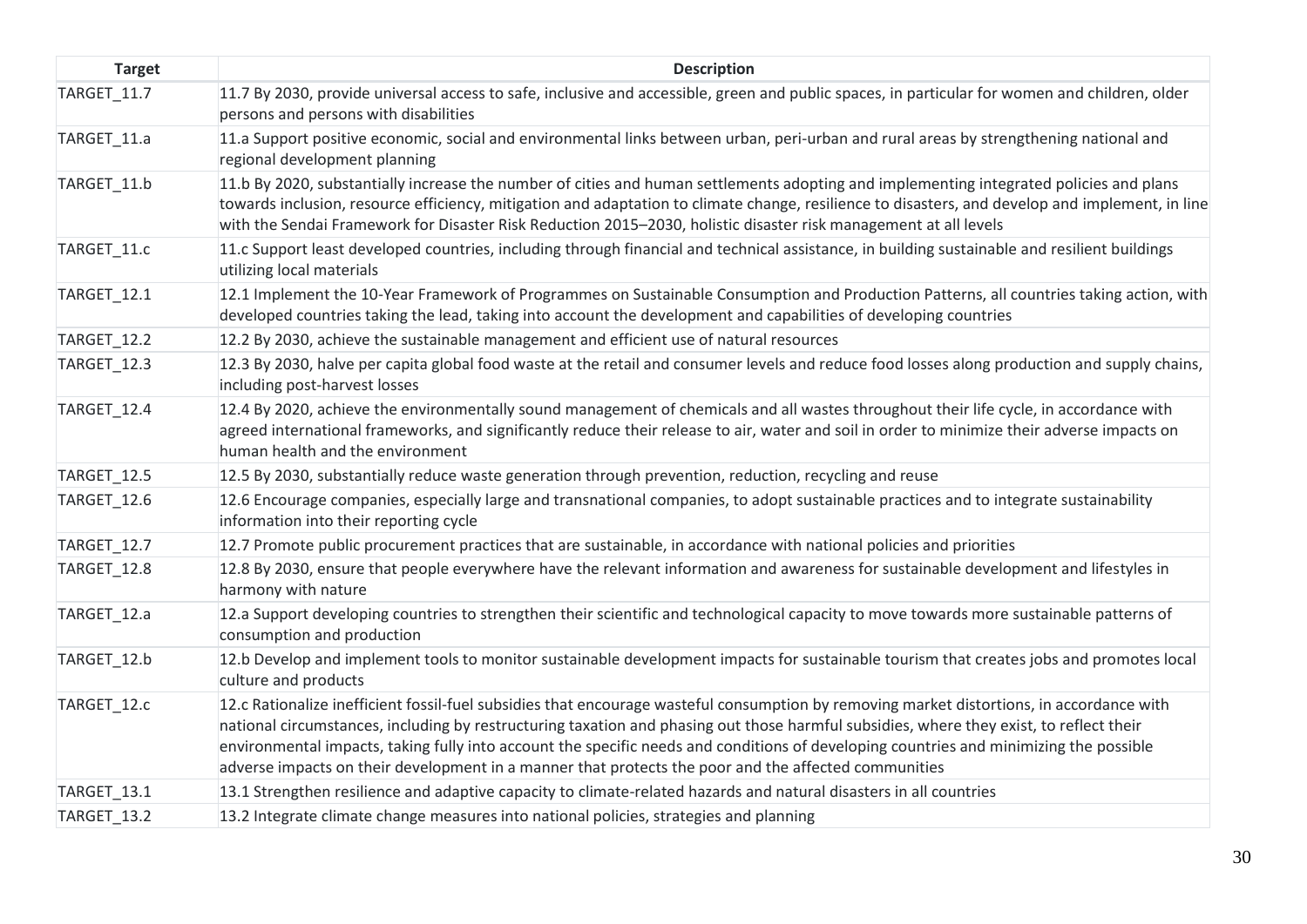| <b>Target</b> | <b>Description</b>                                                                                                                                                                                                                                                                                                                                                                                                                                                                |
|---------------|-----------------------------------------------------------------------------------------------------------------------------------------------------------------------------------------------------------------------------------------------------------------------------------------------------------------------------------------------------------------------------------------------------------------------------------------------------------------------------------|
| TARGET_13.3   | 13.3 Improve education, awareness-raising and human and institutional capacity on climate change mitigation, adaptation, impact reduction<br>and early warning                                                                                                                                                                                                                                                                                                                    |
| TARGET_13.a   | 13.a Implement the commitment undertaken by developed-country parties to the United Nations Framework Convention on Climate Change<br>to a goal of mobilizing jointly \$100 billion annually by 2020 from all sources to address the needs of developing countries in the context of<br>meaningful mitigation actions and transparency on implementation and fully operationalize the Green Climate Fund through its capitalisation<br>as soon as possible                        |
| TARGET 13.b   | 13.b Promote mechanisms for raising capacity for effective climate change-related planning and management in least developed countries<br>and small island developing States, including focusing on women, youth and local and marginalized communities                                                                                                                                                                                                                           |
| TARGET_14.1   | 14.1 By 2025, prevent and significantly reduce marine pollution of all kinds, in particular from land-based activities, including marine debris<br>and nutrient pollution                                                                                                                                                                                                                                                                                                         |
| TARGET_14.2   | 14.2 By 2020, sustainably manage and protect marine and coastal ecosystems to avoid significant adverse impacts, including by strengthening<br>their resilience, and take action for their restoration in order to achieve healthy and productive oceans                                                                                                                                                                                                                          |
| TARGET_14.3   | 14.3 Minimize and address the impacts of ocean acidification, including through enhanced scientific cooperation at all levels                                                                                                                                                                                                                                                                                                                                                     |
| TARGET_14.4   | 14.4 By 2020, effectively regulate harvesting and end overfishing, illegal, unreported and unregulated fishing and destructive fishing practices<br>and implement science-based management plans, in order to restore fish stocks in the shortest time feasible, at least to levels that can<br>produce maximum sustainable yield as determined by their biological characteristics                                                                                               |
| TARGET_14.5   | 14.5 By 2020, conserve at least 10 per cent of coastal and marine areas, consistent with national and international law and based on the best<br>available scientific information                                                                                                                                                                                                                                                                                                 |
| TARGET_14.6   | 14.6 By 2020, prohibit certain forms of fisheries subsidies which contribute to overcapacity and overfishing, eliminate subsidies that<br>contribute to illegal, unreported and unregulated fishing and refrain from introducing new such subsidies, recognizing that appropriate and<br>effective special and differential treatment for developing and least developed countries should be an integral part of the World Trade<br>Organization fisheries subsidies negotiation3 |
| TARGET_14.7   | 14.7 By 2030, increase the economic benefits to small island developing States and least developed countries from the sustainable use of<br>marine resources, including through sustainable management of fisheries, aquaculture and tourism                                                                                                                                                                                                                                      |
| TARGET_14.a   | 14.a Increase scientific knowledge, develop research capacity and transfer marine technology, taking into account the Intergovernmental<br>Oceanographic Commission Criteria and Guidelines on the Transfer of Marine Technology, in order to improve ocean health and to enhance<br>the contribution of marine biodiversity to the development of developing countries, in particular small island developing States and least<br>developed countries                            |
| TARGET_14.b   | 14.b Provide access for small-scale artisanal fishers to marine resources and markets                                                                                                                                                                                                                                                                                                                                                                                             |
| TARGET_14.c   | 14.c Enhance the conservation and sustainable use of oceans and their resources by implementing international law as reflected in the United<br>Nations Convention on the Law of the Sea, which provides the legal framework for the conservation and sustainable use of oceans and their<br>resources, as recalled in paragraph 158 of "The future we want"                                                                                                                      |
| TARGET_15.1   | 15.1 By 2020, ensure the conservation, restoration and sustainable use of terrestrial and inland freshwater ecosystems and their services, in<br>particular forests, wetlands, mountains and drylands, in line with obligations under international agreements                                                                                                                                                                                                                    |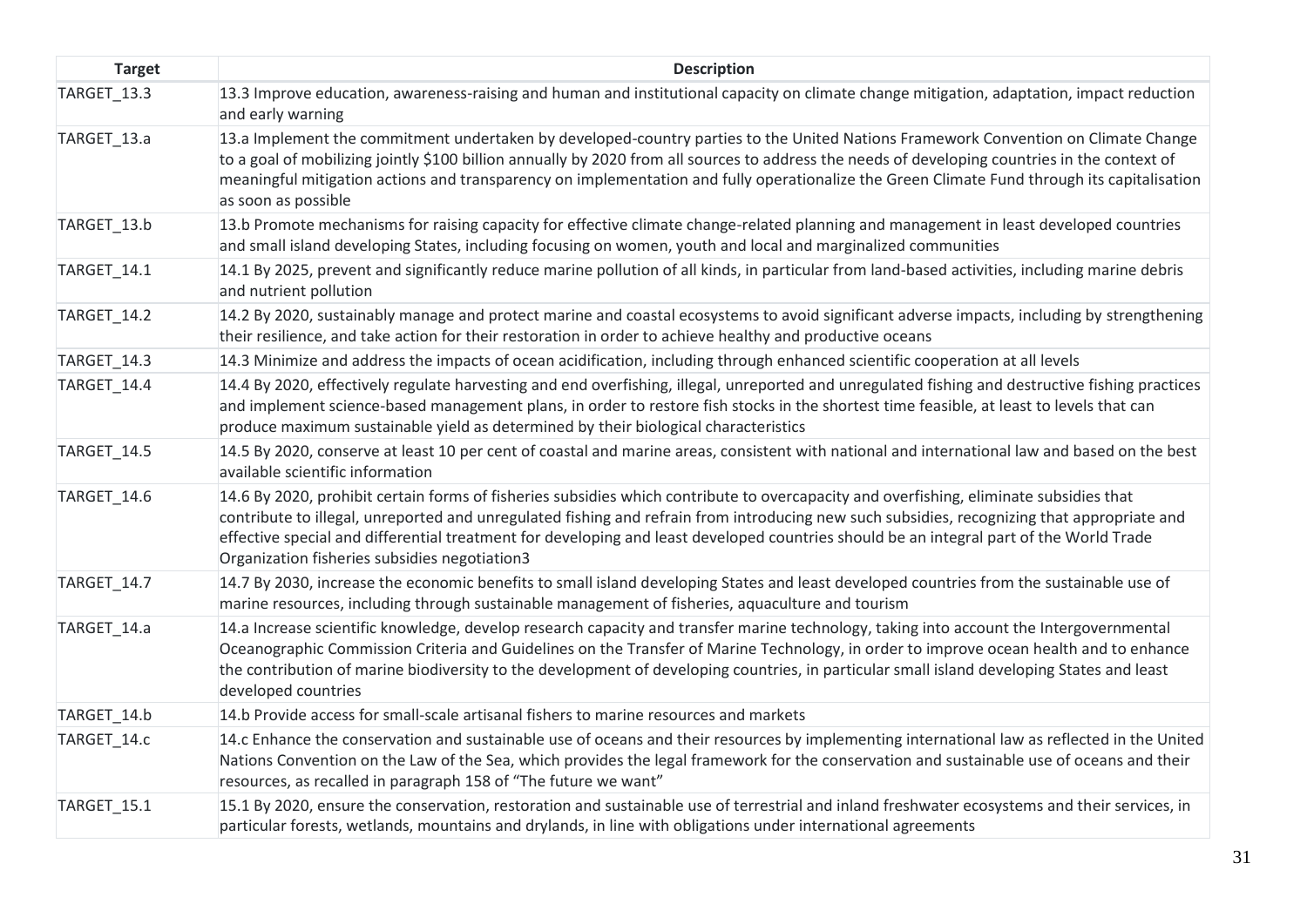| <b>Target</b>      | <b>Description</b>                                                                                                                                                                                                                                  |
|--------------------|-----------------------------------------------------------------------------------------------------------------------------------------------------------------------------------------------------------------------------------------------------|
| TARGET_15.2        | 15.2 By 2020, promote the implementation of sustainable management of all types of forests, halt deforestation, restore degraded forests<br>and substantially increase afforestation and reforestation globally                                     |
| TARGET_15.3        | 15.3 By 2030, combat desertification, restore degraded land and soil, including land affected by desertification, drought and floods, and strive<br>to achieve a land degradation-neutral world                                                     |
| TARGET 15.4        | 15.4 By 2030, ensure the conservation of mountain ecosystems, including their biodiversity, in order to enhance their capacity to provide<br>benefits that are essential for sustainable development                                                |
| TARGET_15.5        | 15.5 Take urgent and significant action to reduce the degradation of natural habitats, halt the loss of biodiversity and, by 2020, protect and<br>prevent the extinction of threatened species                                                      |
| TARGET_15.6        | 15.6 Promote fair and equitable sharing of the benefits arising from the utilisation of genetic resources and promote appropriate access to<br>such resources, as internationally agreed                                                            |
| TARGET_15.7        | 15.7 Take urgent action to end poaching and trafficking of protected species of flora and fauna and address both demand and supply of illegal<br>wildlife products                                                                                  |
| <b>TARGET_15.8</b> | 15.8 By 2020, introduce measures to prevent the introduction and significantly reduce the impact of invasive alien species on land and water<br>ecosystems and control or eradicate the priority species                                            |
| TARGET_15.9        | 15.9 By 2020, integrate ecosystem and biodiversity values into national and local planning, development processes, poverty reduction<br>strategies and accounts                                                                                     |
| TARGET_15.a        | 15.a Mobilize and significantly increase financial resources from all sources to conserve and sustainably use biodiversity and ecosystems                                                                                                           |
| TARGET_15.b        | 15.b Mobilize significant resources from all sources and at all levels to finance sustainable forest management and provide adequate<br>incentives to developing countries to advance such management, including for conservation and reforestation |
| TARGET_15.c        | 15.c Enhance global support for efforts to combat poaching and trafficking of protected species, including by increasing the capacity of local<br>communities to pursue sustainable livelihood opportunities                                        |
| TARGET_16.1        | 16.1 Significantly reduce all forms of violence and related death rates everywhere                                                                                                                                                                  |
| TARGET_16.10       | 16.10 Ensure public access to information and protect fundamental freedoms, in accordance with national legislation and international<br>agreements                                                                                                 |
| TARGET_16.2        | 16.2 End abuse, exploitation, trafficking and all forms of violence against and torture of children                                                                                                                                                 |
| TARGET_16.3        | 16.3 Promote the rule of law at the national and international levels and ensure equal access to justice for all                                                                                                                                    |
| TARGET_16.4        | 16.4 By 2030, significantly reduce illicit financial and arms flows, strengthen the recovery and return of stolen assets and combat all forms of<br>Organised crime                                                                                 |
| TARGET_16.5        | 16.5 Substantially reduce corruption and bribery in all their forms                                                                                                                                                                                 |
| TARGET_16.6        | 16.6 Develop effective, accountable and transparent institutions at all levels                                                                                                                                                                      |
| TARGET_16.7        | 16.7 Ensure responsive, inclusive, participatory and representative decision-making at all levels                                                                                                                                                   |
| TARGET_16.8        | 16.8 Broaden and strengthen the participation of developing countries in the institutions of global governance                                                                                                                                      |
| TARGET 16.9        | 16.9 By 2030, provide legal identity for all, including birth registration                                                                                                                                                                          |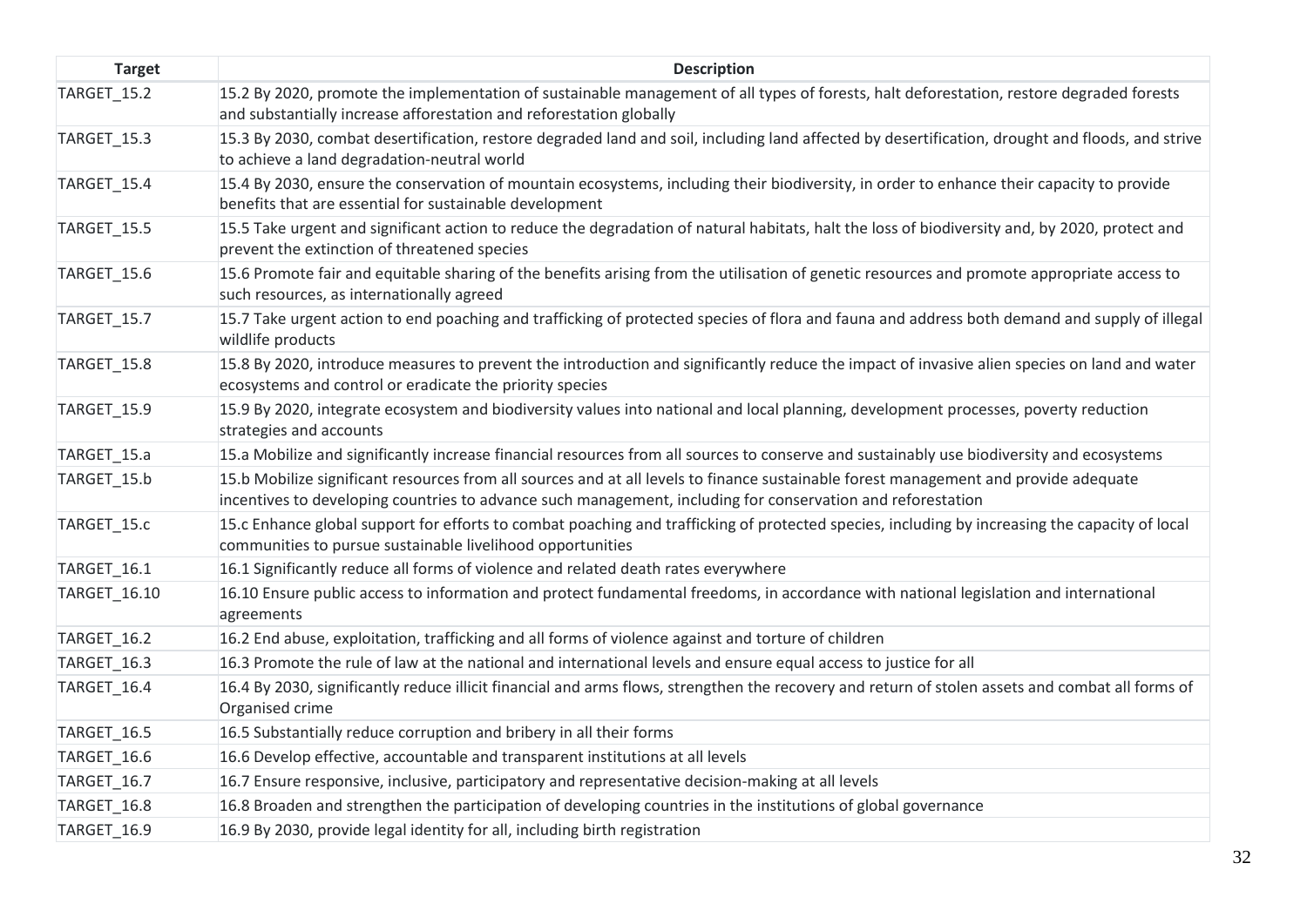| <b>Target</b> | <b>Description</b>                                                                                                                                                                                                                                                                                                                                                                                                                                                                                       |
|---------------|----------------------------------------------------------------------------------------------------------------------------------------------------------------------------------------------------------------------------------------------------------------------------------------------------------------------------------------------------------------------------------------------------------------------------------------------------------------------------------------------------------|
| TARGET_16.a   | 16.a Strengthen relevant national institutions, including through international cooperation, for building capacity at all levels, in particular in<br>developing countries, to prevent violence and combat terrorism and crime                                                                                                                                                                                                                                                                           |
| TARGET_16.b   | 16.b Promote and enforce non-discriminatory laws and policies for sustainable development                                                                                                                                                                                                                                                                                                                                                                                                                |
| TARGET_17.1   | 17.1 Strengthen domestic resource mobilisation, including through international support to developing countries, to improve domestic<br>capacity for tax and other revenue collection                                                                                                                                                                                                                                                                                                                    |
| TARGET_17.10  | 17.10 Promote a universal, rules-based, open, non-discriminatory and equitable multilateral trading system under the World Trade<br>Organization, including through the conclusion of negotiations under its Doha Development Agenda                                                                                                                                                                                                                                                                     |
| TARGET_17.11  | 17.11 Significantly increase the exports of developing countries, in particular with a view to doubling the least developed countries' share of<br>global exports by 2020                                                                                                                                                                                                                                                                                                                                |
| TARGET_17.12  | 17.12 Realize timely implementation of duty-free and quota-free market access on a lasting basis for all least developed countries, consistent<br>with World Trade Organization decisions, including by ensuring that preferential rules of origin applicable to imports from least developed<br>countries are transparent and simple, and contribute to facilitating market access                                                                                                                      |
| TARGET_17.13  | 17.13 Enhance global macroeconomic stability, including through policy coordination and policy coherence                                                                                                                                                                                                                                                                                                                                                                                                 |
| TARGET_17.14  | 17.14 Enhance policy coherence for sustainable development                                                                                                                                                                                                                                                                                                                                                                                                                                               |
| TARGET_17.15  | 17.15 Respect each country's policy space and leadership to establish and implement policies for poverty eradication and sustainable<br>development                                                                                                                                                                                                                                                                                                                                                      |
| TARGET_17.16  | 17.16 Enhance the Global Partnership for Sustainable Development, complemented by multi-stakeholder partnerships that mobilize and share<br>knowledge, expertise, technology and financial resources, to support the achievement of the Sustainable Development Goals in all countries,<br>in particular developing countries                                                                                                                                                                            |
| TARGET_17.17  | 17.17 Encourage and promote effective public, public-private and civil society partnerships, building on the experience and resourcing<br>strategies of partnerships                                                                                                                                                                                                                                                                                                                                     |
| TARGET_17.18  | 17.18 By 2020, enhance capacity-building support to developing countries, including for least developed countries and small island developing<br>States, to increase significantly the availability of high-quality, timely and reliable data disaggregated by income, gender, age, race, ethnicity,<br>migratory status, disability, geographic location and other characteristics relevant in national contexts                                                                                        |
| TARGET_17.19  | 17.19 By 2030, build on existing initiatives to develop measurements of progress on sustainable development that complement gross<br>domestic product, and support statistical capacity-building in developing countries                                                                                                                                                                                                                                                                                 |
| TARGET_17.2   | 17.2 Developed countries to implement fully their official development assistance commitments, including the commitment by many<br>developed countries to achieve the target of 0.7 per cent of gross national income for official development assistance (ODA/GNI) to<br>developing countries and 0.15 to 0.20 per cent of ODA/GNI to least developed countries; ODA providers are encouraged to consider setting a<br>target to provide at least 0.20 per cent of ODA/GNI to least developed countries |
| TARGET_17.3   | 17.3 Mobilize additional financial resources for developing countries from multiple sources                                                                                                                                                                                                                                                                                                                                                                                                              |
| TARGET_17.4   | 17.4 Assist developing countries in attaining long-term debt sustainability through coordinated policies aimed at fostering debt financing, debt<br>relief and debt restructuring, as appropriate, and address the external debt of highly indebted poor countries to reduce debt distress                                                                                                                                                                                                               |